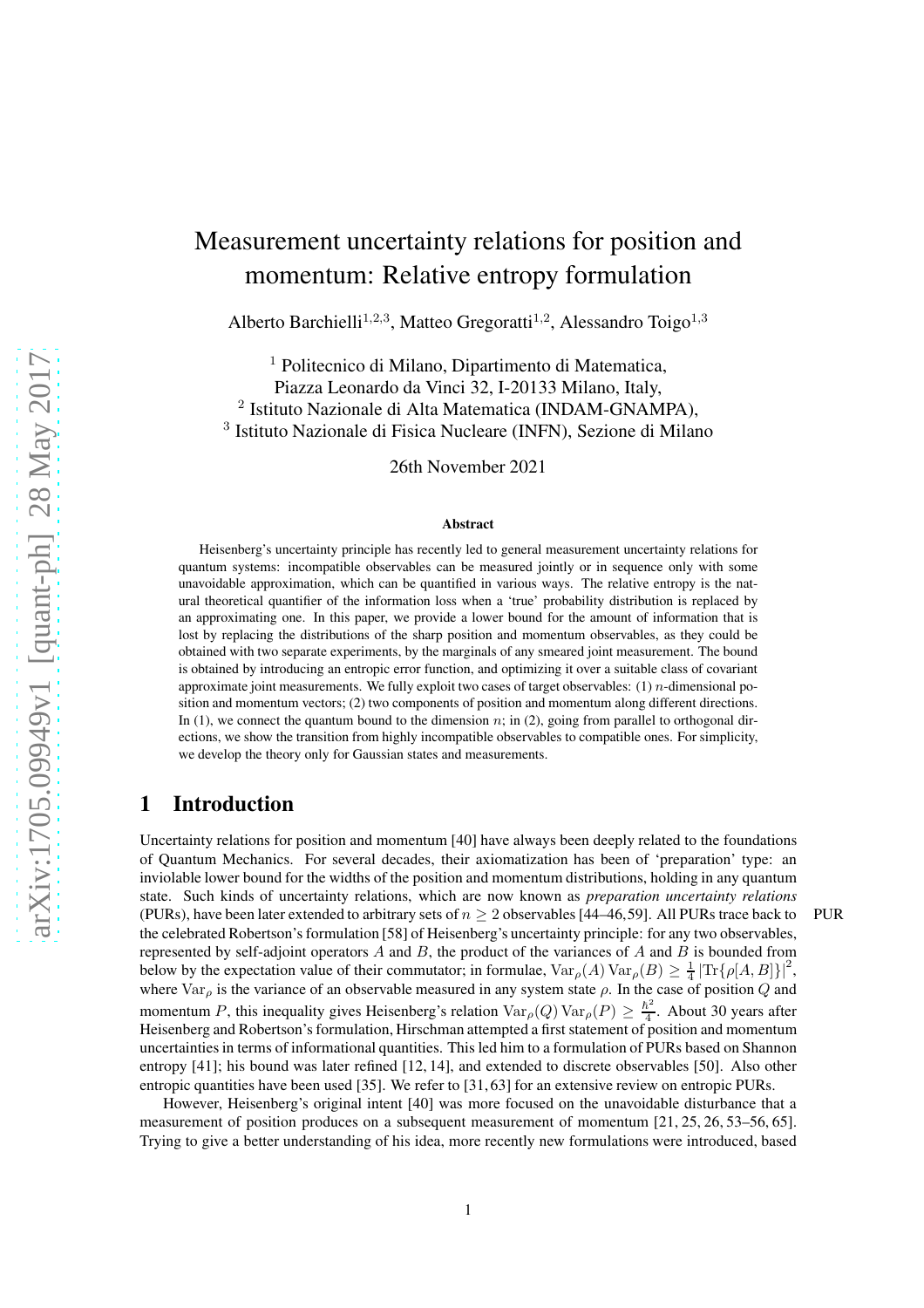on a 'measurement' interpretation of uncertainty, rather than giving bounds on the probability distributions of the target observables. Indeed, with the modern development of the quantum theory of measurement and the introduction of *positive operator valued measures* and *instruments* [1, 20, 23, 34, 39, 44], it became possible to deal with approximate measurements of incompatible observables and to formulate *measurement uncertainty relations* (MURs) for position and momentum, as well as for more general MUR observables. The MURs quantify the degree of approximation (or inaccuracy and disturbance) made by replacing the original incompatible observables with a *joint approximate measurement* of them. A very rich literature on this topic flourished in the last 20 years, and various kinds of MURs have been proposed, based on distances between probability distributions, noise quantifications, conditional entropy, etc. [19, 21, 22, 24–26, 31, 32, 38, 53–56, 65, 66].

In this paper, we develop a new information-theoretical formulation of MURs for position and momentum, using the notion of the *relative entropy* (or *Kullback-Leibler divergence*) of two probabilities. The relative entropy  $S(p||q)$  is an informational quantity which is precisely tailored to quantify the amount of information that is lost by using an approximating probability q in place of the target one p. Although classical and quantum relative entropies have already been used in the evaluation of the performances of quantum measurements  $[1, 6-11, 18, 19, 32, 51, 51]$ , their first application to MURs is very recent  $[2]$ .

In [2], only MURs for discrete observables were considered. The present work is a first attempt to extend that information-theoretical approach to the continuous setting. This extension is not trivial and reveals peculiar problems, that are not present in the discrete case. However, the nice properties of the relative entropy, such as its scale invariance, allow for a satisfactory formulation of the entropic MURs also for position and momentum.

We deal with position and momentum in two possible scenarios. Firstly, we consider the case of  $n$ dimensional position and momentum, since it allows to treat either scalar particles, or vector ones, or even the case of multi-particle systems. This is the natural level of generality, and our treatment extends without difficulty to it. Then, we consider a couple made up of one position and one momentum component along two different directions of the *n*-space. In this case, we can see how our theory behaves when one moves with continuity from a highly incompatible case (parallel components) to a compatible case (orthogonal ones).

The continuous case needs much care when dealing with arbitrary quantum states and approximating observables. Indeed, it is difficult to evaluate or even bound the relative entropy if some assumption is not made on probability distributions. In order to overcome these technicalities and focus on the quantum content of MURs, in this paper we consider only the case of Gaussian preparation states and Gaussian measurement apparatuses [16, 36, 45, 46, 49, 59, 62]. Moreover, we identify the class of the approximate joint measurements with the class of the joint POVMs satisfying the same symmetry properties of their target position and momentum observables [20, 44]. We are supported in this assumption by the fact that, in the discrete case [2], simmetry covariant measurements turn out to be the best approximations without any hypothesis (see also [24–26, 65, 66] for a similar appearance of covariance within MURs for different uncertainty measures).

We now sketch the main results of the paper. In the vector case, we consider approximate joint measurements M of the position  $Q \equiv (Q_1, \ldots, Q_n)$  and the momentum  $P \equiv (P_1, \ldots, P_n)$ . We find the following entropic MUR (Theorem 21, Remark 14): for every choice of two positive thresholds  $\epsilon_1, \epsilon_2$ , with  $\epsilon_1 \epsilon_2 \ge \hbar^2/4$ , there exists a Gaussian state  $\rho$  with position variance matrix  $A^{\rho} \ge \epsilon_1 \mathbb{1}$  and momentum variance matrix  $B^{\rho} \geq \epsilon_2 \mathbb{1}$  such that

$$
S(\mathsf{Q}_{\rho}||\mathsf{M}_{1,\rho}) + S(\mathsf{P}_{\rho}||\mathsf{M}_{2,\rho}) \ge n (\log e) \left\{ \ln \left( 1 + \frac{\hbar}{2\sqrt{\epsilon_1 \epsilon_2}} \right) - \frac{\hbar}{\hbar + 2\sqrt{\epsilon_1 \epsilon_2}} \right\} \tag{1}
$$

for all Gaussian approximate joint measurements M of Q and P. Here  $Q_\rho$  and P<sub> $_\rho$ </sub> are the distributions of position and momentum in the state  $\rho$ , and  $M_\rho$  is the distribution of M in the state  $\rho$ , with marginals  $M_{1,\rho}$ and  $M_{2,\rho}$ ; the two marginals turn out to be noisy versions of  $Q_\rho$  and  $P_\rho$ . The lower bound is strictly positive and it grows linearly with the dimension n. The thresholds  $\epsilon_1$  and  $\epsilon_2$  are peculiar of the continuous case and they have a classical explanation: the relative entropy  $S(p||q) \rightarrow +\infty$  if the variance of p vanishes faster than the variance of q, so that, given M, it is trivial to find a state  $\rho$  enjoying (1) if arbtrarily small variances are allowed. What is relevant in our result is that the total loss of information  $S(Q_\rho||M_{1,\rho}) + S(P_\rho||M_{2,\rho})$ exceeds the lower bound even if we forbid target distributions with small variances.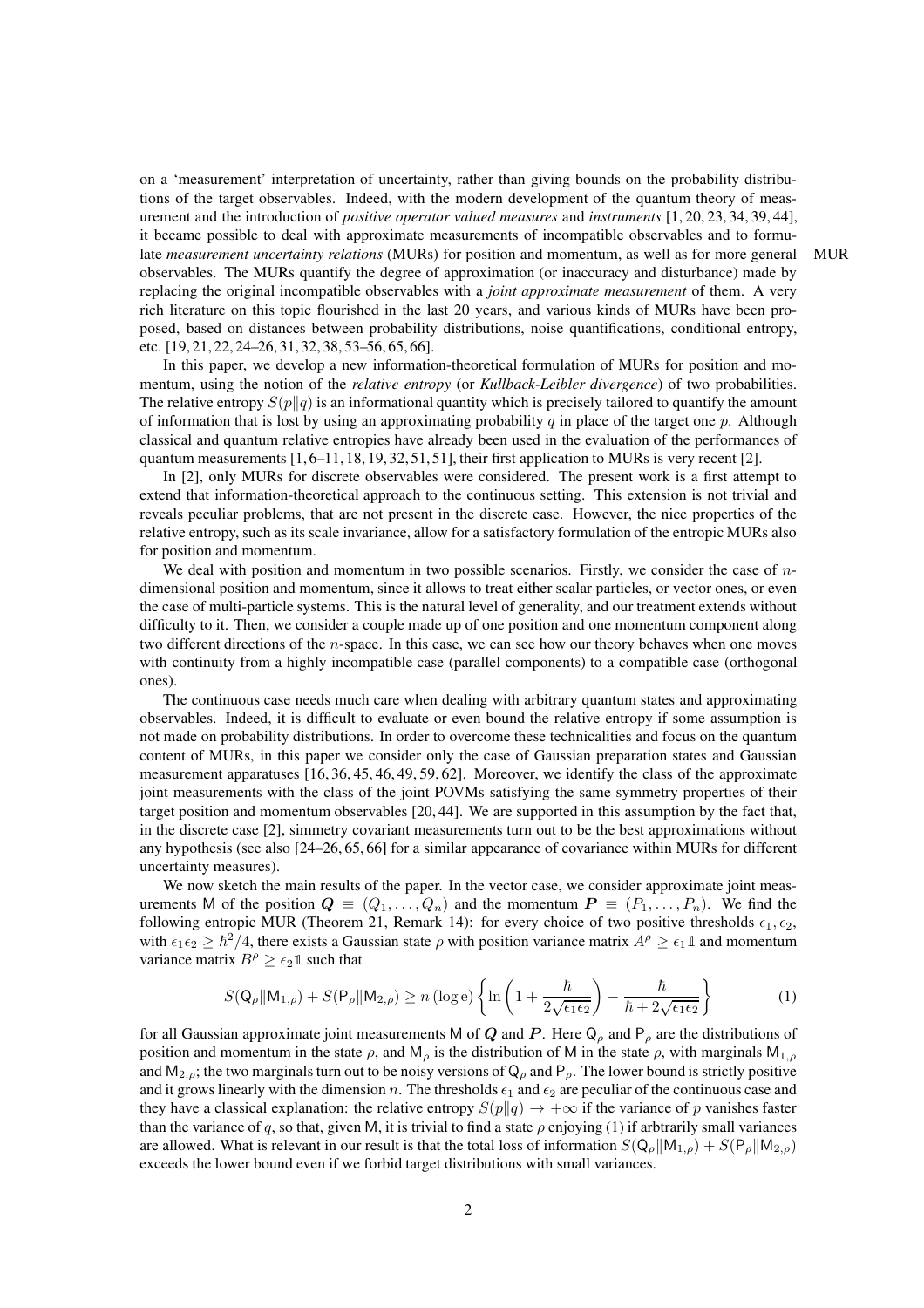The MUR (1) shows that there is no Gaussian joint measurement which can approximate arbitrarily well both Q and P. The lower bound (1) is a consequence of the incompatibility between Q and P and, indeed, it vanishes in the classical limit  $\hbar \to 0$ . Both the relative entropies and the lower bound in (1) are scale invariant. Moreover, for fixed  $\epsilon_1$  and  $\epsilon_2$ , we prove the existence and uniqueness of an optimal approximate joint measurement, and we fully characterize it.

In the scalar case, we consider approximate joint measurements M of the position  $Q_u = u \cdot Q$  along the direction u and the momentum  $P_v = v \cdot P$  along the direction v, where  $u \cdot v = \cos \alpha$ . We find two different entropic MURs. The first entropic MUR in the scalar case is similar to the vector case (Theorem 17, Remark 11). The second one is (Theorem 15):

$$
S(\mathbf{Q}_{\boldsymbol{u},\rho}||\mathbf{M}_{1,\rho}) + S(\mathbf{P}_{\boldsymbol{v},\rho}||\mathbf{M}_{2,\rho}) \ge c_{\rho}(\alpha),\tag{2}
$$

$$
c_{\rho}(\alpha) = (\log \mathrm{e}) \left\{\ln \left(1 + \frac{\hbar |\cos \alpha|}{2\sqrt{\mathrm{Var}\left({\bf Q}_{\boldsymbol{u},\rho}\right)\mathrm{Var}\left({\bf P}_{\boldsymbol{v},\rho}\right)}}\right) - \frac{\hbar |\cos \alpha|}{\hbar |\cos \alpha| + 2\sqrt{\mathrm{Var}\left({\bf Q}_{\boldsymbol{u},\rho}\right)\mathrm{Var}\left({\bf P}_{\boldsymbol{v},\rho}\right)}}\right\},
$$

for all Gaussian states  $\rho$  and all Gaussian joint approximate measurements M of  $Q_u$  and  $P_v$ . This lower bound holds for every Gaussian state  $\rho$  without constraints on the position and momentum variances  $Var(Q_{u,\rho})$  and  $Var(P_{v,\rho})$ , it is strictly positive unless u and v are orthogonal, but it is state dependent. Again, the relative entropies and the lower bound are scale invariant.

The paper is organized as follows. In Section 2, we introduce our target position and momentum observables, we discuss their general properties and define some related quantities (spectral measures, mean vectors and variance matrices, PURs for second order quantum moments, Weyl operators, Gaussian states). Section 3 is devoted to the definitions and main properties of the relative and differential (Shannon) entropies. Section 4 is a review on the entropic PURs in the continuous case [12, 14, 41], with a particular focus on their lack of scale invariance. This is a flaw due to the very definition of differential entropy, and one of the reasons that lead us to introduce relative entropy based MURs. In Section 5 we construct the covariant observables which will be used as approximate joint measurements of the position and momentum target observables. Finally, in Section 6 the main results on MURs that we sketched above are presented in detail. Some conclusions are discussed in Section 7.

## 2 Target observables and states

Let us start with the usual position and momentum operators, which satisfy the canonical commutation rules:

$$
\mathbf{Q} \equiv (Q_1, \dots, Q_n), \qquad \mathbf{P} \equiv (P_1, \dots, P_n), \qquad [Q_i, P_j] = i\hbar \delta_{ij}.
$$
 (3)

 $^k)$ 

Each of the vector operators has  $n$  components; it could be the case of a single particle in one or more dimensions ( $n = 1, 2, 3$ ), or several scalar or vector particles, or the quadratures of n modes of the electromagnetic field. We assume the Hilbert space  $H$  to be irreducible for the algebra generated by the canonical  $H$ operators Q and P . An *observable* of the quantum system H is identified with a *positive operator valued measure* (POVM); in the paper, we shall consider observables with outcomes in  $\mathbb{R}^k$  endowed with its POVM Borel  $\sigma$ -algebra  $\mathcal{B}(\mathbb{R}^k)$ . The use of POVMs to represent observables in quantum theory is standard and  $\mathcal{B}(\mathbb{R}^k)$ the definition can be found in many textbooks [20, 23, 34, 37]; the alternative name "non-orthogonal resolutions of the identity" is also used [44–46]. Following [20, 23, 38, 46], a *sharp observable* is an observable represented by a *projection valued measure* (pvm); it is standard to identify a sharp observable on the out- pvm come space  $\mathbb{R}^k$  with the k self-adjoint operators corresponding to it by spectral theorem. Two observables are *jointly measurable* or *compatible* if there exists a POVM having them as marginals. Because of the non-vanishing commutators, each couple  $Q_i$ ,  $P_i$ , as well as the vectors  $Q$ ,  $P$ , are not jointly measurable.

We denote by  $\mathcal{T}(\mathcal{H})$  the trace class operators on  $\mathcal{H}$ , by  $\mathcal{S} \subset \mathcal{T}(\mathcal{H})$  the subset of the statistical operators  $\mathcal{S}, \mathcal{T}(\mathcal{H})$ (or states, preparations), and by  $\mathcal{L}(\mathcal{H})$  the space of the linear bounded operators.  $\mathcal{L}(\mathcal{H})$ 

### 2.1 Position and momentum

Our target observables will be either n-dimensional position and momentum (*vector case*) or position and momentum along two different directions of  $\mathbb{R}^n$  (*scalar case*). The second case allows to give an example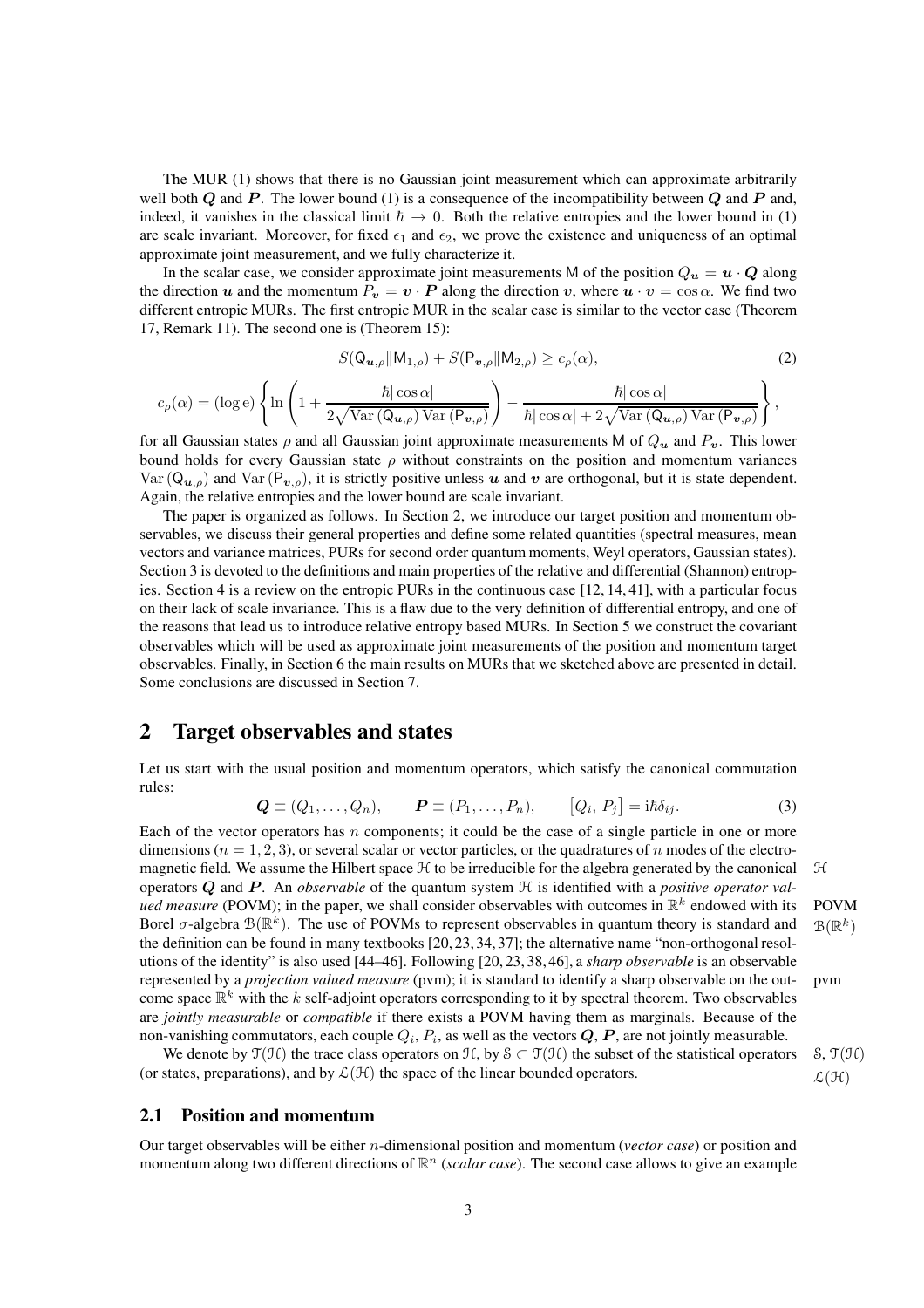ranging with continuity from maximally incompatible observables to compatible ones.

#### 2.1.1 Vector observables

As target observables we take Q and P as in (3) and we denote by  $Q(A)$ ,  $P(B)$ ,  $A, B \in \mathcal{B}(\mathbb{R}^n)$ , their pvm's, that is

$$
Q_i = \int_{\mathbb{R}^n} x_i \mathsf{Q}(\mathrm{d}\boldsymbol{x}), \qquad P_i = \int_{\mathbb{R}^n} p_i \mathsf{P}(\mathrm{d}\boldsymbol{p}). \tag{4}
$$

Then, the distributions in the state  $\rho \in \mathcal{S}$  of a sharp position and a sharp momentum measurements (denoted by  $Q_\rho$  and  $P_\rho$ ) are absolutely continuous with respect to the Lebesgue measure; we denote by  $f(\bullet|\rho)$  and  $g(\bullet|\rho)$  their probability densities:  $\forall A, B \in \mathcal{B}(\mathbb{R}^n)$ ,

$$
Q_{\rho}(A) = \text{Tr}\left\{\rho Q(A)\right\} = \int_{A} f(\boldsymbol{x}|\rho) d\boldsymbol{x}, \qquad P_{\rho}(B) = \text{Tr}\left\{\rho P(B)\right\} = \int_{B} g(\boldsymbol{p}|\rho) d\boldsymbol{p}.
$$
 (5)

In the Dirac notation, if  $|x\rangle$  and  $|p\rangle$  are the improper position and momentum eigenvectors, these densities take the expressions  $f(x|\rho) = \langle x|\rho|x\rangle$  and  $g(p|\rho) = \langle p|\rho|p\rangle$ , respectively. The mean vectors and the variance matrices of these distributions will be given in (7) and (8).

#### 2.1.2 Scalar observables

As target observables we take the position along a given direction  $u$  and the momentum along another given direction  $v$ :

$$
Q_{\mathbf{u}} = \mathbf{u} \cdot \mathbf{Q}, \qquad P_{\mathbf{v}} = \mathbf{v} \cdot \mathbf{P}, \qquad \text{with} \quad \mathbf{u}, \mathbf{v} \in \mathbb{R}^n, \quad |\mathbf{u}| = |\mathbf{v}| = 1, \quad \mathbf{u} \cdot \mathbf{v} = \cos \alpha. \tag{6}
$$

In this case we have  $[Q_u, P_v] = i\hbar \cos \alpha$ , so that  $Q_u$  and  $P_v$  are not jointly measurable, unless the directions  $u$  and  $v$  are orthogonal.

Their pvm's are denoted by  $Q_u$  and  $P_v$ , their distributions in a state  $\rho$  by  $Q_{u,\rho}$  and  $P_{v,\rho}$ , and their corresponding probability densities by  $f_{u}(\bullet|\rho)$  and  $g_{v}(\bullet|\rho)$ :  $\forall A, B \in \mathcal{B}(\mathbb{R})$ ,

$$
\mathsf{Q}_{\mathbf{u},\rho}(A) = \text{Tr}\{\mathsf{Q}_{\mathbf{u}}(A)\rho\} = \int_A f_{\mathbf{u}}(x|\rho) \,dx, \qquad \mathsf{P}_{\mathbf{v},\rho}(B) = \text{Tr}\{\mathsf{P}_{\mathbf{v}}(A)\rho\} = \int_B g_{\mathbf{v}}(p|\rho) \,dp.
$$

Of course, the densities in the scalar case are marginals of the densities in the vector case. Means and variances will be given in (11).

### 2.2 Quantum moments.

Let  $S_2$  be the set of states for which the second moments of position and momentum are finite:  $S_2$ 

$$
\mathcal{S}_2:=\left\{\rho\in\mathcal{S}: \int_{\mathbb{R}^n}|\boldsymbol{x}|^2\,f(\boldsymbol{x}|\rho)\mathrm{d}\boldsymbol{x}<+\infty, \ \int_{\mathbb{R}^n}|\boldsymbol{p}|^2\,g(\boldsymbol{p}|\rho)\mathrm{d}\boldsymbol{p}<+\infty\right\}
$$

Then, the mean vector and the variance matrix of the position Q in the state  $\rho \in \mathcal{S}_2$  are

$$
a_i^{\rho} := \int_{\mathbb{R}^n} x_i f(\mathbf{x} | \rho) d\mathbf{x} \equiv \text{Tr} \left\{ \rho Q_i \right\},
$$
  

$$
A_{ij}^{\rho} := \int_{\mathbb{R}^n} (x_i - a_i^{\rho}) (x_j - a_j^{\rho}) f(\mathbf{x} | \rho) d\mathbf{x} \equiv \text{Tr} \left\{ \rho (Q_i - a_i^{\rho}) (Q_j - a_j^{\rho}) \right\},
$$
 (7)

.

while for the momentum  $P$  we have

$$
b_i^{\rho} := \int_{\mathbb{R}^n} p_i g(\mathbf{p}|\rho) d\mathbf{p} \equiv \text{Tr} \left\{ \rho P_i \right\},
$$
  

$$
B_{ij}^{\rho} := \int_{\mathbb{R}^n} \left( p_i - b_i^{\rho} \right) \left( p_j - b_j^{\rho} \right) g(\mathbf{p}|\rho) d\mathbf{p} \equiv \text{Tr} \left\{ \rho \left( P_i - b_i^{\rho} \right) \left( P_j - b_j^{\rho} \right) \right\}.
$$
 (8)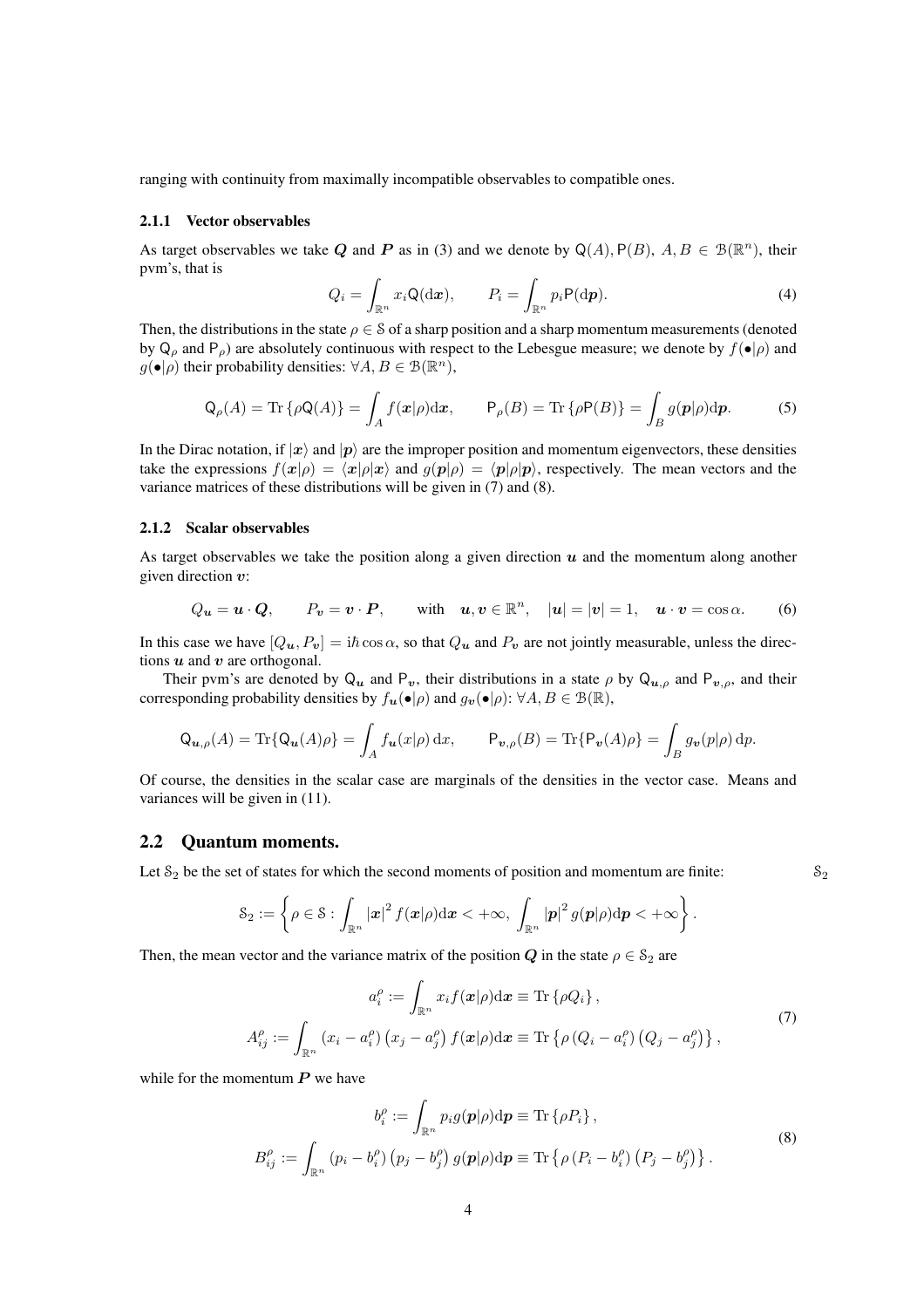For  $\rho \in S_2$  it is possible to introduce also the mixed 'quantum covariances'

$$
C_{ij}^{\rho} := \text{Tr}\left\{\rho \frac{(Q_i - a_i^{\rho})(P_j - b_j^{\rho}) + (P_j - b_j^{\rho})(Q_i - a_i^{\rho})}{2}\right\}.
$$
\n(9)

Since there is no joint measurement for the position Q and momentum P, the quantum covariances  $C_{ij}^{\rho}$ are not covariances of a joint distribution, and thus they do not have a classical probabilistic interpretation.

By means of the moments above, we construct the three real  $n \times n$  matrices  $A^{\rho}$ ,  $B^{\rho}$ ,  $C^{\rho}$ , the  $2n$ dimensional vector  $\mu^{\rho}$  and the symmetric  $2n \times 2n$  matrix  $V^{\rho}$ , with

$$
\mu^{\rho} := \begin{pmatrix} \mathbf{a}^{\rho} \\ \mathbf{b}^{\rho} \end{pmatrix}, \qquad V^{\rho} := \begin{pmatrix} A^{\rho} & C^{\rho} \\ (C^{\rho})^T & B^{\rho} \end{pmatrix}.
$$
 (10)

We say  $V^{\rho}$  is the *quantum variance matrix* of position and momentum in the state  $\rho$ . In [59] dimensionless canonical operators are considered, but apart from this, our matrix  $V^{\rho}$  corresponds to their "noise matrix in real form"; the name "variance matrix" is also used [49, 60].

In a similar way, we can introduce all the moments related to the position  $Q_u$  and momentum  $P_v$ introduced in (6). For  $\rho \in \mathcal{S}_2$ , the means and variances are respectively

$$
\mathbf{u} \cdot \mathbf{a}^{\rho}, \qquad \text{Var}(\mathbf{Q}_{\mathbf{u},\rho}) = \mathbf{u} \cdot A^{\rho} \mathbf{u}, \qquad \qquad \mathbf{v} \cdot \mathbf{b}^{\rho}, \qquad \text{Var}(\mathbf{P}_{\mathbf{v},\rho}) = \mathbf{v} \cdot B^{\rho} \mathbf{v}. \tag{11}
$$

Similarly to (9), we have also the 'quantum covariance'  $u \cdot C^{\rho} v \equiv v \cdot (C^{\rho})^T u$ . Then, we collect the two means in a single vector and we introduce the variance matrix:

$$
\mu_{\boldsymbol{u},\boldsymbol{v}}^{\rho} := \begin{pmatrix} \boldsymbol{u} \cdot \boldsymbol{a}^{\rho} \\ \boldsymbol{v} \cdot \boldsymbol{b}^{\rho} \end{pmatrix}, \qquad V_{\boldsymbol{u},\boldsymbol{v}}^{\rho} := \begin{pmatrix} \boldsymbol{u} \cdot A^{\rho} \boldsymbol{u} & \boldsymbol{u} \cdot C^{\rho} \boldsymbol{v} \\ \boldsymbol{u} \cdot C^{\rho} \boldsymbol{v} & \boldsymbol{v} \cdot B^{\rho} \boldsymbol{v} \end{pmatrix}.
$$
 (12)

Proposition 1. *Let* V =  $\left( A \right) C$  $C^T$  B  $\setminus$ *be a real symmetric* 2n × 2n *block matrix with the same dimensions of a quantum variance matrix. Define*

$$
V_{\pm} := \begin{pmatrix} A & C \pm i\frac{\hbar}{2} \mathbb{1} \\ C^T \mp i\frac{\hbar}{2} \mathbb{1} & B \end{pmatrix} \equiv V \pm \frac{i}{2} \Omega, \quad \text{with} \quad \Omega := \begin{pmatrix} 0 & \hbar \mathbb{1} \\ -\hbar \mathbb{1} & 0 \end{pmatrix}.
$$
 (13)

*Then*

$$
V = V^{\rho} \text{ for some state } \rho \in \mathcal{S}_2 \iff V_+ \ge 0 \iff V_- \ge 0. \tag{14}
$$

*In this case we have:*  $V \geq 0$ ,  $A > 0$ ,  $B > 0$ , and

$$
(\boldsymbol{u}' \cdot A\boldsymbol{u}')(\boldsymbol{v}' \cdot B\boldsymbol{v}') \geq (\boldsymbol{v}' \cdot C\boldsymbol{u}')^2 + \frac{\hbar^2}{4} (\boldsymbol{v}' \cdot \boldsymbol{u}')^2, \qquad \forall \boldsymbol{u}' \in \mathbb{R}^n, \quad \forall \boldsymbol{v}' \in \mathbb{R}^n.
$$
 (15)

The inequalities (14) for  $V_{\pm}$  tell us exactly when a (positive semi-definite) real matrix V is the quantum variance matrix of position and momentum in a state  $\rho$ . Moreover, they are the multidimensional version of the usual uncertainty principle expressed through the variances [44, 46, 59], hence they represent a form of PURs. The block matrix  $\Omega$  in the definition of  $V_{\pm}$  is useful to compress formulae involving position and momentum; moreover, it makes simpler to compare our equations with their frequent dimensionless versions (with  $\hbar = 1$ ) in the literature [36, 49].

*Proof.* Equivalences (14) are well known, see e.g. [44, Sect. 1.1.5], [46, Eq. (2.20)], [59, Theor. 2]. Then  $V = \frac{1}{2}V_+ + \frac{1}{2}V_- \geq 0.$ 

By using the real block vector  $\begin{pmatrix} \alpha u' \\ \beta u'' \end{pmatrix}$  $\beta\bm{v}'$ ), with arbitrary  $\alpha, \beta \in \mathbb{R}$  and given  $u', v' \in \mathbb{R}^n$ , the semipositivity (14) implies

$$
\begin{pmatrix} \boldsymbol{u}'\cdot A\boldsymbol{u}' & \boldsymbol{u}'\cdot C\boldsymbol{v}'\pm\mathrm{i}\frac{\hbar}{2}\boldsymbol{u}'\cdot\boldsymbol{v}'\\ \boldsymbol{v}'\cdot C^T\boldsymbol{u}'\mp\mathrm{i}\frac{\hbar}{2}\boldsymbol{v}'\cdot\boldsymbol{u}' & \boldsymbol{v}'\cdot B\boldsymbol{v}' \end{pmatrix}\geq 0, \qquad \forall \boldsymbol{u}'\in\mathbb{R}^n, \quad \forall \boldsymbol{v}'\in\mathbb{R}^n,
$$

which in turn implies  $A \geq 0$ ,  $B \geq 0$  and (15). Then, by choosing  $u' = v' = u_i$ , where  $u_1, \ldots, u_n$  are the eigenvectors of A (since A is a real symmetric matrix,  $u_i \in \mathbb{R}^n$  for all i), one gets the strict positivity of all the eigenvalues of A; analogously, one gets  $B > 0$ .  $\Box$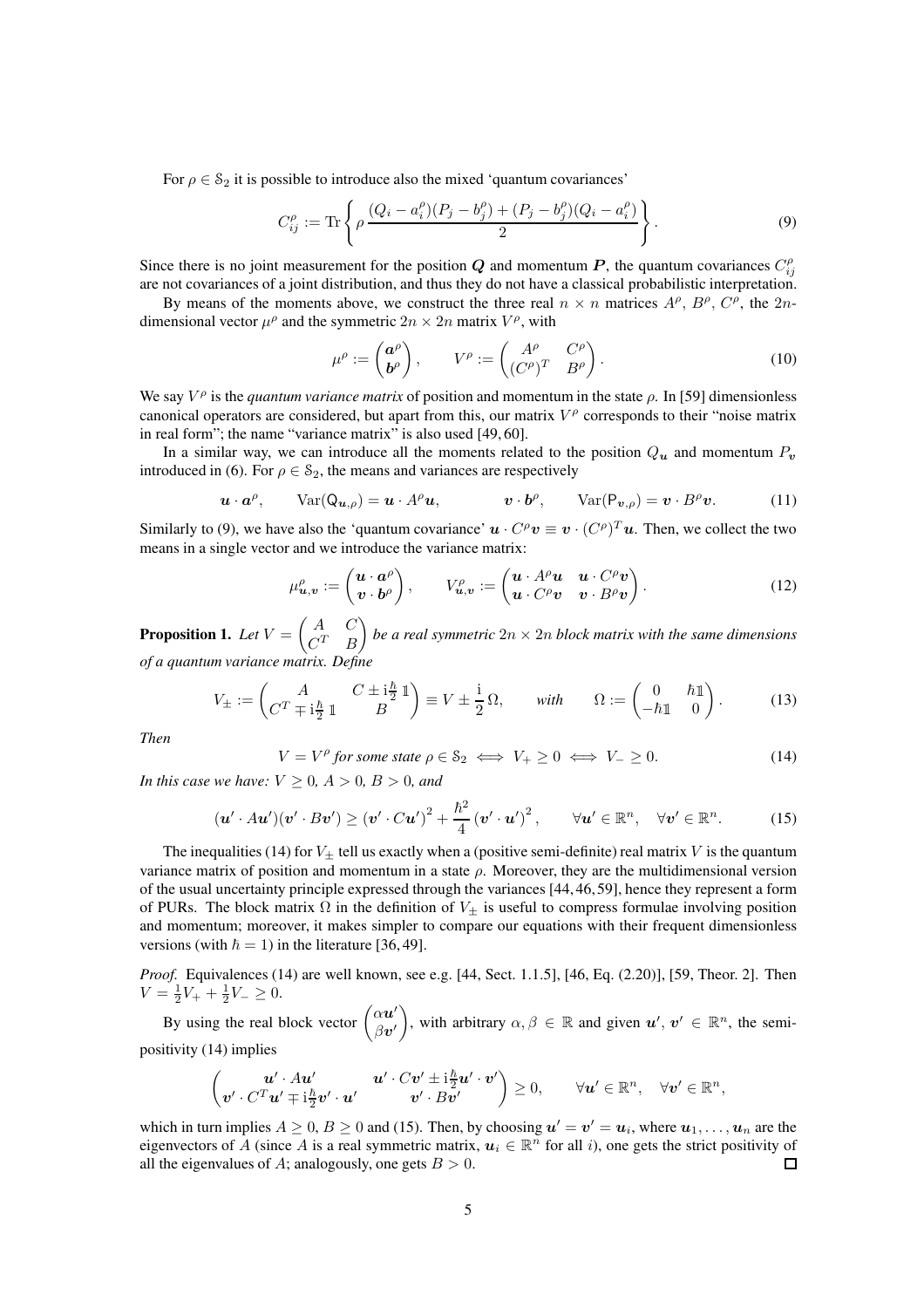Inequality (15) for  $u' = u$  and  $v' = v$  becomes the uncertainty rule à la Robertson [58] for the observables in (6) (a position component and a momentum component spanning an arbitrary angle  $\alpha$ ):

$$
\text{Var}(Q_{\boldsymbol{u},\rho}) \text{Var}(P_{\boldsymbol{v},\rho}) \ge (\boldsymbol{v} \cdot C^{\rho}\boldsymbol{u})^2 + \frac{\hbar^2}{4} (\cos \alpha)^2. \tag{16}
$$

Inequality (16) is equivalent to

$$
V_{\boldsymbol{u},\boldsymbol{v}}^{\rho} \pm \frac{\mathrm{i}\hbar}{2} \cos \alpha \begin{pmatrix} 0 & 1 \\ -1 & 0 \end{pmatrix} \ge 0. \tag{17}
$$

Since  $V_{+}$  are block matrices, their positive semi-definiteness can be studied by means of the Schur complements [27, 47, 57]. However, as  $V_{\pm}$  are complex block matrices with a very peculiar structure, special results hold for them. Before summarizing the properties of  $V_{\pm}$  in the next proposition, we need a simple auxiliary algebraic lemma.

**Lemma 2.** Let A and B be complex self-adjoint matrices such that  $A \geq B \geq 0$ . Then  $\det A \geq \det B \geq 0$ , *and the equality*  $\det A = \det B$  *holds iff*  $A = B$ *.* 

*Proof.* Let  $\lambda_i^*(A)$  and  $\lambda_i^*(B)$  be the ordered decreasing sequences of the eigenvalues of A and B, respectively. Then, by Weyl's inequality,  $A \ge B \ge 0$  implies  $\lambda_i^*(A) \ge \lambda_i^*(B) \ge 0$  for every *i* [13, Sect. III.2]. This gives the first statement. Moreover, if  $A \geq B \geq 0$  and  $\det A = \det B$ , we get  $\lambda_i^{\downarrow}(A) = \lambda_i^{\downarrow}(B)$  for every *i*. Then  $A = B$  because  $A - B \ge 0$  and  $\text{Tr}{A - B} = 0$ .

Proposition 3. *Let* V =  $\left( A \right) C$  $C^T$  B  $\overline{ }$ *be a real symmetric*  $2n \times 2n$  *matrix with the same dimensions of a quantum variance matrix. Then*  $V_+ \geq 0$  *(or, equivalently,*  $V_- \geq 0$ *) if and only if*  $A > 0$  *and* 

$$
B \ge \left( C^T \mp \frac{\mathrm{i} \hbar}{2} \mathbb{1} \right) A^{-1} \left( C \pm \frac{\mathrm{i} \hbar}{2} \mathbb{1} \right) \equiv C^T A^{-1} C + \frac{\hbar^2}{4} A^{-1} \mp \frac{\mathrm{i} \hbar}{2} \left( A^{-1} C - C^T A^{-1} \right). \tag{18}
$$

*In this case we have*

$$
B \ge C^T A^{-1} C + \frac{\hbar^2}{4} A^{-1} \ge \frac{\hbar^2}{4} A^{-1} > 0.
$$
 (19)

*Moreover, we have also the following properties for the various determinants:*

$$
(\det A)(\det B) \ge \det V = (\det A)\det \left(B - C^T A^{-1} C\right) \ge \left(\frac{\hbar}{2}\right)^{2n},\tag{20}
$$

$$
\det V = \left(\frac{\hbar}{2}\right)^{2n} \iff B = C^T A^{-1} C + \frac{\hbar^2}{4} A^{-1} \Rightarrow C A = A C^T,\tag{21}
$$

$$
(\det A)(\det B) = \left(\frac{\hbar}{2}\right)^{2n} \iff B = \frac{\hbar^2}{4}A^{-1}, \quad C = 0.
$$
 (22)

By interchanging A with B and C with  $C<sup>T</sup>$  in (18)-(22) equivalent results are obtained.

*Proof.* Since we already know that  $V_+ \geq 0$  implies the invertibility of A, the equivalence between (14) and (18) with  $A > 0$  follows from [47, Theor. 1.12 p. 34] (see also [57, Theor. 11.6] or [27, Lemma 3.2]).

In (19), the first inequality follows by summing up the two inequalities in (18). The last two ones are immediate by the positivity of  $A^{-1}$ .

The equality in (20) is Schur's formula for the determinant of block matrices [47, Theor. 1.1 p. 19]. Then, the first inequality is immediate by the lemma above and the trivial relation  $B \geq B - C^{T}A^{-1}C$ ; the second one follows from (19):

$$
B - C^{T} A^{-1} C \ge \frac{\hbar^{2}}{4} A^{-1} \quad \Rightarrow \quad \det \left( B - C^{T} A^{-1} C \right) \ge \det \left( \frac{\hbar^{2}}{4} A^{-1} \right) = \frac{(\hbar/2)^{2n}}{\det A}.
$$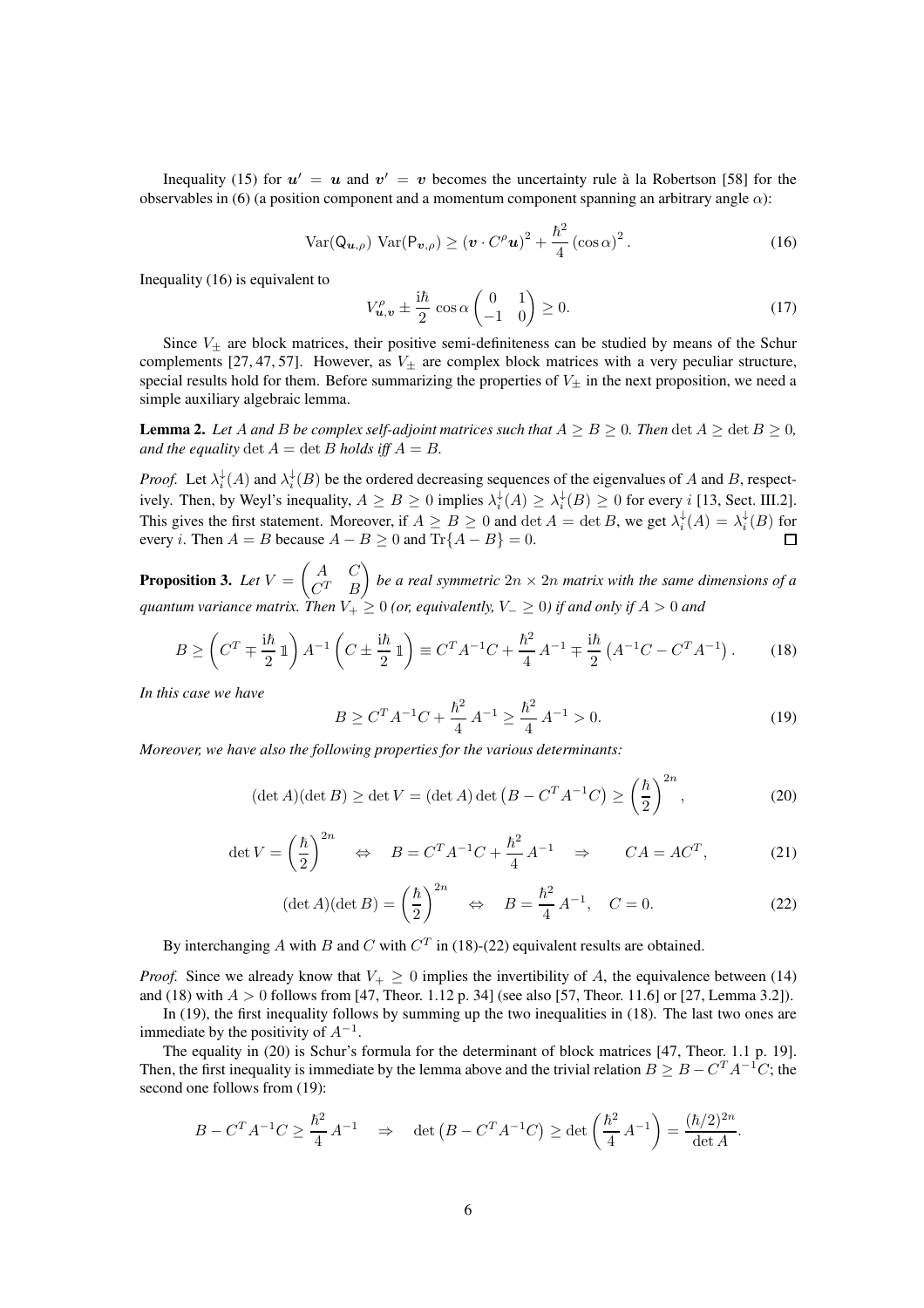The equality det  $V = \left(\frac{\hbar}{2}\right)$  $\left(\frac{\hbar}{2}\right)^{2n}$  is equivalent to det  $\left(B - C^{T} A^{-1} C\right) = \det\left(\frac{\hbar^2}{4} A^{-1}\right)$ ; since the latter two determinants are evaluated on ordered positive matrices by (19), they coincide if and only if the respective arguments are equal (Lemma 2); this shows the equivalence in (21). Then, by (18), the self-adjoint matrix  $\frac{i\hbar}{2} (A^{-1}C - C^{T}A^{-1})$  is both positive semi-definite and negative semi-definite; hence it is null, that is,  $CA = AC^T$ .

Finally,  $B = \frac{\hbar^2}{4} A^{-1}$  gives  $(\det A)(\det B) = \left(\frac{\hbar}{2}\right)$  $\frac{\hbar}{2}$ )<sup>2n</sup> trivially. Conversely, (det *A*)(det *B*) =  $(\frac{\hbar}{2})$  $\frac{\hbar}{2}$ ) $^{2n}$ implies det  $B = \det (B - C^T A^{-1} C)$  by (20); since  $B \ge B - C^T A^{-1} C \ge 0$  by (19), Lemma 2 then implies  $C^{T}A^{-1}C = 0$  and so  $C = 0$ .  $\Box$ 

By (18) and (19), every time three matrices A, B, C define the quantum variance matrix of a state  $\rho$ , the same holds for  $A, B, C = 0$ . This fact can be used to characterize when two positive matrices  $A$  and B are the diagonal blocks of some quantum variance matrix, or two positive numbers  $c_Q$  and  $c_P$  are the position and momentum variances of a quantum state along the two directions  $u$  and  $v$ .

Proposition 4. *Two real matrices* A > 0 *and* B > 0*, having the dimension of the square of a length and momentum, respectively, are the diagonal blocks of a quantum variance matrix* V ρ *if and only if*

$$
B \ge \frac{\hbar^2}{4} A^{-1}.
$$

*Two real numbers*  $c_Q > 0$  *and*  $c_P > 0$ *, having the dimension of the square of a length and momentum, respectively, are such that*  $c_Q = \text{Var}(Q_{u,\rho})$  *and*  $c_P = \text{Var}(P_{v,\rho})$  *for some state*  $\rho$  *if and only if* 

$$
c_Q c_P \ge \left(\frac{\hbar}{2} \cos \alpha\right)^2.
$$

*Proof.* For A and B, the necessity follows from (19). The sufficiency comes from (18) by choosing  $V^{\rho} = \begin{pmatrix} A & 0 \\ 0 & E \end{pmatrix}$  $0 \quad B$  $\setminus$ .

For  $c_Q$  and  $c_P$ , the necessity follows from (15). The sufficiency comes from (18) with  $V^{\rho} = \begin{pmatrix} A & 0 \\ 0 & B \end{pmatrix}$  $0 \quad B$  $\setminus$ and for example the following choices of  $A$  and  $B$ :

- if  $\cos \alpha = \pm 1$ , we take  $A = c_Q \mathbb{1}$  and  $B = c_P \mathbb{1}$ ;
- if  $\cos \alpha = 0$ , we let

$$
A = c_Q \mathbf{u} \mathbf{u}^T + \frac{\hbar^2}{4c_P} \mathbf{v} \mathbf{v}^T + A' \qquad B = \frac{\hbar^2}{4c_Q} \mathbf{u} \mathbf{u}^T + c_P \mathbf{v} \mathbf{v}^T + B',
$$

where  $A'$  and  $B'$  are any two scalar multiples of the orthogonal projection onto  $\{u, v\}^{\perp}$  satisfying  $B' \geq \frac{\hbar^2}{4} A'^{-1}$  when restricted to  $\{u, v\}^{\perp}$ ;

- if  $\cos \alpha \notin \{0, \pm 1\}$ , we choose

$$
A = c_Q \left[ \boldsymbol{u} \boldsymbol{u}^T - \frac{1}{\cos \alpha} \left( \boldsymbol{u} \boldsymbol{v}^T + \boldsymbol{v} \boldsymbol{u}^T \right) + \frac{2}{(\cos \alpha)^2} \boldsymbol{v} \boldsymbol{v}^T \right] + A'
$$
  

$$
B = \frac{c_P}{(\sin \alpha)^4} \left[ \frac{(\sin \alpha)^2 + (\cos \alpha)^4}{(\cos \alpha)^2} \boldsymbol{u} \boldsymbol{u}^T - \frac{1}{\cos \alpha} \left( \boldsymbol{u} \boldsymbol{v}^T + \boldsymbol{v} \boldsymbol{u}^T \right) + \boldsymbol{v} \boldsymbol{v}^T \right] + B',
$$

where  $A'$  and  $B'$  are as in the previous item.

In the last two cases, we chose A and B in such a way that  $B = \frac{c_Q c_P}{(cos \alpha)}$  $\frac{c_Q c_P}{(\cos \alpha)^2} A^{-1}$  when restricted to the linear span of  $\{u, v\}$ .  $\Box$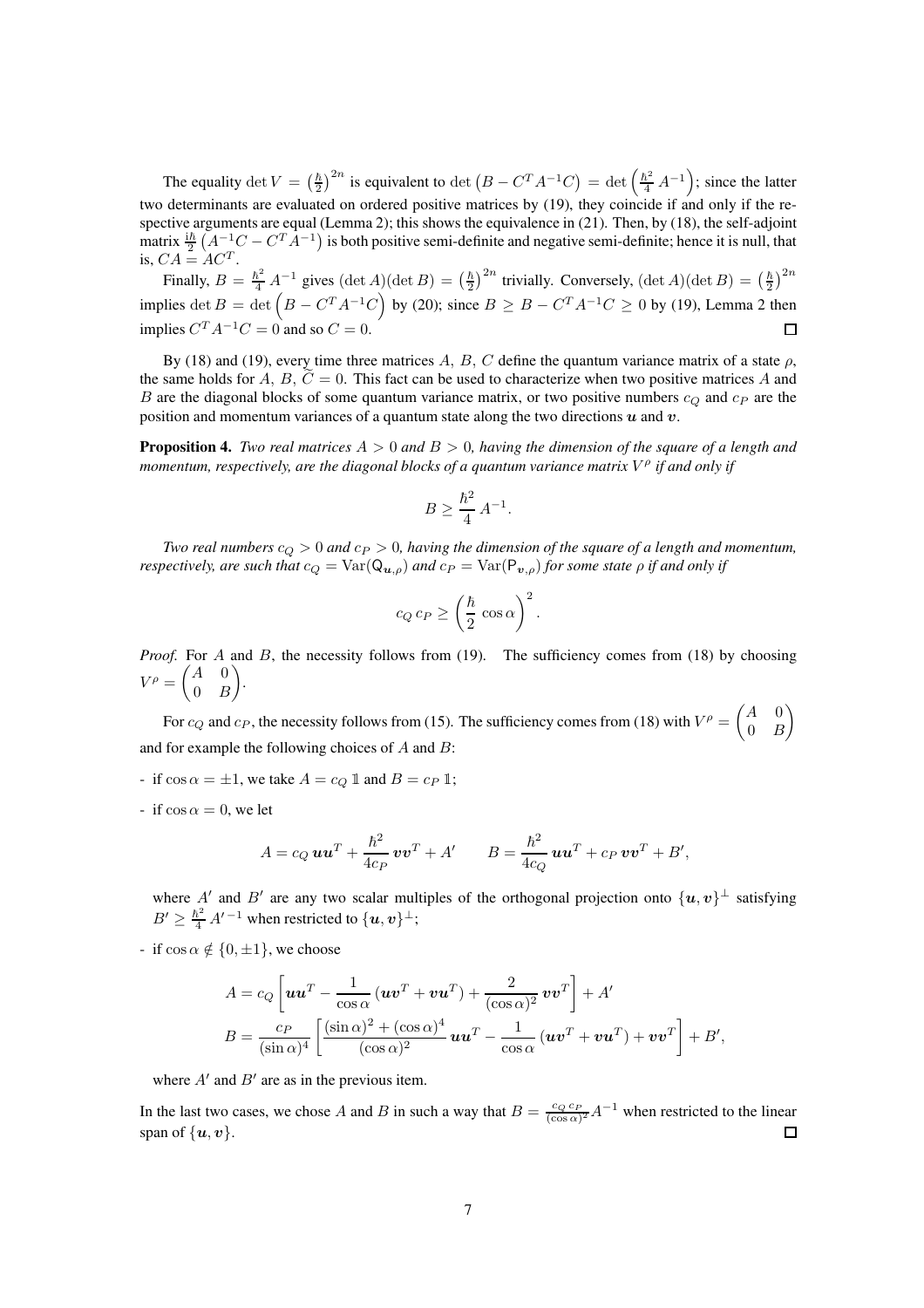## 2.3 Weyl operators and Gaussian states

In the following, we shall introduce Gaussian states, Gaussian observables and covariant observables on the phase-space. In all these instances, the Weyl operators are involved; here we recall their definition and some properties (see e.g. [45, Sect. 5.2] or [46, Sect. 12.2], where, however, the definition differs from ours in that the Weyl operators are composed with the map  $\Omega^{-1}$  of (13)).

Definition 1. The *Weyl operators* are the unitary operators defined by

$$
W(\boldsymbol{x}, \boldsymbol{p}) := \exp\left\{\frac{i}{\hbar}(\boldsymbol{p} \cdot \boldsymbol{Q} - \boldsymbol{x} \cdot \boldsymbol{P})\right\} = \prod_{j=1}^{n} e^{\frac{i}{\hbar}(p_j Q_j - x_j P_j)} = \prod_{j=1}^{n} \left(e^{\frac{i}{\hbar}p_j Q_j} e^{-\frac{i}{\hbar}x_j P_j} e^{-\frac{i x_j p_j}{2\hbar}}\right).
$$
 (23)

The Weyl operators (23) satisfy the composition rule

$$
W(\boldsymbol{x}_1,\boldsymbol{p}_1)W(\boldsymbol{x}_2,\boldsymbol{p}_2)=\exp\left\{-\frac{\mathrm{i}}{2\hbar}(\boldsymbol{x}_1\cdot\boldsymbol{p}_2-\boldsymbol{x}_2\cdot\boldsymbol{p}_1)\right\}W(\boldsymbol{x}_1+\boldsymbol{x}_2,\boldsymbol{p}_1+\boldsymbol{p}_2);
$$

in particular, this implies the commutation relation

$$
W(\boldsymbol{x}_1,\boldsymbol{p}_1)W(\boldsymbol{x}_2,\boldsymbol{p}_2)=\exp\left\{-\mathrm{i}\left(\boldsymbol{x}_1^T\ \ \boldsymbol{p}_1^T\right)\Omega^{-1}\begin{pmatrix}\boldsymbol{x}_2\\ \boldsymbol{p}_2\end{pmatrix}\right\}W(\boldsymbol{x}_2,\boldsymbol{p}_2)W(\boldsymbol{x}_1,\boldsymbol{p}_1). \tag{24}
$$

These commutation relations imply the translation property

$$
W(\bm{x}, \bm{p})^* Q_i W(\bm{x}, \bm{p}) = Q_i + x_i, \qquad W(\bm{x}, \bm{p})^* P_i W(\bm{x}, \bm{p}) = P_i + p_i, \qquad i = 1, ..., n; \qquad (25)
$$

due to this property, the Weyl operators are also known as *displacement operators*.

With a slight abuse of notation, we shall sometimes use the identification

$$
W(\boldsymbol{x}, \boldsymbol{p}) \equiv W\left(\begin{pmatrix} \boldsymbol{x} \\ \boldsymbol{p} \end{pmatrix}\right),\tag{26}
$$

where  $\begin{pmatrix} x \\ y \end{pmatrix}$ p ) is a block column vector belonging to the phase-space  $\mathbb{R}^n \times \mathbb{R}^n \equiv \mathbb{R}^{2n}$ ; here, the first block  $x$  is a position and the second block  $p$  is a momentum.

By means of the Weyl operators, it is possible to define the characteristic function of any trace-class operator.

**Definition 2.** For any operator  $\rho \in \mathcal{T}(\mathcal{H})$ , its *characteristic function* is the complex valued function  $\hat{\rho}$ :  $\mathbb{R}^{2n} \to \mathbb{C}$  defined by

$$
\widehat{\rho}(w) := \text{Tr}\left\{\rho W(-\Omega w)\right\}, \qquad w \equiv \begin{pmatrix} k \\ l \end{pmatrix}.
$$
 (27)

Note that k is the inverse of a length and l is the inverse of a momentum, so that w is a block vector living in the space  $\mathbb{R}^{2n} \equiv \mathbb{R}^n \times \mathbb{R}^n$  regarded as the dual of the phase-space.

Instead of the characteristic function, sometimes the so called Weyl transform Tr { $W(x, p)$  $\rho$ } is introduced [45, 49].

By [45, Prop. 5.3.2, Theor. 5.3.3], we have  $\hat{\rho}(w) \in L^2(\mathbb{R}^{2n})$  and the following trace formula holds:  $\forall \rho, \sigma \in \mathfrak{T}(\mathfrak{H}),$ 

$$
\operatorname{Tr}\{\sigma^*\rho\} = \left(\frac{\hbar}{2\pi}\right)^n \int_{\mathbb{R}^{2n}} \overline{\hat{\sigma}(w)} \,\hat{\rho}(w) \,dw. \tag{28}
$$

As a corollary [45, Coroll. 5.3.4], we have that a state  $\rho \in \mathcal{S}$  is pure if and only if

$$
\left(\frac{\hbar}{2\pi}\right)^n \int_{\mathbb{R}^{2n}} |\widehat{\rho}(w)|^2 \, \mathrm{d}w = 1.
$$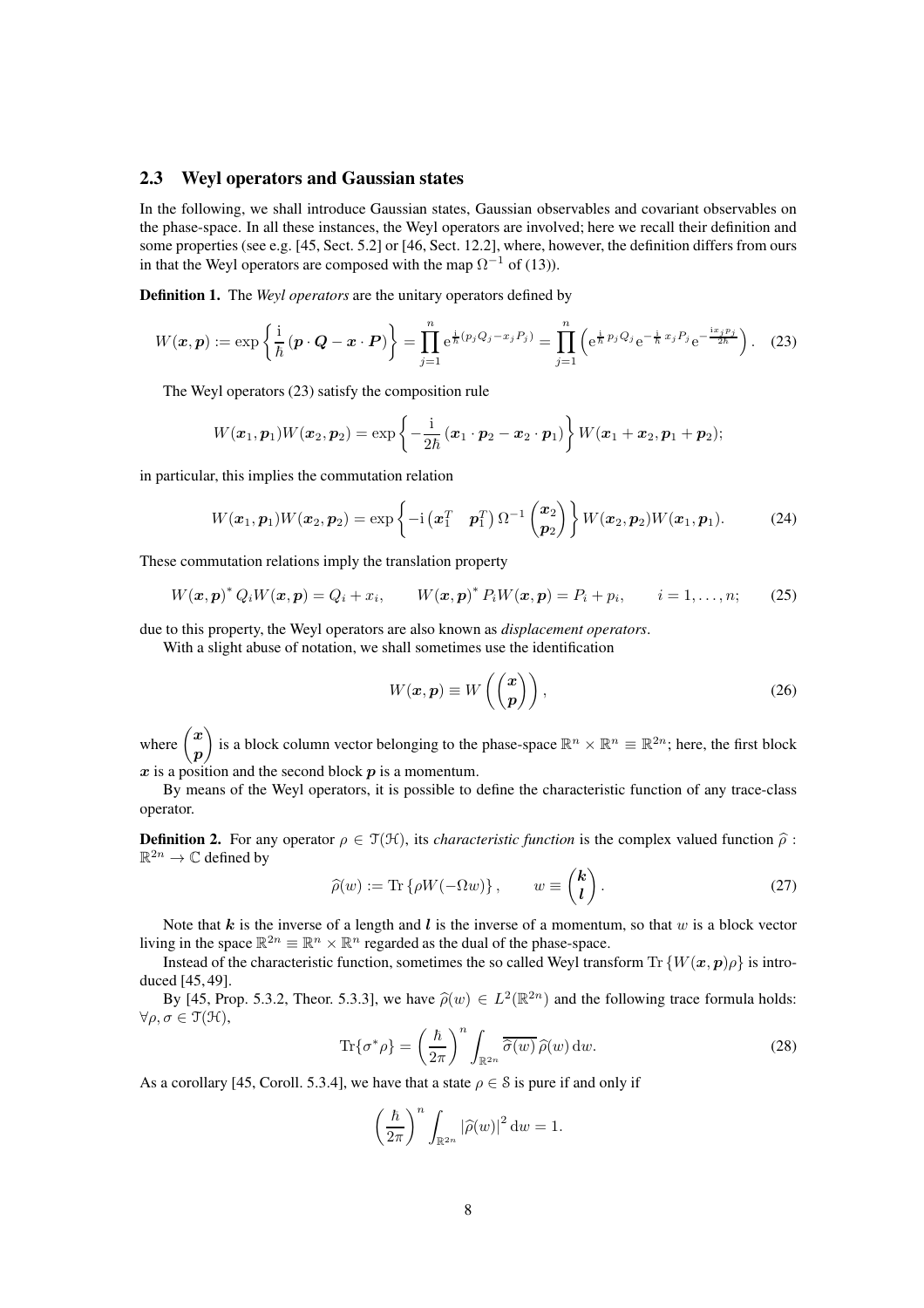By [64, Lemma 3.1], [23, Prop. 8.5.(e)], the trace formula also implies

$$
\frac{1}{(2\pi\hbar)^n}\int_{\mathbb{R}^{2n}}W(\boldsymbol{x},\boldsymbol{p})\rho W(\boldsymbol{x},\boldsymbol{p})^*\,\mathrm{d}\boldsymbol{x}\mathrm{d}\boldsymbol{p} = \mathrm{Tr}\{\rho\}\,\mathbb{1},\qquad\forall\rho\in\mathfrak{I}(\mathfrak{H})\,.
$$

Moreover, the following inversion formula ensures that the characteristic function  $\hat{\rho}$  completely characterizes the state  $\rho$  [45, Coroll. 5.3.5]:

$$
\rho = \left(\frac{\hbar}{2\pi}\right)^n \int_{\mathbb{R}^{2n}} W(\Omega w) \,\widehat{\rho}(w) \mathrm{d}w, \qquad \forall \rho \in \mathfrak{T}(\mathcal{H})\,.
$$

The last two integrals are defined in the weak operator topology.

Finally, for  $\rho \in S_2$ , the moments (7)–(10) can be expressed as in [45, Sect. 5.4]:

$$
-i\frac{\partial \widehat{\rho}(w)}{\partial w_i}\Big|_0 = \mu_i^{\rho}, \qquad -\frac{\partial^2 \widehat{\rho}(w)}{\partial w_i \partial w_j}\Big|_0 = V_{ij}^{\rho} + \mu_i^{\rho} \mu_j^{\rho}.
$$
 (30)

**Definition 3** ( $[44–46, 49, 59, 60]$ ). A state  $\rho$  is *Gaussian* if

$$
\widehat{\rho}(w) = \exp\left\{iw^T\mu^\rho - \frac{1}{2}w^T V^\rho w\right\}
$$
\n
$$
= \exp\left\{i(\mathbf{k} \cdot \mathbf{a}^\rho + \mathbf{l} \cdot \mathbf{b}^\rho) - \frac{1}{2}(\mathbf{k} \cdot A^\rho \mathbf{k} + \mathbf{l} \cdot B^\rho \mathbf{l}) - \mathbf{k} \cdot C^\rho \mathbf{l}\right\},
$$
\n(31)

for a vector  $\mu^{\rho} \in \mathbb{R}^{2n}$  and a real  $2n \times 2n$  matrix  $V^{\rho}$  such that  $V^{\rho}_+ \geq 0$ .

The condition  $V_+^{\rho} \geq 0$  is necessary and sufficient in order that the function (31) defines the characteristic function of a quantum state [45, Theor. 5.5.1], [46, Theor. 12.17]. Therefore, Gaussian states are exactly the states whose characteristic function is the exponential of a second order polynomial [45, Eq. (5.5.49)], [46, Eq. (12.80)].

We shall denote by G the set of the Gaussian states; we have  $G \subset S_2 \subset S$ . By (30), the vectors  $a^{\rho}$ , b and the matrices  $A^{\rho}$ ,  $B^{\rho}$ ,  $C^{\rho}$  characterizing a Gaussian state  $\rho$  are just its first and second order quantum moments introduced in  $(7)$ – $(9)$ . By  $(31)$ , the corresponding distributions of position and momentum are Gaussian, namely

$$
\mathbf{Q}_{\rho} = \mathcal{N}(\mathbf{a}^{\rho}; A^{\rho}), \quad \mathbf{Q}_{\mathbf{u}, \rho} = \mathcal{N}(\mathbf{u} \cdot \mathbf{a}^{\rho}; \mathbf{u} \cdot A^{\rho} \mathbf{u}), \quad \mathbf{P}_{\rho} = \mathcal{N}(\mathbf{b}^{\rho}; B^{\rho}), \quad \mathbf{P}_{\mathbf{v}, \rho} = \mathcal{N}(\mathbf{v} \cdot \mathbf{b}^{\rho}; \mathbf{v} \cdot B^{\rho} \mathbf{v}).
$$
 (32)

**Proposition 5** (Pure Gaussian states). *For*  $\rho \in \mathcal{G}$ *, we have* det  $V^{\rho} = \left(\frac{\hbar}{2}\right)$  $\frac{\hbar}{2}$ )<sup>2n</sup> if and only if  $\rho$  is pure.

*Proof.* The trace formula (28) and (31) give Tr $\{\rho^2\} = \frac{(\hbar/2)^n}{\sqrt{\det V \rho}}$ , and this implies the statement.

**Proposition 6** (Minimum uncertainty states). *For*  $\rho \in \mathcal{S}_2$ , we have  $(\det A^{\rho})(\det B^{\rho}) = \left(\frac{\hbar}{2}\right)$  $\frac{\hbar}{2}$ )<sup>2*n*</sup> if and only *if* ρ *is a pure Gaussian state and it factorizes into the product of minimum uncertainty states up to a rotation*  $of \mathbb{R}^n$ .

*Proof.* If  $(\det A^{\rho})(\det B^{\rho}) = \left(\frac{\hbar}{2}\right)^{\rho}$  $\frac{\hbar}{2}$ )<sup>2n</sup>, then the equivalence (22) gives  $B^{\rho} = \frac{\hbar^2}{4}$  $\frac{5^2}{4}(A^{\rho})^{-1}$ , so that the variance matrices  $A^{\rho}$  and  $B^{\rho}$  have a common eigenbasis  $u_1, \ldots, u_n$ . Thus, all the corresponding couples of position  $Q_{u_i}$  and momentum  $P_{u_i}$  have minimum uncertainties:  $Var(Q_{u_i}) Var(P_{u_i}) = \frac{\hbar^2}{4}$ . Therefore, if we consider the factorization of the Hilbert space  $\mathcal{H} = \mathcal{H}_1 \otimes \cdots \otimes \mathcal{H}_n$  corresponding to the basis  $u_1, \ldots, u_n$ , all the partial traces of the state  $\rho$  on each factor  $\mathcal{H}_i$  are minimum uncertainty states. Since for  $n = 1$  the minimum uncertainty states are pure and Gaussian, the state  $\rho$  is a pure product Gaussian state.

The converse is immediate.

## 3 Relative and differential entropies

In this paper, we will be concerned with entropic quantities of classical type [17, 33, 61]. We express them in 'bits', that is we use the base-2 logarithms:  $\log a \equiv \log_2 a$ .

We deal only with probabilities on the measurable space  $(\mathbb{R}^n, \mathcal{B}(\mathbb{R}^n))$  which admit densities with respect to the Lebesgue measure. So, we define the relative entropy and differential entropy only for such probabilities; moreover, we list only the general properties used in the following.

 $\Box$ 

 $\Box$ 

<sup>ρ</sup> G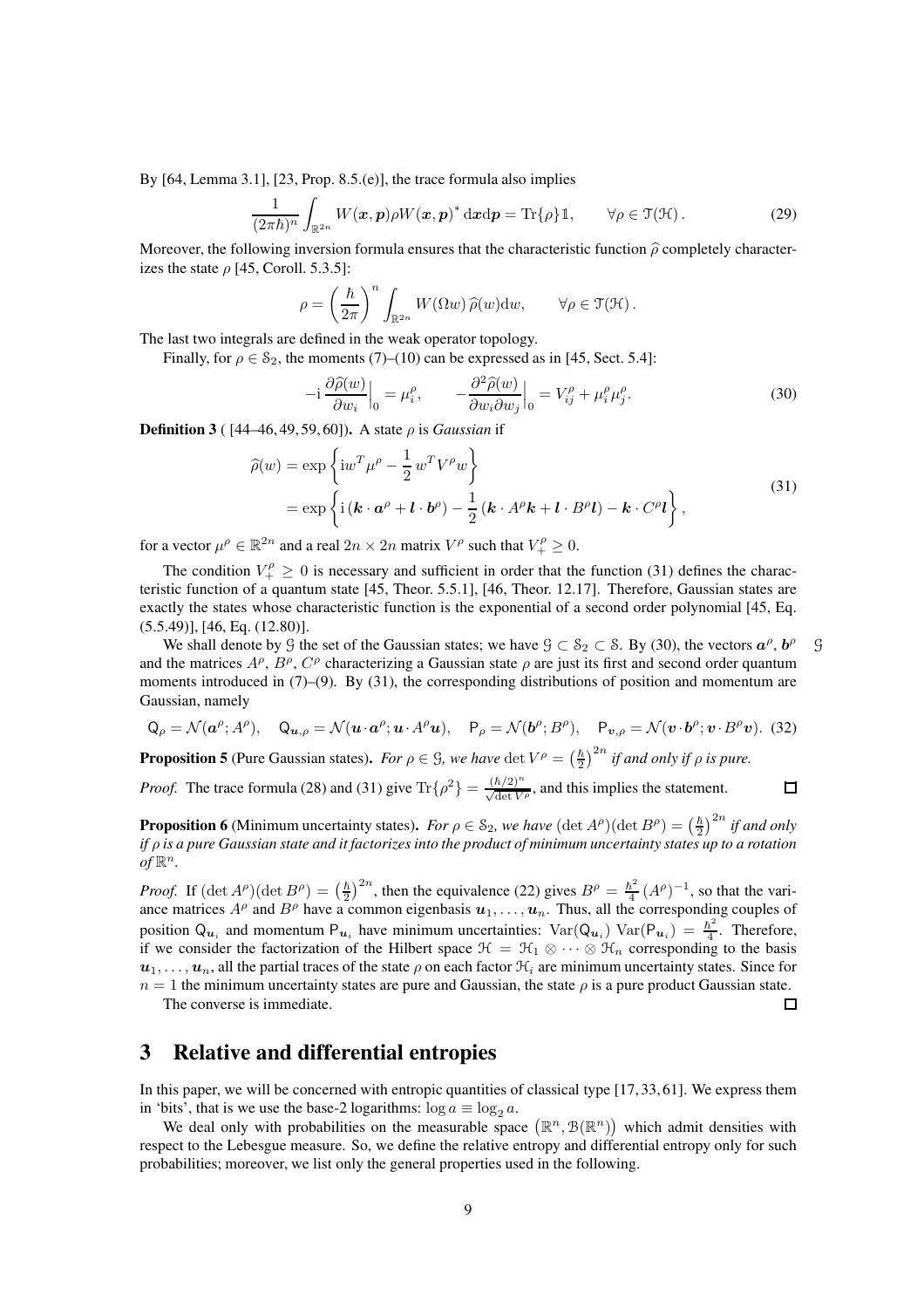## 3.1 Relative entropy or Kullback-Leibler divergence

The fundamental quantity is the *relative entropy*, also called *information divergence*, *discrimination information*, *Kullback-Leibler divergence* or *information* or *distance* or *discrepancy*. The relative entropy of a probability p with respect to a probability q is defined for any couple of probabilities p, q on the same probability space.

Given two probabilities p and q on  $(\mathbb{R}^n, \mathcal{B}(\mathbb{R}^n))$  with densities f and g, respectively, the *relative entropy* of p with respect to q is

$$
S(p||q) = \int_{\mathbb{R}^n} f(\boldsymbol{x}) \log \frac{f(\boldsymbol{x})}{g(\boldsymbol{x})} d\boldsymbol{x}.
$$
 (33)

The value + $\infty$  is allowed for  $S(p||q)$ ; the usual convention  $0 \log(0/0) = 0$  is understood. The relative entropy (33) is the amount of information that is lost when q is used to approximate  $p$  [17, p. 51]. Of course, if x is dimensioned, then the densities f and q have the same dimension (that is, the inverse of x), and the argument of the logarithm is dimensionless, as it must be.

Proposition 7 ( [33], Theorem 8.6.1). *The following properties hold.*

- *(i)*  $S(p||q) \geq 0$ .
- *(ii)*  $S(p||q) = 0 \iff p = q \iff f = g \text{ a.e.}$
- *(iii)*  $S(p||q)$  *is invariant under a change of the unit of measurement.*
- *(iv)* If  $p = \mathcal{N}(a; A)$  *and*  $q = \mathcal{N}(b; B)$  *with invertible variance matrices* A *and* B, *then*

$$
2 S(p||q) = (\log e) \left\{ (\boldsymbol{a} - \boldsymbol{b}) \cdot B^{-1} (\boldsymbol{a} - \boldsymbol{b}) + \text{Tr} \left\{ B^{-1} A - \mathbb{1} \right\} \right\} + \log \frac{\det B}{\det A}.
$$
 (34)

As  $S(p||q)$  is scale invariant, it quantifies a relative error for the use of q as an approximation of p, not an absolute one.

Let us employ the relative entropy to evaluate the effect of an additive Gaussian noise  $\nu \sim \mathcal{N}(b; \beta^2)$ on an independent Gaussian random variable X. If  $X \sim \mathcal{N}(a; \alpha^2)$ , then  $X + \nu \sim \mathcal{N}(a + b; \alpha^2 + \beta^2)$ , and the relative entropy of the true distribution of X with respect to its disturbed version  $X + \nu$  is

$$
S(X||X + \nu) = \frac{\log e}{2} \frac{b^2 - \beta^2}{\alpha^2 + \beta^2} + \frac{1}{2} \log \frac{\alpha^2 + \beta^2}{\alpha^2}.
$$

This expression vanishes if the noise becomes negligible with respect to the true distribution, that is if  $\beta^2/\alpha^2 \to 0$  and  $b^2/\alpha^2 \to 0$ . On the other hand,  $S(X||X + \nu)$  diverges if the noise becomes too strong with respect to the true distribution, or, in other words, if the true distribution becomes too peaked with respect to the noise, that is,  $\beta^2/\alpha^2 \to +\infty$  or  $b^2/\alpha^2 \to +\infty$ .

## 3.2 Differential entropy

The *differential entropy* of an absolutely continuous random vector  $\boldsymbol{X}$  with a probability density f is

$$
H(\boldsymbol{X}) := -\int_{\mathbb{R}^n} f(\boldsymbol{x}) \log f(\boldsymbol{x}) \mathrm{d}\boldsymbol{x}.
$$

This quantity is commonly used in the literature, even if it lacks many of the nice properties of the Shannon entropy for discrete random variables. For example,  $H(X)$  is not scale invariant, and it can be negative [33, p. 244].

Since the density f enters in the logarithm argument, the definition of  $H(X)$  is meaningful only when f is dimensionless, which is the same as X being dimensionless. Note that, if X is dimensioned and  $c > 0$ is a real parameter making  $\widetilde{X} = cX$  a dimensionless random variable, then

$$
H(\widetilde{\boldsymbol{X}}) = -\int_{\mathbb{R}^n} \frac{f(\boldsymbol{u}/c)}{c^n} \log \frac{f(\boldsymbol{u}/c)}{c^n} d\boldsymbol{u} = -\int_{\mathbb{R}^n} f(\boldsymbol{x}) \log \frac{f(\boldsymbol{x})}{c^n} d\boldsymbol{x}.
$$

In the following, we shall consider the differential entropy only for dimensionless random vectors  $X$ .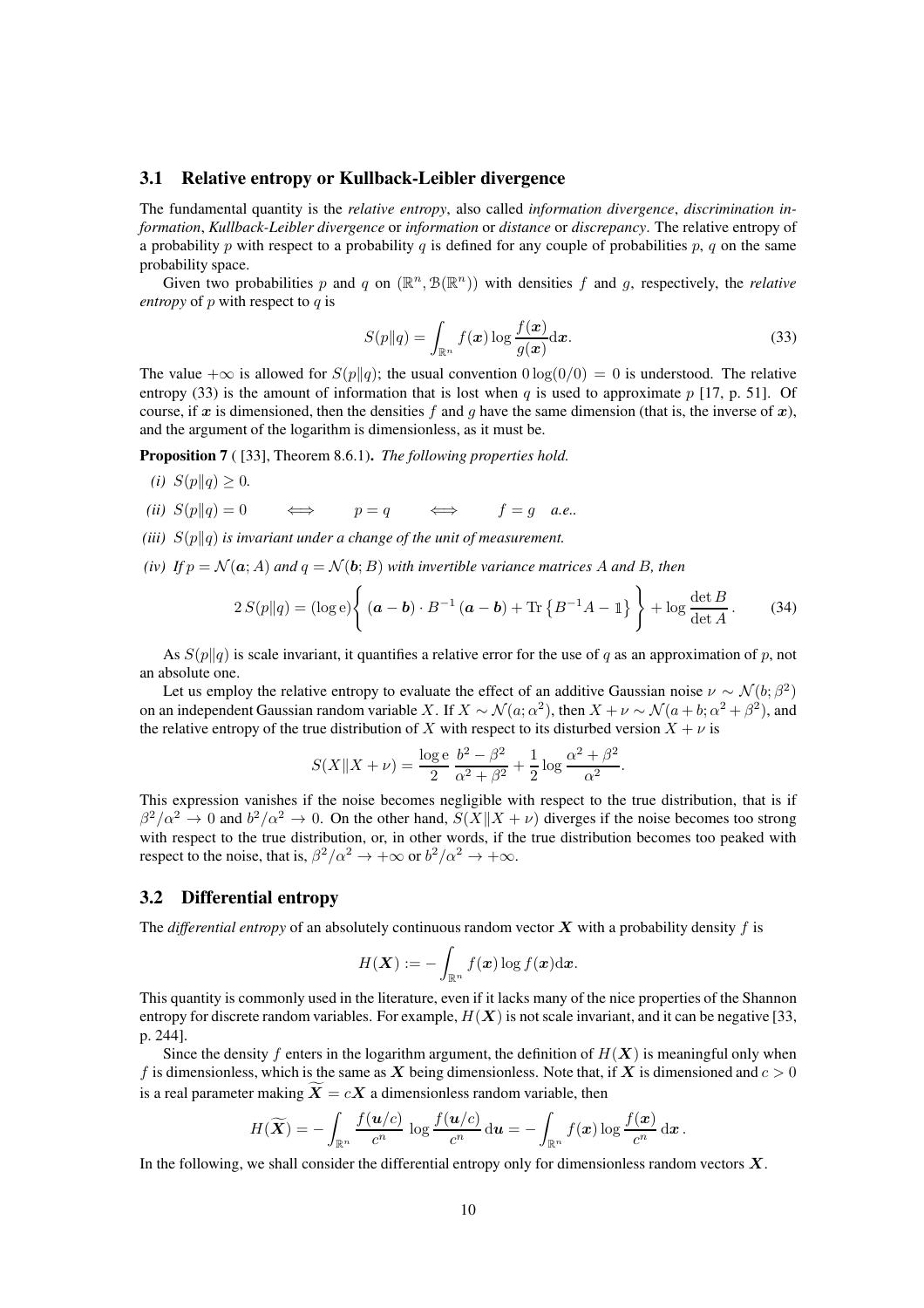Proposition 8 ( [33], Section 8.6). *The following properties hold.*

*(i) If* X *is an absolutely continuous random vector with variance matrix* A*, then*

$$
H(\mathbf{X}) \le \frac{1}{2} \log \left( (2\pi e)^n \det A \right) = \frac{n}{2} \log \left( 2\pi e \right) + \frac{1}{2} \operatorname{Tr} \log A.
$$

*The equality holds iff* X *is Gaussian with variance matrix* A *and arbitrary mean vector* a*.*

*(ii)* If  $X = (X_1, \ldots, X_n)$  *is an absolutely continuous random vector, then* 

$$
H(\boldsymbol{X}) \leq \sum_{i=1}^n H(X_i).
$$

*The equality holds iff the components*  $X_1, \ldots, X_n$  *are independent.* 

*Remark* 1. In property (i) we have used the following well-known matrix identity, which follows by diagonalization:

$$
\log \det A = \text{Tr} \log A, \qquad \forall A > 0.
$$

*Remark* 2. Property (i) yields that the differential entropy of a Gaussian random variable  $X \sim \mathcal{N}(a; \alpha^2)$  is

$$
H(X) = \frac{1}{2} \log (2\pi \epsilon \alpha^2),
$$

which is an increasing function of the variance  $\alpha^2$ , and thus it is a measure of the uncertainty of X. Note that  $H(X) \ge 0$  iff  $\alpha^2 \ge 1/(2\pi\mathrm{e})$ .

## 4 Entropic PURs for position and momentum

The idea of having an entropic formulation of the PURs for position and momentum goes back to [12, 14, 41]. However, we have just seen that, due to the presence of the logarithm, the Shannon differential entropy needs dimensionless probability densities. So, this leads us to introduce dimensionless versions of position and momentum.

Let  $\lambda > 0$  be a dimensionless parameter and  $\varkappa$  a second parameter with the dimension of a mass times a frequency. Then, we introduce the dimensionless versions of position and momentum:

$$
\widetilde{Q} := \sqrt{\frac{\varkappa}{\hbar}} Q, \qquad \widetilde{P} = \frac{\lambda}{\sqrt{\hbar \varkappa}} P \qquad \Rightarrow \quad \left[ \widetilde{Q}_i, \widetilde{P}_j \right] = \mathrm{i} \lambda \delta_{ij}.
$$
\n(35)

We use a unique dimensional constant  $\varkappa$ , in order to respect rotation symmetry and do not distinguish different particles. Anyway, there is no natural link between the parameter multiplying  $Q$  and the parameter multiplying P; this is the reason for introducing  $\lambda$ . As we see from the commutation rules, the constant  $\lambda$ plays the role of a dimensionless version of  $\hbar$ ; in the literature on PURs, often  $\lambda = 1$  is used [12, 14, 31].

## 4.1 Vector observables

Let  $\tilde{Q}$  and  $\tilde{P}$  be the pvm's of  $\tilde{Q}$  and  $\tilde{P}$ ; then,  $\tilde{Q}_{\rho}$  and  $\tilde{P}_{\rho}$  are their probability distributions in the state  $\rho$ . The total preparation uncertainty is quantified by the sum of the two differential entropies  $H(\widetilde{Q}_{\rho})+H(\widetilde{P}_{\rho})$ . For  $\rho \in \mathcal{G}$ , by Proposition 8 we get

$$
H(\widetilde{\mathsf{Q}}_{\rho}) + H(\widetilde{\mathsf{P}}_{\rho}) = n \log (\pi \mathsf{e} \lambda) + \frac{1}{2} \log \left[ \left( \frac{4}{\hbar^2} \right)^n (\det A^{\rho}) (\det B^{\rho}) \right]. \tag{36}
$$

In the case of product states of minimum uncertainty, we have  $(\det A^{\rho}) (\det B^{\rho}) = (\hbar^2/4)^n$ ; then, by taking (20) into account, we get

$$
\inf_{\rho \in \mathcal{G}} \left\{ H(\widetilde{\mathsf{Q}}_{\rho}) + H(\widetilde{\mathsf{P}}_{\rho}) \right\} = n \log \left( \pi \mathsf{e} \lambda \right). \tag{37}
$$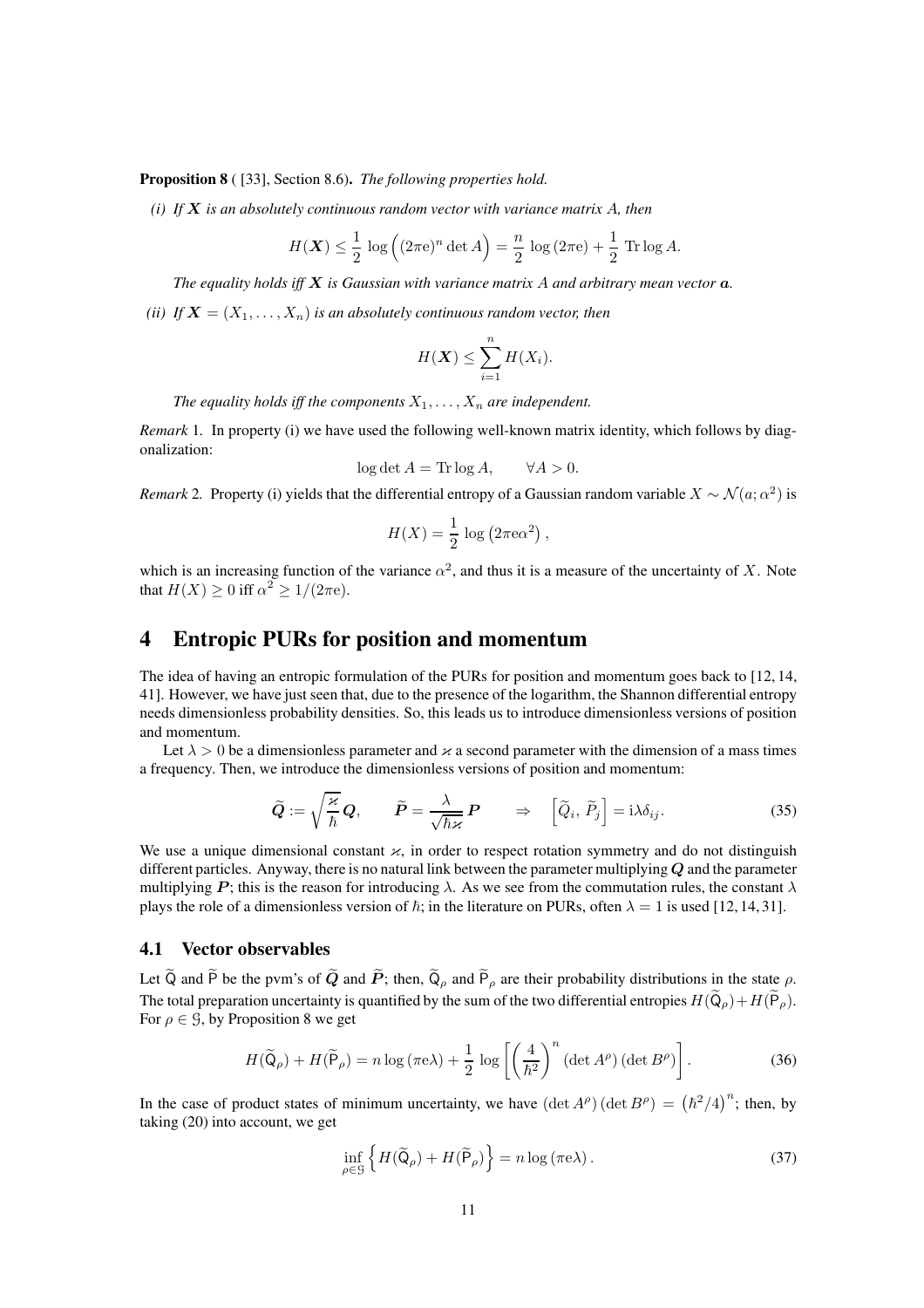Thus, the bound (37) arises from quantum relations between  $Q$  and  $P$ ; indeed, there would be no lower bound for (36) if we could take both  $\det A^{\rho}$  and  $\det B^{\rho}$  arbitrarily small.

By item (ii) of Proposition 8, the differential entropy for the distribution of a random vector is smaller than the sum of the entropies of its marginals; however, the final bound (37) is a tight bound for both  $H(\widetilde{\mathsf{Q}}_{\rho}) + H(\widetilde{\mathsf{P}}_{\rho})$  and  $\sum_{i=1}^{n} H(\widetilde{\mathsf{Q}}_{i,\rho}) + \sum_{i=1}^{n} H(\widetilde{\mathsf{P}}_{i,\rho}).$ 

By the results of [12, 14], the same bound (37) is obtained even if the minimization is done over all the states, not only the Gaussian ones.

The uncertainty result (37) depends on  $\lambda$ , this being a consequence of the lack of scale invariance of the differential entropy; note that the bound is positive if and only if  $\lambda > 1/(\pi e)$ . Sometimes in the literature the parameter  $\hbar$  appears in the argument of the logarithm [19, 32]; this fact has to be interpreted as the appearance of a parameter with the numerical value of  $\hbar$ , but without dimensions. In this sense the formulation (37) is consistent with both the cases with  $\lambda = 1$  or  $\lambda = \hbar$ . Sometimes the smaller bound ln  $2\pi$  appears in place of log  $\pi e$  [50]; this is connected to a state dependent formulation of the entropic PUR [31, Sect. V.B].

#### 4.2 Scalar observables

The dimensionless versions of the scalar observables introduced in (6) are

$$
\widetilde{Q}_{\mathbf{u}} = \sqrt{\frac{\varkappa}{\hbar}} Q_{\mathbf{u}}, \qquad \widetilde{P}_{\mathbf{v}} = \frac{\lambda}{\sqrt{\hbar \varkappa}} P_{\mathbf{v}} \quad \Rightarrow \quad \left[ \widetilde{Q}_{\mathbf{u}}, \widetilde{P}_{\mathbf{v}} \right] = \mathrm{i} \lambda \cos \alpha. \tag{38}
$$

We denote by  $\widetilde{Q}_{u,\rho}$  and  $\widetilde{P}_{v,\rho}$  the associated distributions in the state  $\rho$ . For  $\rho \in \mathcal{S}_2$ , the respective means and variances are

$$
\sqrt{\frac{\varkappa}{\hbar}}\,\boldsymbol{u}\cdot\boldsymbol{a}^{\rho},\qquad\frac{\lambda}{\sqrt{\hbar\varkappa}}\,\boldsymbol{v}\cdot\boldsymbol{b}^{\rho},\qquad\text{Var}(\widetilde{\mathsf{Q}}_{\boldsymbol{u},\rho})=\frac{\varkappa}{\hbar}\,\boldsymbol{u}\cdot A^{\rho}\boldsymbol{u},\qquad\text{Var}(\widetilde{\mathsf{P}}_{\boldsymbol{v},\rho})=\frac{\lambda^2}{\hbar\varkappa}\,\boldsymbol{v}\cdot B^{\rho}\boldsymbol{v},
$$

with  $\sqrt{\text{Var}(\widetilde{\mathsf{Q}}_{\boldsymbol{u},\rho}) \text{Var}(\widetilde{\mathsf{P}}_{\boldsymbol{v},\rho})} \ge \lambda |\cos \alpha| / 2.$ 

As in the vector case, the total preparation uncertainty is quantified by the sum of the two differential entropies  $H(\mathsf{Q}_{u,\rho}) + H(\mathsf{P}_{v,\rho})$ . For  $\rho \in \mathcal{G}$ , Proposition 8 gives

$$
H(\widetilde{\mathsf{Q}}_{\boldsymbol{u},\rho}) + H(\widetilde{\mathsf{P}}_{\boldsymbol{v},\rho}) = \log \left( 2\pi \mathrm{e} \sqrt{\mathrm{Var}(\widetilde{\mathsf{Q}}_{\boldsymbol{u},\rho}) \ \mathrm{Var}(\widetilde{\mathsf{P}}_{\boldsymbol{v},\rho})} \right). \tag{39}
$$

Then, we have the lower bound

$$
\inf_{\rho \in \mathcal{G}} \left\{ H(\widetilde{\mathsf{Q}}_{\boldsymbol{u},\rho}) + H(\widetilde{\mathsf{P}}_{\boldsymbol{v},\rho}) \right\} = \log \left( \pi \mathsf{e} \lambda \left| \cos \alpha \right| \right) = \frac{1 + \ln \left( \pi \left| \lambda \cos \alpha \right| \right)}{\ln 2},\tag{40}
$$

which depends on  $\lambda$ , but not on  $\varkappa$ . Of course, because of (39), for Gaussian states a lower bound for the sum  $H(\widetilde{Q}_{u,o}) + H(\widetilde{P}_{v,o})$  is equivalent to a lower bound for the product  $Var(\widetilde{Q}_{u,o})$   $Var(\widetilde{P}_{v,o})$ . By a slight generalization of the results of [12,14], the bound (40) is obtained also when the minimization is done over all the states.

Let us note that the bound in (40) is positive for  $|\lambda \cos \alpha| > 1/(\pi e)$ , and it goes to  $-\infty$  for  $\alpha \to \pi/2$ , which is the case of compatible  $Q_{u,\rho}$  and  $P_{v,\rho}$ . In the case  $\alpha = 0$ , the bound (40) is the same as (37) for  $n=1$ .

## 5 Approximate joint measurements of position and momentum

In order to deal with MURs for position and momentum observables, we have to introduce the class of approximate joint measurements of position and momentum, whose marginals we will compare with the respective sharp observables. As done in [21,28,44,45], it is natural to characterize such a class by requiring suitable properties of covariance under the group of space translations and velocity boosts: namely, by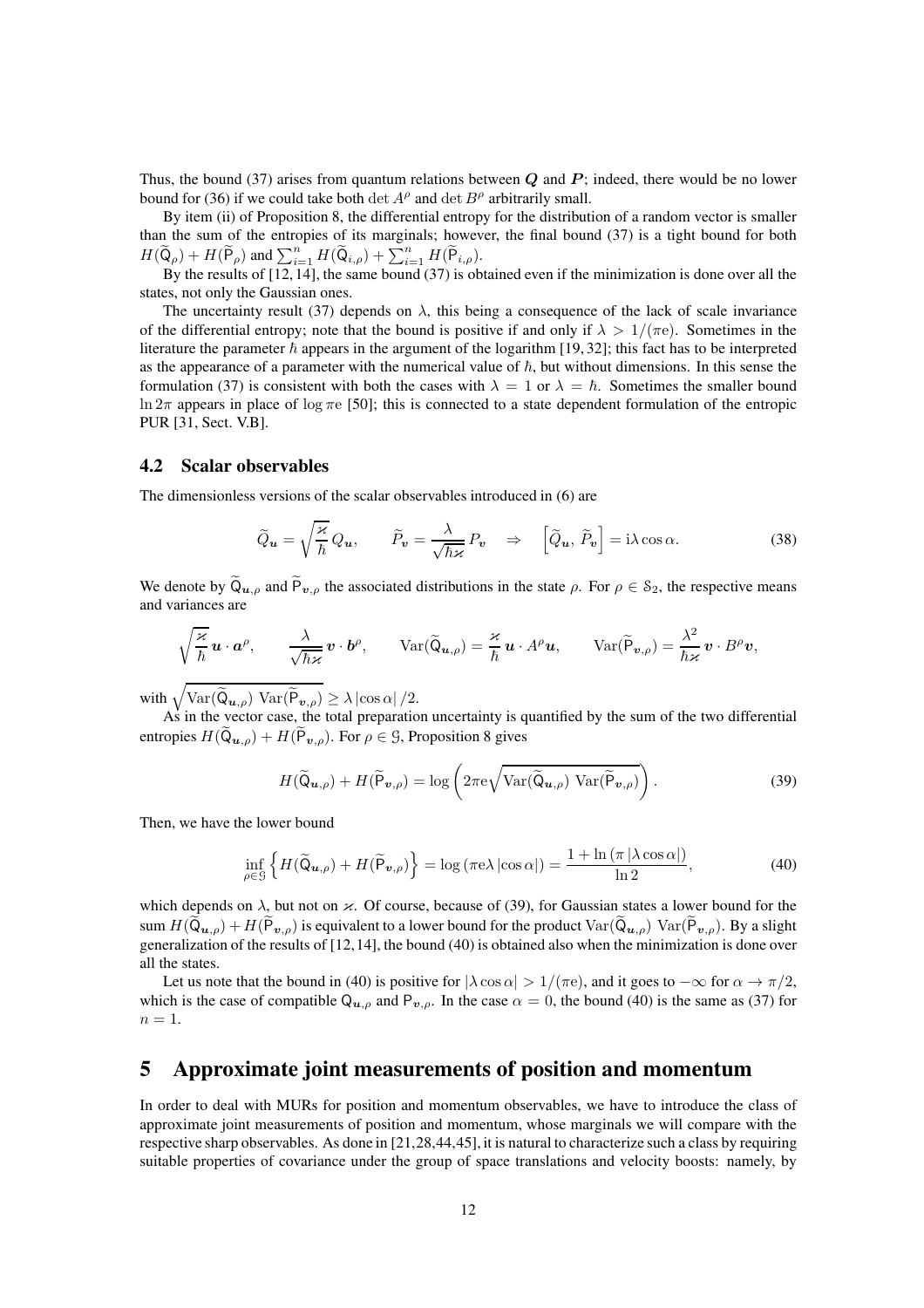*approximate joint measurement of position and momentum* we will mean any POVM on the product space of the position and momentum outcomes sharing the same covariance properties of the two target sharp observables. As we have already discussed, two approximation problems will be of our concern: the approximation of the position and momentum vectors (vector case, with outcomes in the phase-space  $\mathbb{R}^n$   $\times$  $\mathbb{R}^n$ ), and the approximation of one position and one momentum component along two arbitrary directions (scalar case, with oucomes in  $\mathbb{R} \times \mathbb{R}$ ). In order to treat the two cases altogether, we consider POVMs with outcomes in  $\mathbb{R}^m \times \mathbb{R}^m \equiv \mathbb{R}^{2m}$ , which we call *bi-observables*; they correspond to a measurement of m position components and  $m$  momentum components. The specific covariance requirements will be given in the Definitions 5, 6, 7.

In studying the properties of probability measures on  $\mathbb{R}^k$ , a very useful notion is that of the characteristic function, that is, the Fourier cotransform of the measure at hand; the analogous quantity for POVMs turns out to have the same relevance. Different names have been used in the literature to refer to the characteristic function of POVMs, or, more generally, quantum instruments, such as characteristic operator or operator characteristic function [1, 3–6, 42–44, 49]. As a variant, also the symplectic Fourier transform quite often appears [46, Sect. 12.4.3]. The characteristic function has been used, for instance, to study the quantum analogues of the infinite-divisible distributions [3–6,43,44] and measurements of Gaussian type [42,46,49]. Here, we are interested only in the latter application, as our approximating bi-observables will typically be Gaussian. Since we deal with bi-observables, we limit our definition of the characteristic function only to POVMs on  $\mathbb{R}^m \times \mathbb{R}^m$ , which have the same number of variables of position and momentum type.

Being measures, POVMs can be used to construct integrals, whose theory is presented e.g. in [23, Sect. 4.8], [45, Sect. 2.9, Prop. 2.9.1].

**Definition 4.** Given a bi-observable M :  $\mathcal{B}(\mathbb{R}^{2m}) \to \mathcal{L}(\mathcal{H})$ , the *characteristic function* of M is the operator valued function  $\widehat{M} : \mathbb{R}^{2m} \to \mathcal{L}(\mathcal{H})$ , with

$$
\widehat{\mathsf{M}}(\mathbf{k}, \mathbf{l}) = \int_{\mathbb{R}^{2m}} \mathrm{e}^{\mathrm{i}(\mathbf{k} \cdot \mathbf{x} + \mathbf{l} \cdot \mathbf{p})} \mathsf{M}(\mathrm{d} \mathbf{x} \mathrm{d} \mathbf{p}).\tag{41}
$$

Here, the dimensions of the vector variables  $k$  and  $l$  are the inverses of a length and momentum, respectively, as in the definition of the characteristic function of a state (27). This definition is given so that  $\text{Tr}\left\{\widehat{M}(\boldsymbol{k},\boldsymbol{l})\rho\right\}$  is the usual characteristic function of the probability distribution  $M_{\rho}$  on  $\mathbb{R}^{2m}$ .

## 5.1 Covariant vector observables

In terms of the pvm's  $(4)$ , the translation property  $(25)$  is equivalent to the symmetry properties

$$
W(\boldsymbol{x},\boldsymbol{p})\mathsf{Q}(A)W(\boldsymbol{x},\boldsymbol{p})^*=\mathsf{Q}(A+\boldsymbol{x}),\qquad W(\boldsymbol{x},\boldsymbol{p})\mathsf{P}(B)W(\boldsymbol{x},\boldsymbol{p})^*=\mathsf{P}(B+\boldsymbol{p}),\qquad\forall A,B\in\mathfrak{B}(\mathbb{R}^n),
$$

and they are taken as the transformation property defining the following class of POVMs on  $\mathbb{R}^{2n}$  [20, 23, 28, 49, 64].

**Definition 5.** A *covariant phase-space observable* is a bi-observable  $M : \mathcal{B}(\mathbb{R}^{2n}) \to \mathcal{L}(\mathcal{H})$  satisfying the covariance relation

$$
W(\boldsymbol{x},\boldsymbol{p})\mathsf{M}(Z)W(\boldsymbol{x},\boldsymbol{p})^*=\mathsf{M}\left(Z+\begin{pmatrix}\boldsymbol{x}\\ \boldsymbol{p}\end{pmatrix}\right),\qquad\forall Z\in\mathfrak{B}(\mathbb{R}^{2n}),\quad\forall\boldsymbol{x},\boldsymbol{p}\in\mathbb{R}^n.
$$

We denote by  $C$  the set of all the covariant phase-space observables.  $C$ 

The interpretation of covariant phase-space observables as approximate joint measurements of position and momentum is based on the fact that their marginal POVMs

$$
\mathsf{M}_1(A)=\mathsf{M}(A\times \mathbb{R}^n),\qquad \mathsf{M}_2(B)=\mathsf{M}(\mathbb{R}^n\times B),\qquad A,B\in \mathcal{B}(\mathbb{R}^n),
$$

have the same symmetry properties of Q and P, respectively. Although Q and P are not jointly measurable, the following well-known result says that there are plenty of covariant phase-space observables [30, 48], [45, Theor. 4.8.3]. In (43) below, we use the parity operator  $\Pi$  on  $H$ , which is such that

$$
\Pi W(\boldsymbol{x}, \boldsymbol{p}) \Pi = W(-\boldsymbol{x}, -\boldsymbol{p}) = W(\boldsymbol{x}, \boldsymbol{p})^*.
$$
\n(42)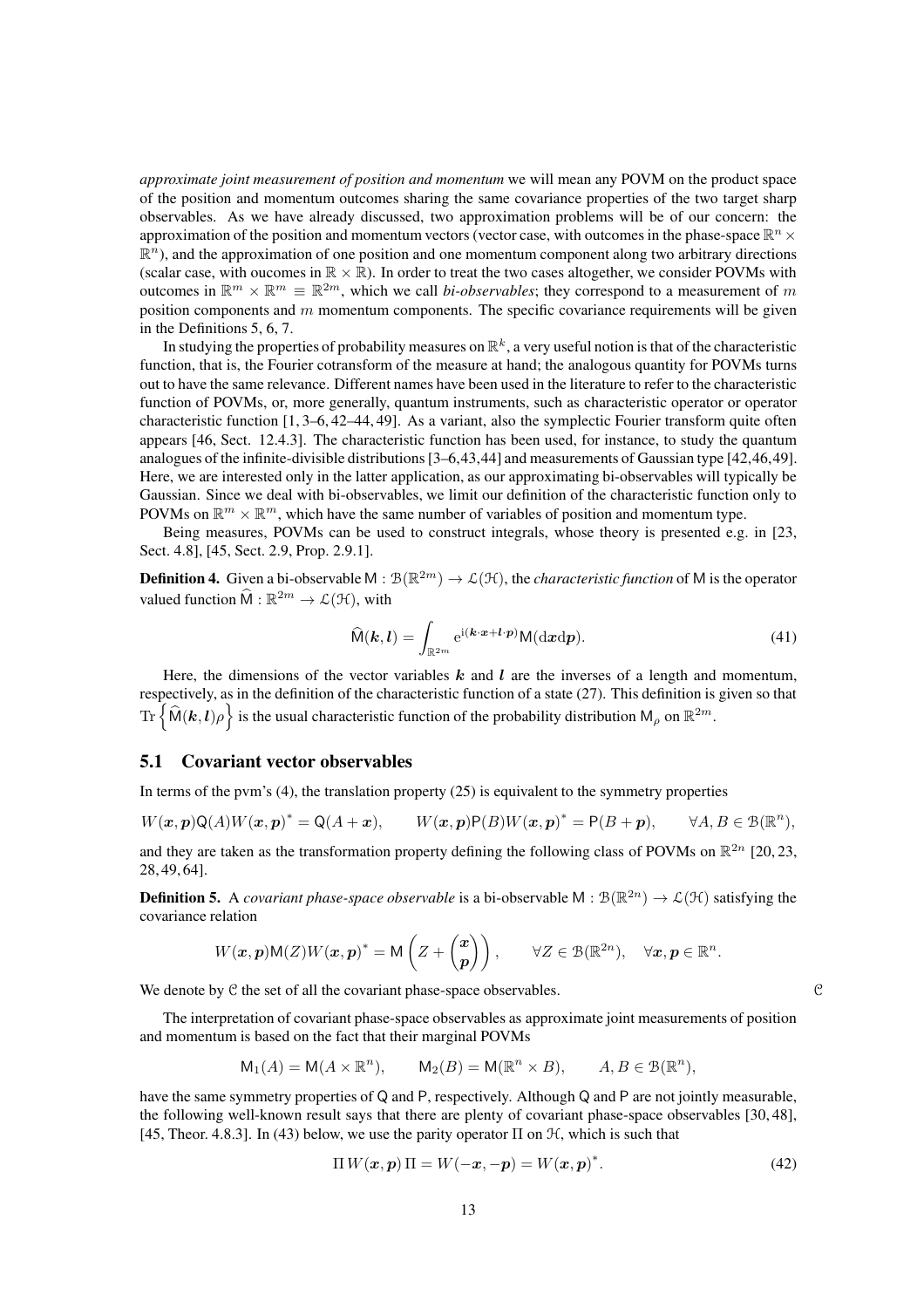Proposition 9. *The covariant phase-space observables are in one-to-one correspondence with the states on* <sup>H</sup>*, so that we have the identification* <sup>S</sup> <sup>∼</sup> <sup>C</sup>*; such a correspondence* <sup>σ</sup> <sup>↔</sup> <sup>M</sup><sup>σ</sup> *is given by*

$$
M^{\sigma}(B) = \int_{B} M^{\sigma}(x, p) dxdp, \qquad \forall B \in \mathcal{B}(\mathbb{R}^{2n}),
$$

$$
M^{\sigma}(x, p) = \frac{1}{(2\pi\hbar)^{n}} W(x, p) \Pi \sigma \Pi W(x, p)^{*}.
$$
(43)

The characteristic function (41) of a measurement  $M^{\sigma} \in \mathcal{C}$  has a very simple structure in terms of the characteristic function (27) of the corresponding state  $\sigma \in \mathcal{S}$ .

**Proposition 10.** *The characteristic function of*  $M^{\sigma} \in \mathcal{C}$  *is given by* 

$$
\widehat{\mathsf{M}}^{\sigma}(\mathbf{k}, \mathbf{l}) = W(-\Omega w) \widehat{\sigma}(w), \qquad w \equiv \binom{\mathbf{k}}{\mathbf{l}} \in \mathbb{R}^{2n}, \tag{44}
$$

and the characteristic function of the probability  $\mathsf{M}^{\sigma}_{\rho}$  is

$$
\operatorname{Tr}\left\{\widehat{\mathsf{M}}^{\sigma}(\mathbf{k},\mathbf{l})\rho\right\}=\widehat{\rho}(w)\widehat{\sigma}(w). \tag{45}
$$

In (44) we have used the identification (26). The characteristic function of a state is introduced in (27).

*Proof.* By the commutation relations (24), we have

$$
W(-\hbar\mathbf{l},\hbar\mathbf{k})W(\mathbf{x},\mathbf{p})W(-\hbar\mathbf{l},\hbar\mathbf{k})^*=\mathrm{e}^{i(\mathbf{k}\cdot\mathbf{x}+\mathbf{l}\cdot\mathbf{p})}W(\mathbf{x},\mathbf{p}).
$$

Then, we get

$$
\widehat{\mathsf{M}}^{\sigma}(\mathbf{k},\mathbf{l}) = \frac{1}{(2\pi\hbar)^n} \int_{\mathbb{R}^{2n}} e^{i(\mathbf{k}\cdot\mathbf{x}+\mathbf{l}\cdot\mathbf{p})} W(\mathbf{x},\mathbf{p}) \Pi \sigma \Pi W(\mathbf{x},\mathbf{p})^* \, \mathrm{d}\mathbf{x} \mathrm{d}\mathbf{p}
$$
\n
$$
= \frac{1}{(2\pi\hbar)^n} \int_{\mathbb{R}^{2n}} W(-\hbar \mathbf{l}, \hbar \mathbf{k}) W(\mathbf{x},\mathbf{p}) W(-\hbar \mathbf{l}, \hbar \mathbf{k})^* \Pi \sigma \Pi W(\mathbf{x},\mathbf{p})^* \, \mathrm{d}\mathbf{x} \mathrm{d}\mathbf{p}
$$
\n
$$
= W(-\hbar \mathbf{l}, \hbar \mathbf{k}) \operatorname{Tr}\{W(-\hbar \mathbf{l}, \hbar \mathbf{k})^* \Pi \sigma \Pi\},
$$

where we have used formula (29). By (42) and definition (27), we get (44). Again by (27), we get (45).  $\Box$ 

In terms of probability densities, measuring  $M^{\sigma}$  on the state  $\rho$  yields the density function  $h^{\sigma}(x, p|\rho) =$ Tr $\{M^\sigma(\bm{x},\bm{p})\rho\}$ . Then, by (45), the densities of the marginals  $M^\sigma_{1,\rho}$  and  $M^\sigma_{2,\rho}$  are the convolutions

$$
h_1^{\sigma}(\bullet|\rho) = f(\bullet|\rho) * f(\bullet|\sigma), \qquad h_2^{\sigma}(\bullet|\rho) = g(\bullet|\rho) * g(\bullet|\sigma), \tag{46}
$$

where f and g are the sharp densities introduced in (5). By the arbitrariness of the state  $\rho$ , the marginal POVMs of  $M^{\sigma}$  turn out to be the convolutions (or 'smearings')

$$
\mathsf{M}^{\sigma}_1(A) \int_A \mathrm{d}\boldsymbol{x} \int_{\mathbb{R}^n} f(\boldsymbol{x} - \boldsymbol{x}' | \sigma) \mathsf{Q}(\mathrm{d}\boldsymbol{x}'), \qquad \mathsf{M}^{\sigma}_2(B) \int_B \mathrm{d}\boldsymbol{p} \int_{\mathbb{R}^n} g(\boldsymbol{p} - \boldsymbol{p}' | \sigma) \mathsf{P}(\mathrm{d}\boldsymbol{p}')
$$

(see e.g. [20, Sect. III, Eqs. (2.48), (2.49)]).

Let us remark that the distribution of the approximate position observable  $M_1^{\sigma}$  in a state  $\rho$  is the distribution of the sum of two independent random vectors: the first one is distributed as the sharp position Q in the state  $\rho$ , the second one is distributed as the sharp position Q in the state  $\sigma$ . In this sense, the approximate position  $M_1^{\sigma}$  looks like a sharp position plus an independent noise given by  $\sigma$ . Of course, a similar fact holds for the momentum. However, this statement about the distributions can not be extended to a statement involving the observables. Indeed, since Q and P are incompatible, nobody can jointly observe  $M^{\sigma}$ , Q and P, so that the convolutions (46) do not correspond to sums of random vectors that actually exist when measuring  $M^{\sigma}$ .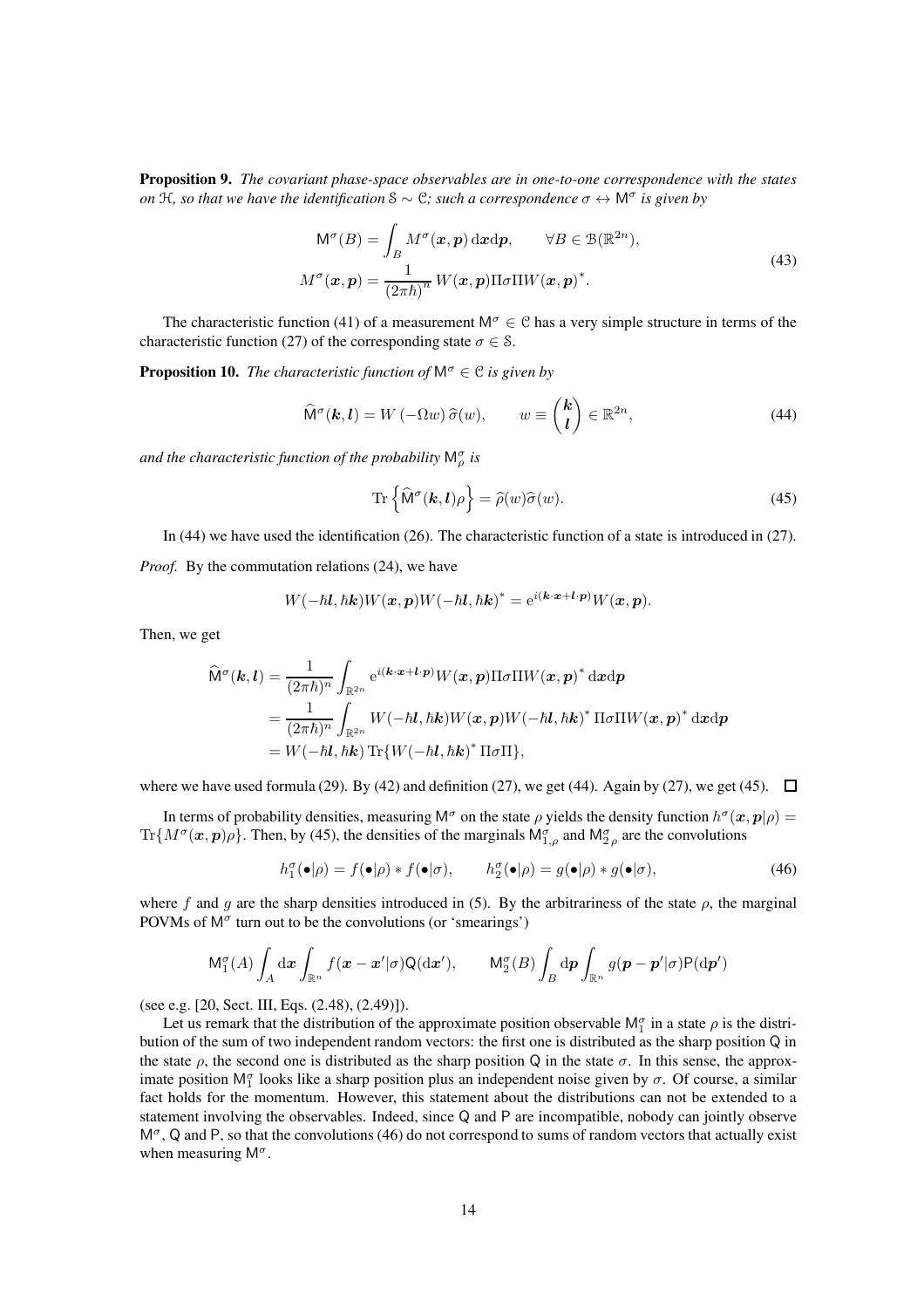### 5.2 Covariant scalar observables

Now we focus on the class of approximate joint measurements of the observables  $Q_u$  and  $P_v$  representing position and momentum along two possibly different directions  $u$  and  $v$  (see Section 2.1.2). As in the case of covariant phase-space observables, this class is defined in terms of the symmetries of its elements: we require them to transform as if they were joint measurements of  $Q_u$  and  $P_v$ . Recall that  $Q_u$  and  $P_v$  denote the spectral measures of  $Q_{u}$ ,  $P_{v}$ .

Due to the commutation relation (24), the following covariance relations hold

$$
W(\boldsymbol{x},\boldsymbol{p})\mathsf{Q}_{\boldsymbol{u}}(A)W(\boldsymbol{x},\boldsymbol{p})^*=\mathsf{Q}_{\boldsymbol{u}}(A+\boldsymbol{u}\cdot\boldsymbol{x}),\qquad W(\boldsymbol{x},\boldsymbol{p})\mathsf{P}_{\boldsymbol{v}}(B)W(\boldsymbol{x},\boldsymbol{p})^*=\mathsf{P}_{\boldsymbol{v}}(B+\boldsymbol{v}\cdot\boldsymbol{p}),
$$

for all  $A, B \in \mathcal{B}(\mathbb{R})$  and  $x, p \in \mathbb{R}^n$ . We employ covariance to define our class of approximate joint measurements of  $Q_u$  and  $P_v$ .

**Definition 6.** A  $(u, v)$ -covariant bi-observable is a POVM  $M : \mathcal{B}(\mathbb{R}^2) \to \mathcal{L}(\mathcal{H})$  such that

$$
W(\boldsymbol{x},\boldsymbol{p})\mathsf{M}(Z)W(\boldsymbol{x},\boldsymbol{p})^*=\mathsf{M}\left(Z+\begin{pmatrix}\boldsymbol{u}\cdot\boldsymbol{x}\\ \boldsymbol{v}\cdot\boldsymbol{p}\end{pmatrix}\right),\qquad\forall Z\in\mathcal{B}(\mathbb{R}^2),\quad\forall\boldsymbol{x},\boldsymbol{p}\in\mathbb{R}^n.
$$

We denote by  $\mathcal{C}_{u,v}$  the class of such bi-observables.  $\mathcal{C}_{u,v}$ 

So, our approximate joint measurements of  $Q_u$  and  $P_v$  will be all the bi-observables in the class  $\mathcal{C}_{u,v}$ .

*Example* 1. The marginal of a covariant phase-space observable  $M^{\sigma}$  along the directions u and v is a  $(u, v)$ -covariant bi-observable. Actually, it can be proved that, if  $\cos \alpha \neq 0$ , all  $(u, v)$ -covariant biobservables can be obtained in this way.

It is useful to work with a little more generality, and merge Definitions 5 and 6 into a single notion of covariance.

**Definition 7.** Suppose J is a  $k \times 2n$  real matrix. A POVM M :  $\mathcal{B}(\mathbb{R}^k) \to \mathcal{L}(\mathcal{H})$  is a J-covariant observable on  $\mathbb{R}^k$  if

$$
W(\boldsymbol{x},\boldsymbol{p})\mathsf{M}(Z)W(\boldsymbol{x},\boldsymbol{p})^*=\mathsf{M}\left(Z+J\begin{pmatrix}\boldsymbol{x}\\ \boldsymbol{p}\end{pmatrix}\right),\qquad\forall Z\in\mathfrak{B}(\mathbb{R}^k),\qquad\forall\boldsymbol{x},\boldsymbol{p}\in\mathbb{R}^n.
$$

Thus, approximate joint observables of  $\mathsf{Q}_u$  and  $\mathsf{P}_v$  are just  $J$ -covariant observables on  $\mathbb{R}^2$  for the choice of the  $2 \times 2n$  matrix

$$
J = \begin{pmatrix} \mathbf{u}^T & \mathbf{0}^T \\ \mathbf{0}^T & \mathbf{v}^T \end{pmatrix} . \tag{47}
$$

On the other hand, covariant phase-space observables constitute the class of  $\mathbb{1}_{2n}$ -covariant observables on  $\mathbb{R}^{2n}$ , where  $\mathbb{1}_{2n}$  is the identity map of  $\mathbb{R}^{2n}$ .

## 5.3 Gaussian measurements

When dealing with Gaussian states, the following class of bi-observables quite naturally arises.

**Definition 8.** A POVM  $M : \mathcal{B}(\mathbb{R}^{2m}) \to \mathcal{L}(\mathcal{H})$  is a *Gaussian bi-observable* if

$$
\widehat{\mathsf{M}}(\mathbf{k}, \mathbf{l}) = W\left(-\Omega(J^{\mathsf{M}})^{T}\begin{pmatrix} \mathbf{k} \\ \mathbf{l} \end{pmatrix}\right) \exp\left\{\mathrm{i}\left(\mathbf{k}^{T} \quad \mathbf{l}^{T}\right)\begin{pmatrix} \mathbf{a}^{\mathsf{M}} \\ \mathbf{b}^{\mathsf{M}} \end{pmatrix} - \frac{1}{2}\begin{pmatrix} \mathbf{k}^{T} & \mathbf{l}^{T} \end{pmatrix} V^{\mathsf{M}}\begin{pmatrix} \mathbf{k} \\ \mathbf{l} \end{pmatrix}\right\}
$$
(48)

for two vectors  $a^M, b^M \in \mathbb{R}^m$ , a real  $2m \times 2n$  matrix  $J^M$  and a real symmetric  $2m \times 2m$  matrix  $V^M$ satisfying the condition

$$
V^{\mathsf{M}} \pm \frac{\mathrm{i}}{2} J^{\mathsf{M}} \Omega (J^{\mathsf{M}})^{T} \ge 0. \tag{49}
$$

We set  $\mu^{\mathsf{M}} = \begin{pmatrix} a^{\mathsf{M}} \\ b^{\mathsf{M}} \end{pmatrix}$  $b^{\mathsf{M}}$  $\setminus$ . The triple  $(\mu^M, V^M, J^M)$  is the set of the *parameters* of the Gaussian observable M.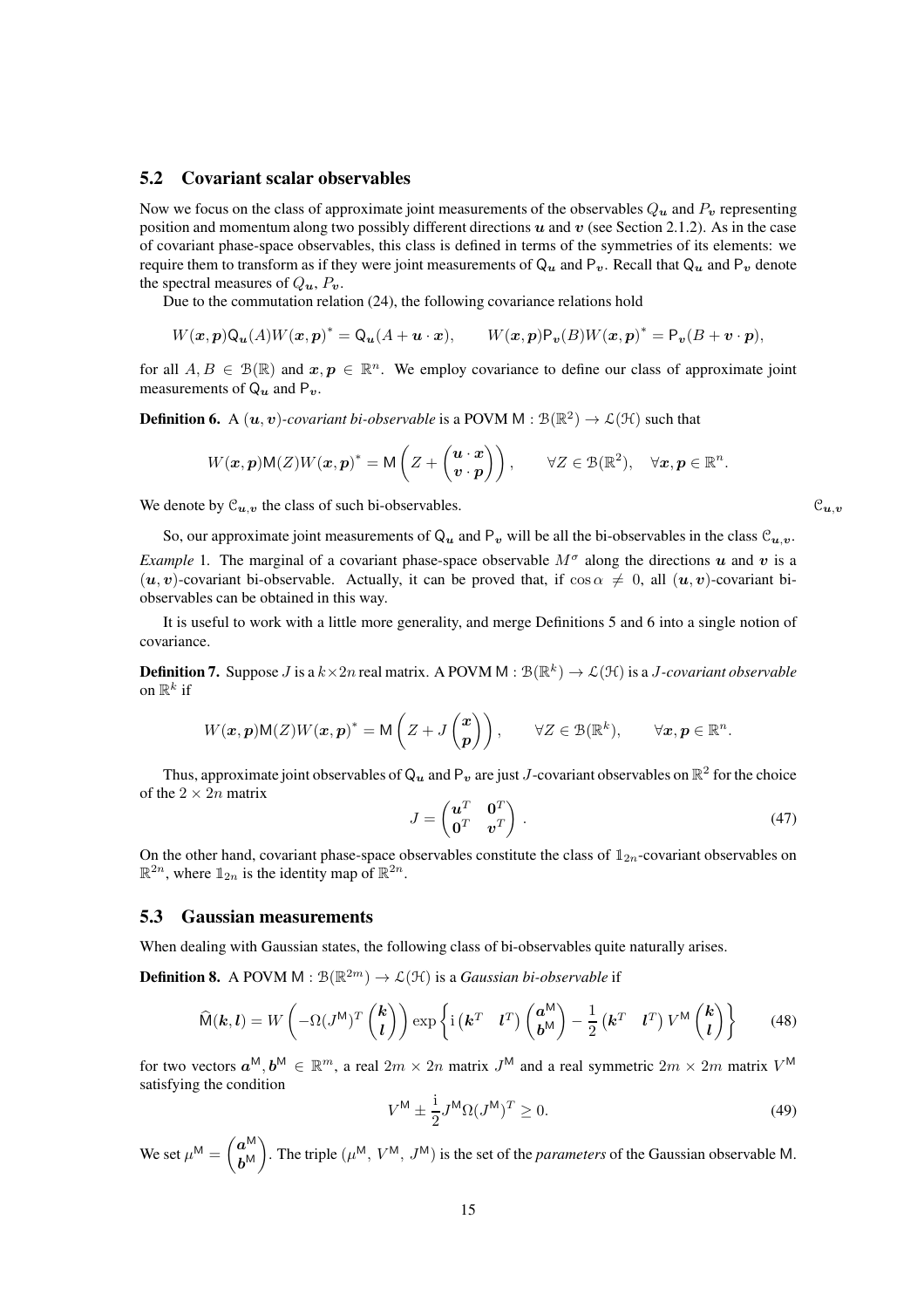In this definition, the vector  $a^M$  has the dimension of a length, and  $b^M$  of a momentum; similarly, the matrices  $J^{\text{M}}$ ,  $V^{\text{M}}$  decompose into blocks of different dimensions. The condition (49) is necessary and sufficient in order that the function (48) defines the characteristic function of a POVM.

For unbiased Gaussian measurements, i.e., Gaussian bi-observables with  $a^M = b^M = 0$ , the previous definition coincides with the one of [46, Section 12.4.3]. It is also a particular case of the more general definition of Gaussian observables on arbitrary (not necessarily symplectic) linear spaces that is given in [36,49]. We refer to [46,49] for the proof that Eq. (48) is actually the characteristic function of a POVM.

Measuring the Gaussian observable M on the Gaussian state  $\rho$  yields the probability distribution M<sub>ρ</sub> whose characteristic function is

$$
\mathrm{Tr}\{\widehat{\mathsf{M}}(\mathbf{k},\mathbf{l})\rho\} = \widehat{\rho}\left((J^{\mathsf{M}})^{T}\begin{pmatrix}\mathbf{k}\\ \mathbf{l}\end{pmatrix}\right)\exp\left\{\mathrm{i}\left(\mathbf{k}^{T} \quad \mathbf{l}^{T}\right)\begin{pmatrix}\mathbf{a}^{\mathsf{M}}\\ \mathbf{b}^{\mathsf{M}}\end{pmatrix} - \frac{1}{2}\begin{pmatrix}\mathbf{k}^{T} \quad \mathbf{l}^{T}\end{pmatrix}V^{\mathsf{M}}\begin{pmatrix}\mathbf{k}\\ \mathbf{l}\end{pmatrix}\right\} \n= \exp\left\{\mathrm{i}\left(\mathbf{k}^{T} \quad \mathbf{l}^{T}\right)\left[\begin{pmatrix}\mathbf{a}^{\mathsf{M}}\\ \mathbf{b}^{\mathsf{M}}\end{pmatrix} + J^{\mathsf{M}}\begin{pmatrix}\mathbf{a}^{\rho}\\ \mathbf{b}^{\rho}\end{pmatrix}\right] - \frac{1}{2}\begin{pmatrix}\mathbf{k}^{T} \quad \mathbf{l}^{T}\end{pmatrix}\begin{bmatrix}V^{\mathsf{M}} + J^{\mathsf{M}}V^{\rho}(J^{\mathsf{M}})^{T}\end{bmatrix}\begin{pmatrix}\mathbf{k}\\ \mathbf{l}\end{pmatrix}\right\};
$$

hence the output distribution is Gaussian,

$$
\mathsf{M}_{\rho} = \mathcal{N} \left( J^{\mathsf{M}} \mu^{\rho} + \mu^{\mathsf{M}}; \, J^{\mathsf{M}} V^{\rho} (J^{\mathsf{M}})^{T} + V^{\mathsf{M}} \right). \tag{50}
$$

#### 5.3.1 Covariant Gaussian observables

For Gaussian bi-observables, J-covariance has a very easy characterization.

**Proposition 11.** Suppose M is a Gaussian bi-observable on  $\mathbb{R}^{2m}$  with parameters  $(\mu^{\mathsf{M}}, V^{\mathsf{M}}, J^{\mathsf{M}})$ . Let J *be any*  $2m \times 2n$  *real matrix. Then, the POVM* M *is a J-covariant observable if and only if*  $J^{\mathsf{M}} = J$ .

*Proof.* For  $x, p \in \mathbb{R}^n$ , we let M' and M'' be the two POVMs on  $\mathbb{R}^{2m}$  given by

$$
\mathsf{M}'(Z) = W(\mathbf{x}, \mathbf{p})\mathsf{M}(Z)W(\mathbf{x}, \mathbf{p})^*, \qquad \mathsf{M}''(Z) = \mathsf{M}\left(Z + J\begin{pmatrix} \mathbf{x} \\ \mathbf{p} \end{pmatrix}\right), \qquad \forall Z \in \mathcal{B}(\mathbb{R}^{2m}).
$$

By the commutation relations (24) for the Weyl operators, we immediately get

$$
\widehat{\mathsf{M}}'(\mathbf{k}, \mathbf{l}) = W(\mathbf{x}, \mathbf{p}) \widehat{\mathsf{M}}(\mathbf{k}, \mathbf{l}) W(\mathbf{x}, \mathbf{p})^* = \exp \left\{ -\mathrm{i} \begin{pmatrix} \mathbf{x}^T & \mathbf{p}^T \end{pmatrix} \Omega^{-1} \begin{bmatrix} -\Omega (J^{\mathsf{M}})^T \begin{pmatrix} \mathbf{k} \\ \mathbf{l} \end{pmatrix} \end{bmatrix} \right\} \widehat{\mathsf{M}}(\mathbf{k}, \mathbf{l})
$$

$$
= \exp \left\{ -\mathrm{i} \begin{pmatrix} \mathbf{k}^T & \mathbf{l}^T \end{pmatrix} J^{\mathsf{M}} \begin{pmatrix} \mathbf{x} \\ \mathbf{p} \end{pmatrix} \right\} \widehat{\mathsf{M}}(\mathbf{k}, \mathbf{l});
$$

we have also

$$
\hat{\mathsf{M}}''(\mathbf{k}, \mathbf{l}) = \int_{\mathbb{R}^{2m}} \exp \left\{ \mathrm{i} \left( \mathbf{k}^T \quad \mathbf{l}^T \right) \left[ \begin{pmatrix} \mathbf{x}' \\ \mathbf{p}' \end{pmatrix} - J \begin{pmatrix} \mathbf{x} \\ \mathbf{p} \end{pmatrix} \right] \right\} \mathsf{M}(\mathrm{d}\mathbf{x}' \mathrm{d}\mathbf{p}') = \exp \left\{ -\mathrm{i} \left( \mathbf{k}^T \quad \mathbf{l}^T \right) J \begin{pmatrix} \mathbf{x} \\ \mathbf{p} \end{pmatrix} \right\} \hat{\mathsf{M}}(\mathbf{k}, \mathbf{l}).
$$

Since  $\widehat{M}(k,l) \neq 0$  for all k, l, by comparing the last two expressions we see that  $M' = M''$  if and only if

$$
\exp\left\{-\mathrm{i}\left(\boldsymbol{k}^T \quad \boldsymbol{l}^T\right) J^{\mathrm{M}}\begin{pmatrix} \boldsymbol{x} \\ \boldsymbol{p} \end{pmatrix}\right\} = \exp\left\{-\mathrm{i}\left(\boldsymbol{k}^T \quad \boldsymbol{l}^T\right) J\begin{pmatrix} \boldsymbol{x} \\ \boldsymbol{p} \end{pmatrix}\right\}, \qquad \forall \boldsymbol{x}, \boldsymbol{p} \in \mathbb{R}^n, \quad \forall \boldsymbol{k}, \boldsymbol{l} \in \mathbb{R}^m,
$$

 $\Box$ 

which in turn is equivalent to  $J^{\mathsf{M}} = J$ .

#### Vector observables

Let us point out the structure of the Gaussian approximate joint measurements of Q and P.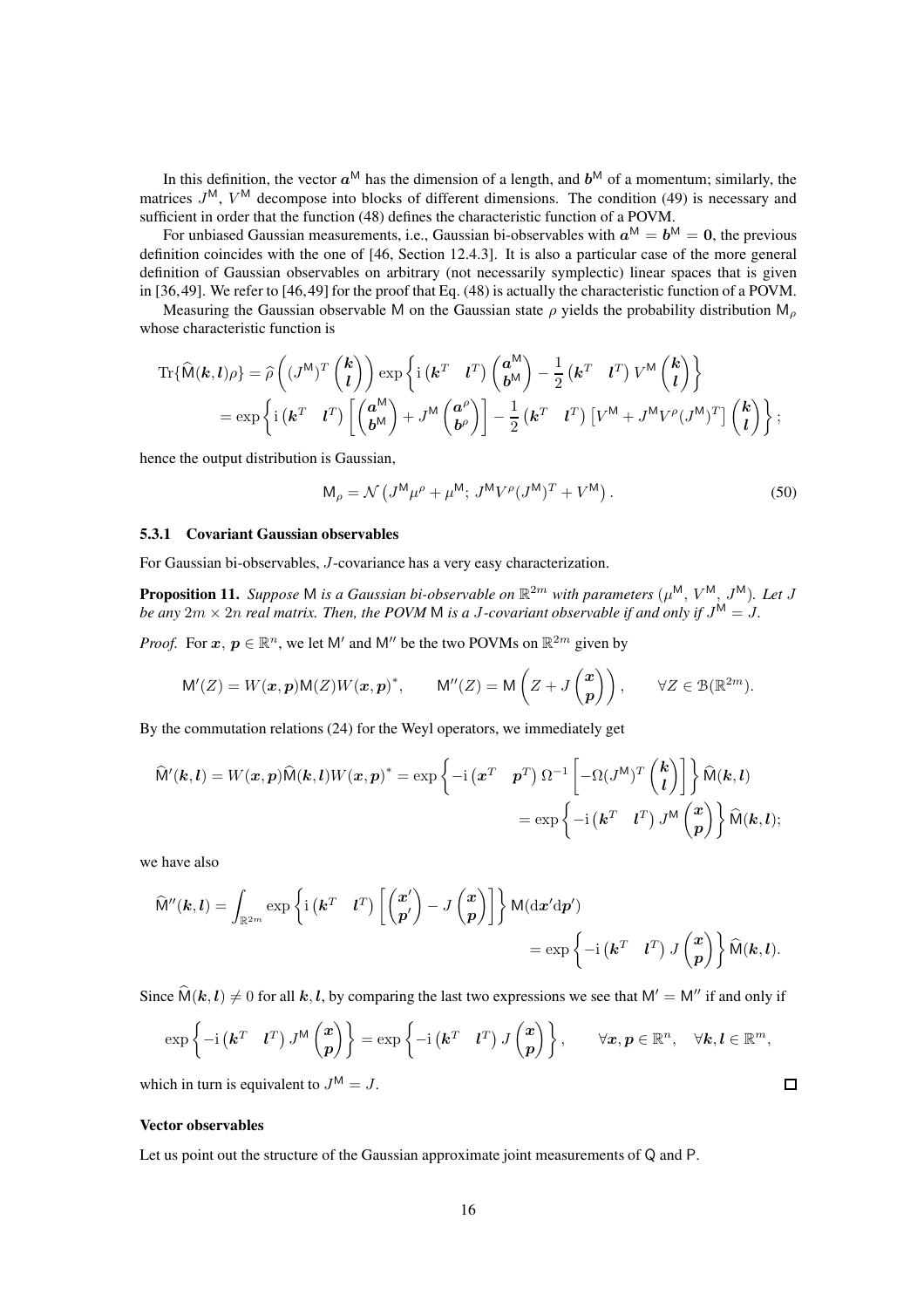**Proposition 12.** *A bi-observable*  $M^{\sigma} \in \mathcal{C}$  *is Gaussian if and only if the state*  $\sigma$  *is Gaussian. In this case, the covariant bi-observable* M<sup>σ</sup> *is Gaussian with parameters*

$$
\mu^{\mathsf{M}^{\sigma}}=\mu^{\sigma},\qquad V^{\mathsf{M}^{\sigma}}=V^{\sigma},\qquad J^{\mathsf{M}^{\sigma}}=\mathbbm{1}_{2n}.
$$

*Proof.* By comparing (31), (44) and (48), and using the fact that  $W(x_1, p_2) \propto W(x_2, p_2)$  if and only if  $x_1 = x_2$  and  $p_1 = p_2$ , we have the first statement. Then, for  $\sigma \in \mathcal{G}$ , we see immediately that  $\mathsf{M}^{\sigma}$  is a Gaussian observable with the above parameters.  $\Box$ 

We call  $\mathcal{C}^G$  the class of the Gaussian covariant phase-space observables. By (50), observing  $\mathsf{M}^\sigma$  on  $\mathcal C$  $\mathcal{C}^G$ a Gaussian state  $\rho \in \mathcal{G}$  yields the normal probability distribution  $M_\rho^\sigma = \mathcal{N}(\mu^\rho + \mu^\sigma; V^\rho + V^\sigma)$ , with marginals

$$
M_{1,\rho}^{\sigma} = \mathcal{N}(\boldsymbol{a}^{\rho} + \boldsymbol{a}^{\sigma}; A^{\rho} + A^{\sigma}), \qquad M_{2,\rho}^{\sigma} = \mathcal{N}(\boldsymbol{b}^{\rho} + \boldsymbol{b}^{\sigma}; B^{\rho} + B^{\sigma}). \tag{51}
$$

When  $a^{\sigma} = 0$  and  $b^{\sigma} = 0$ , we have an *unbiased measurement*.

#### Scalar observables

We now study the Gaussian approximate joint measurements of the target observables  $Q_u$  and  $P_u$  defined  $in (6)$ .

**Proposition 13.** A Gaussian bi-observable M with parameters  $(\mu^M, V^M, J^M)$  is in  $\mathcal{C}_{u,v}$  if and only if J <sup>M</sup> = J*, where* J *is given by* (47)*. In this case, the condition* (49) *is equivalent to*

$$
V_{11}^{\mathsf{M}} \ge 0, \qquad V_{22}^{\mathsf{M}} \ge 0, \qquad V_{11}^{\mathsf{M}} V_{22}^{\mathsf{M}} \ge \frac{\hbar^2}{4} (\cos \alpha)^2 + (V_{12}^{\mathsf{M}})^2. \tag{52}
$$

*Proof.* The first statement follows from Proposition 11. Then, the matrix inequality (49) reads

$$
V^{\mathsf{M}} \pm \frac{\mathrm{i}\hbar}{2} \begin{pmatrix} 0 & \cos \alpha \\ -\cos \alpha & 0 \end{pmatrix} \geq 0,
$$

which is equivalent to  $(52)$ .

We write  $\mathcal{C}_{u,v}^G$  for the class of the Gaussian  $(u, v)$ -covariant phase-space observables. An observ-  $\mathcal{C}$ able  $M \in \mathcal{C}_{u,v}^G$  is thus characterized by the couple  $(\mu^M, V^M)$ . From (50) with  $J^M = J$  given by (47), we get that measuring  $M \in \mathcal{C}_{u,v}^G$  on a Gaussian state  $\rho$  yields the probability distribution  $M_\rho =$  $\mathcal{N} \left( \mu_{\bm{u},\bm{v}}^{\rho} + \mu^{\mathsf{M}}; V_{\bm{u},\bm{v}}^{\rho} + V^{\mathsf{M}} \right)$ . Its marginals with respect to the first and second entry are, respectively,

$$
M_{1,\rho} = \mathcal{N}\left(\mathbf{u} \cdot \mathbf{a}^{\rho} + a^{\mathsf{M}}; \operatorname{Var}(Q_{\mathbf{u},\rho}) + V_{11}^{\mathsf{M}}\right), \qquad M_{2,\rho} = \mathcal{N}\left(\mathbf{v} \cdot \mathbf{b}^{\rho} + b^{\mathsf{M}}; \operatorname{Var}(P_{\mathbf{v},\rho}) + V_{22}^{\mathsf{M}}\right). \tag{53}
$$

*Example* 2. Let us construct an example of an approximate joint measurement of  $Q_u$  and  $P_v$ , by using a noisy measurement of position along u followed by a sharp measurement of momentum along v. Let  $\Delta$ be a positive real number yielding the precision of the position measurement, and consider the POVM M on  $\mathbb{R}^2$  given by

$$
\mathsf{M}(A \times B) = \frac{1}{\sqrt{2\pi\Delta}} \int_A \exp\left\{-\frac{(x - Q_u)^2}{4\Delta}\right\} \mathsf{P}_v(B) \exp\left\{-\frac{(x - Q_u)^2}{4\Delta}\right\} dx, \qquad \forall A, B \in \mathcal{B}(\mathbb{R}).
$$

 $\Box$ 

 $_{\boldsymbol{u},\boldsymbol{v}}^G$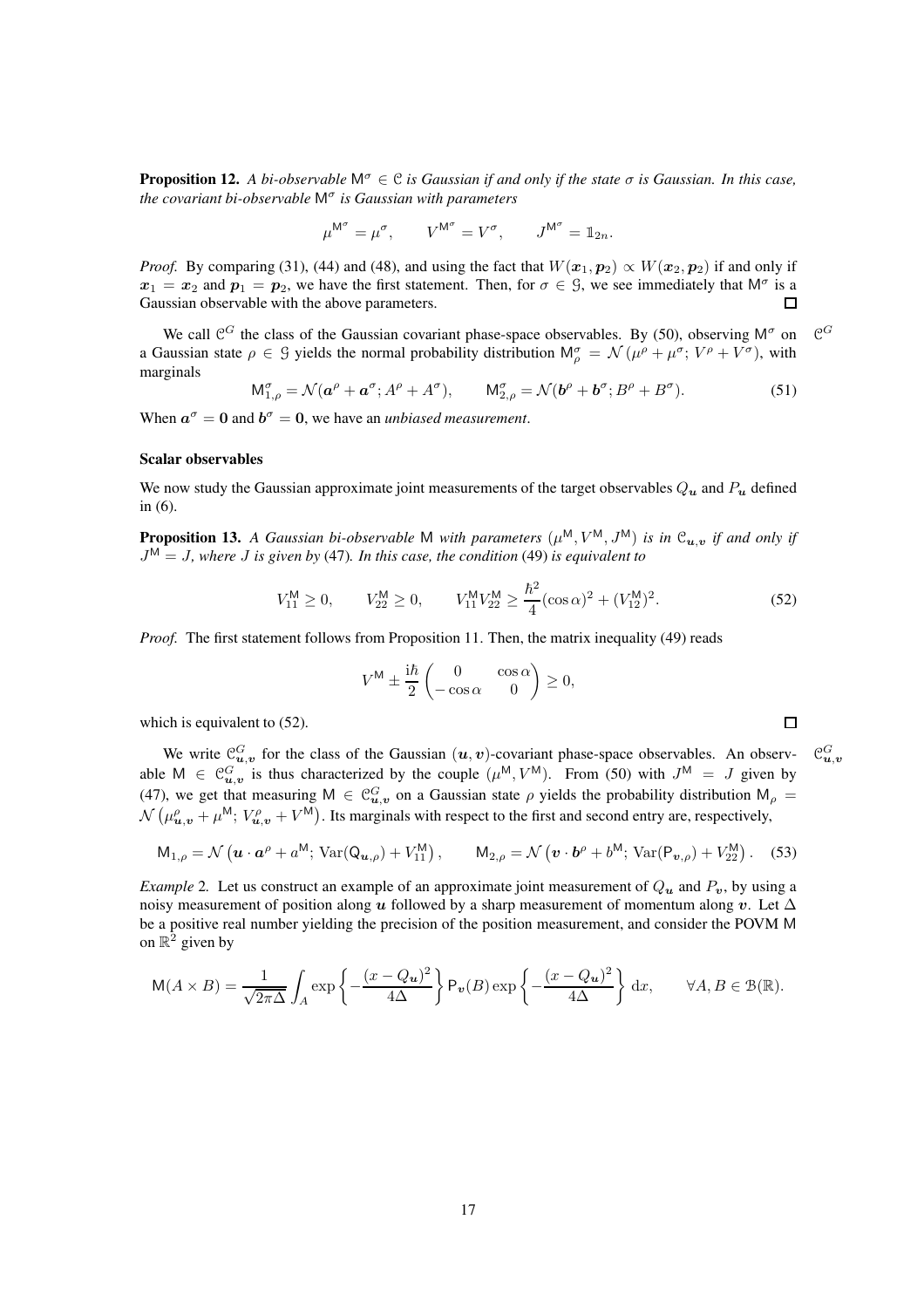The characteristic function of M is

$$
\widehat{\mathsf{M}}(k,l) = \frac{1}{\sqrt{2\pi\Delta}} \int_{\mathbb{R}} e^{ikx} \exp\left\{-\frac{(x - Q_u)^2}{4\Delta}\right\} \left[\int_{\mathbb{R}} e^{ilp} \mathsf{P}_{\mathbf{v}}(\mathrm{d}p)\right] \exp\left\{-\frac{(x - Q_u)^2}{4\Delta}\right\} \mathrm{d}x \n= \frac{1}{\sqrt{2\pi\Delta}} \int_{\mathbb{R}} \exp\left\{ikx - \frac{(x - Q_u)^2}{4\Delta}\right\} e^{ilP_v} \exp\left\{-\frac{(x - Q_u)^2}{4\Delta}\right\} \mathrm{d}x \n= \frac{e^{ilP_v}}{\sqrt{2\pi\Delta}} \int_{\mathbb{R}} \exp\left\{ikx - \frac{(x - Q_u + \hbar l u \cdot v)^2}{4\Delta}\right\} \exp\left\{-\frac{(x - Q_u)^2}{4\Delta}\right\} \mathrm{d}x \n= \frac{1}{\sqrt{2\pi\Delta}} \exp\left\{ilP_v - \frac{(\hbar l \cos \alpha)^2}{8\Delta}\right\} \int_{\mathbb{R}} \exp\left\{ikx - \frac{(x - Q_u + \hbar l \cos \alpha/2)^2}{2\Delta}\right\} \mathrm{d}x \n= \exp\left\{ilP_v + ik\left(Q_u + \frac{\hbar l \cos \alpha}{2}\right) - \frac{\Delta}{2}k^2 - \frac{(\hbar \cos \alpha)^2}{8\Delta}l^2\right\} \n= W(-\hbar l v, \hbar k u) \exp\left\{-\frac{\Delta}{2}k^2 - \frac{(\hbar \cos \alpha)^2}{8\Delta}l^2\right\}.
$$

Therefore, M is a Gaussian bi-observable with parameters  $a^M = 0$ ,  $b^M = 0$  and  $J^M = J$ , where J is given by (47) and  $V_{11}^M = \Delta$ ,  $V_{22}^M = \frac{(\hbar \cos \alpha)^2}{4\Delta}$  and  $V_{12}^M = 0$ . This implies  $M \in \mathcal{C}_{\mathbf{u},\mathbf{v}}^G$ ; in particular, the set  $\mathcal{C}_{\mathbf{u},\mathbf{v}}^G$  is non-empty. Moreover, the lower bound  $V_{11}^{\text{M}}V_{22}^{\text{M}} = \frac{\hbar}{4}$  $\frac{\hbar^2}{4}$  (cos  $\alpha$ )<sup>2</sup> is attained, cf. (52).

*Example* 3. Let us consider the case  $\alpha = \pm \pi/2$ ; now the target observables  $Q_u$  and  $P_v$  are compatible and we can define a pvm M on  $\mathbb{R}^2$  by setting  $M(A \times B) = Q_u(A)P_v(B)$  for all  $A, B \in \mathcal{B}(\mathbb{R})$ . Its characteristic function is

$$
\widehat{\mathsf{M}}(k,l) = \int_{\mathbb{R}} e^{ikx} \mathsf{Q}_{\mathbf{u}}(\mathrm{d}x) \int_{\mathbb{R}} e^{ilp} \mathsf{P}_{\mathbf{v}}(\mathrm{d}p) = e^{i(kQ_{\mathbf{u}} + lP_{\mathbf{v}})} = W(-\hbar l\mathbf{v}, \hbar k\mathbf{u}).
$$

Then,  $M \in \mathcal{C}_{u,v}^G$  with parameters  $a^M = 0$ ,  $b^M = 0$ ,  $V^M = 0$  and  $J^M = J$  given by (47). Note that M can be regarded as the limit case of the observables of the previous example when  $\cos \alpha = 0$  and  $\Delta \downarrow 0$ .

## 6 Entropic MURs for position and momentum

In the case of two discrete target observables, in [2] we found an entropic bound for the precision of their approximate joint measurements, which we named *entropic incompatibility degree*. Its definition followed a three steps procedure. Firstly, we introduced an *error function*: when the system is in a given state  $\rho$ , such a function quantifies the total amount of information that is lost by approximating the target observables by means of the marginals of a bi-observable; the error function is nothing else than the sum of the two relative entropies of the respective distributions. Then, we considered the worst possible case by maximizing the error function over ρ, thus obtaining an *entropic divergence* quantifying the approximation error in a state independent way. Finally, we got our index of the incompatibility of the two target observables by minimizing the entropic divergence over all bi-observables. In particular, when symmetries are present, we showed that the minimum is attained at some covariant bi-observables. So, the covariance followed as a byproduct of the optimization procedure, and was not a priori imposed upon the class of approximating bi-observables.

As we shall see, the extension of the previous procedure to position and momentum target observables is not straightforward, and peculiar problems of the continuous case arise. In order to overcome them, in this paper we shall fully analyse only a case in which explicit computations can be done: Gaussian preparations, and Gaussian bi-observables, which we a priori assume to be covariant. We conjecture that the final result should be independent of these simplifications, as we shall discuss in Section 7.

As we said in Section 5, by "approximate joint measurement" we mean "a bi-observable with the 'right' covariance properties".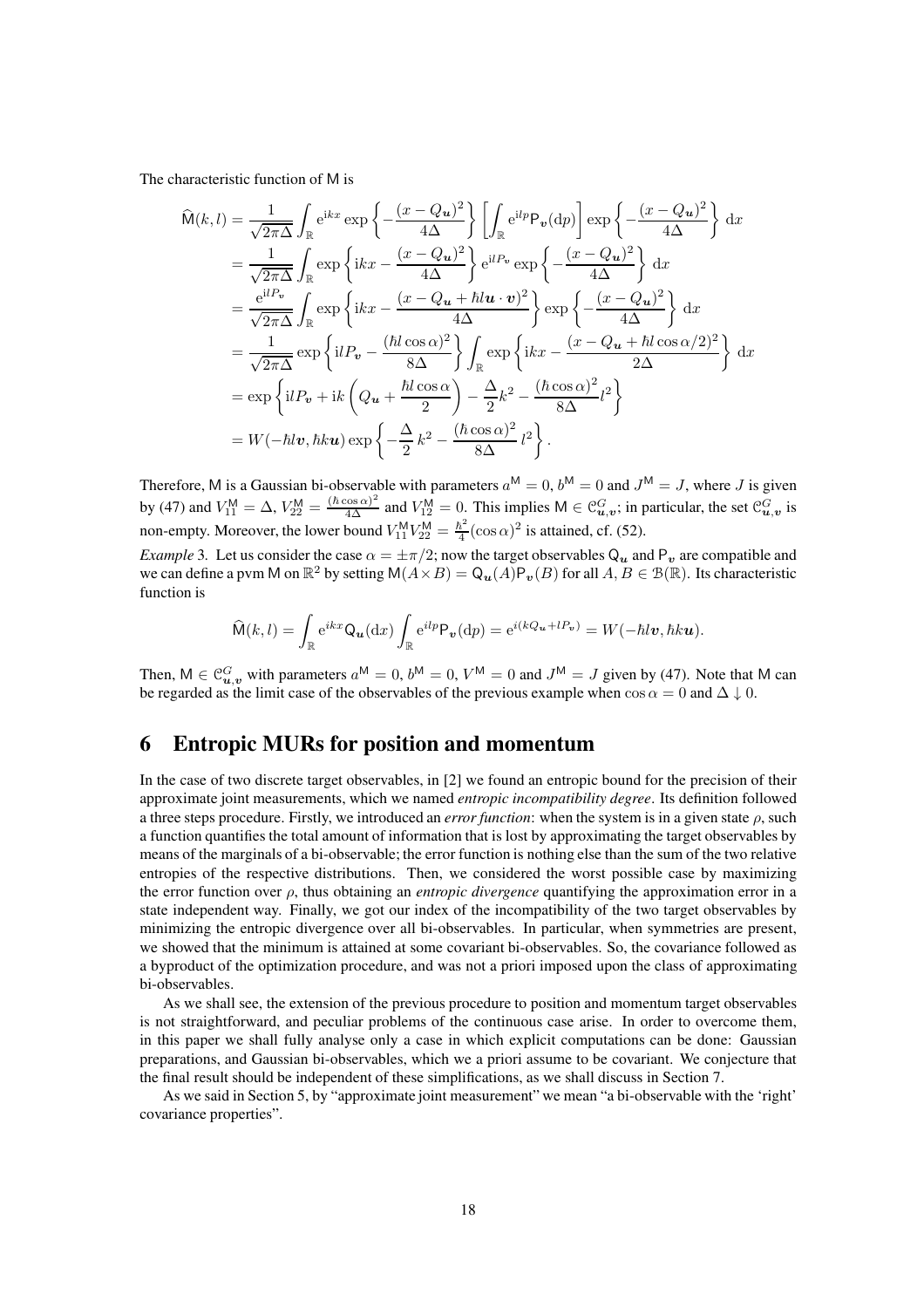### 6.1 Scalar observables

Given the directions u and v, the target observables are  $Q_u$  and  $P_v$  in (6) with pvm's  $Q_u$  and  $P_v$ . For  $\rho \in \mathcal{G}$ with parameters  $(\mu^{\rho}, V^{\rho})$  given in (12), the target distributions  $Q_{u,\rho}$  and  $P_{v,\rho}$  are normal with means and variances (11).

An approximate joint measurements of  $Q_u$  and  $P_v$  is given by a covariant bi-observable  $M \in \mathcal{C}_{u,v}$ ; then, we denote its marginals with respect to the first and second entry by  $M_1$  and  $M_2$ , respectively. For a Gaussian covariant bi-observable  $M \in \mathcal{C}_{u,v}^G$  with parameters  $(\mu^M, V^M)$ , the distribution of M in a Gaussian state  $\rho$  is normal,

$$
\mathsf{M}_{\rho}=\mathcal{N}\left(\mu^{\rho}+\mu^{\mathsf{M}};V_{\boldsymbol{u},\boldsymbol{v}}^{\rho}+V^{\mathsf{M}}\right),
$$

so that its marginal distributions  $M_{1,\rho}$  and  $M_{2,\rho}$  are normal with means  $u \cdot a^{\rho} + a^M$  and  $v \cdot b^{\rho} + b^M$  and variances

Var 
$$
(M_{1,\rho})
$$
 = Var  $(Q_{u,\rho})$  +  $V_{11}^{M}$ , Var  $(M_{2,\rho})$  = Var  $(P_{v,\rho})$  +  $V_{22}^{M}$ . (54)

Let us recall that  $|u| = 1$ ,  $|v| = 1$ ,  $u \cdot v = \cos \alpha$ , and that by (16) and (52), we have

$$
\text{Var}\left(\mathbf{Q}_{\boldsymbol{u},\rho}\right)\text{Var}\left(\mathbf{P}_{\boldsymbol{v},\rho}\right) \geq \frac{\hbar^2}{4}\left(\cos\alpha\right)^2, \qquad V_{11}^{\text{M}}\,V_{22}^{\text{M}} \geq \frac{\hbar^2}{4}\left(\cos\alpha\right)^2. \tag{55}
$$

#### 6.1.1 Error function

The relative entropy is the amount of information that is lost when an approximating distribution is used in place of a target one. For this reason, we use it to give an informational quantification of the error made in approximating the distributions of sharp position and momentum by means of the marginals of a joint covariant observable.

**Definition 9.** Given the preparation  $\rho \in \mathcal{S}$  and the covariant bi-observable  $M \in \mathcal{C}_{u,v}$ , the *error function* for the scalar case is the sum of the two relative entropies:

$$
S(\rho, \mathsf{M}) := S(\mathsf{Q}_{\boldsymbol{u},\rho}||\mathsf{M}_{1,\rho}) + S(\mathsf{P}_{\boldsymbol{v},\rho}||\mathsf{M}_{2,\rho}).
$$
\n
$$
(56)
$$

The relative entropy is invariant under a change of the unit of measurement, so that the error function is scale invariant, too; indeed, it quantifies a relative error, not an absolute one. In the Gaussian case the error function can be explicitly computed.

**Proposition 14** (Error function for the scalar Gaussian case). For  $\rho \in \mathcal{G}$  and  $M \in \mathcal{C}_{u,v}^G$ , the error function *is*

$$
S(\rho, \mathsf{M}) = \frac{\log e}{2} \left[ s(x) + s(y) + \Delta(\rho, \mathsf{M}) \right],\tag{57}
$$

*where*

$$
x:=\frac{V_{11}^{\mathsf{M}}}{\operatorname{Var}\left({\bf Q}_{\boldsymbol{u},\rho}\right)}, \qquad y:=\frac{V_{22}^{\mathsf{M}}}{\operatorname{Var}\left({\bf P}_{\boldsymbol{v},\rho}\right)}, \qquad \Delta(\rho,{\mathsf{M}}):=\frac{(a^{\mathsf{M}})^2}{\operatorname{Var}\left({\bf M}_{1,\rho}\right)}+\frac{(b^{\mathsf{M}})^2}{\operatorname{Var}\left({\bf M}_{2,\rho}\right)},
$$

*and*  $s : [0, +\infty) \to [0, +\infty)$  *is the following*  $C^{\infty}$  *strictly increasing function with*  $s(0) = 0$ *:* 

$$
s(x) := \ln(1+x) - \frac{x}{1+x}.\tag{58}
$$

 $\Box$ 

*Proof.* The statement follows by a straightforward combination of (32), (34), (53) and (56).

Note that the error function does not depend on the mixed covariances  $\mathbf{u} \cdot C^{\rho} \mathbf{v}$  and  $V_{12}^{M}$ . Note also that, if we select a possible approximation M, then the error function  $S(\rho, M)$  decreases for states  $\rho$  with increasing sharp variances Var  $(Q_{u,q})$  and Var  $(P_{u,q})$ : the loss of information decreases when the sharp distributions make the approximation error negligible. Finally, note that

$$
s(x) + s(y) = \ln[(1+x)(1+y)] + (1+x)^{-1} + (1+y)^{-1} - 2,
$$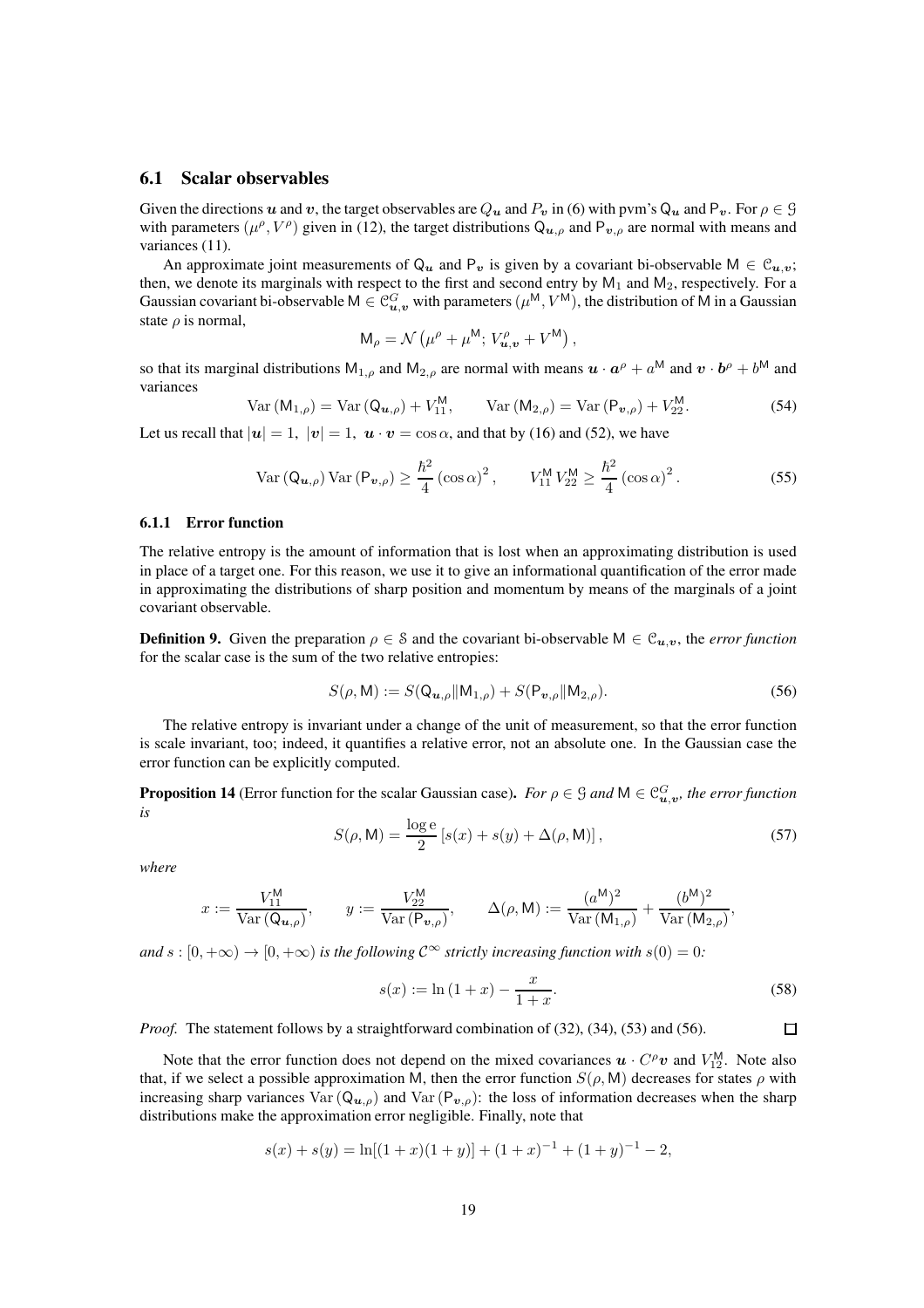$$
1 + x = \frac{\text{Var}(M_{1,\rho})}{\text{Var}(Q_{\boldsymbol{u},\rho})}, \qquad 1 + y = \frac{\text{Var}(M_{2,\rho})}{\text{Var}(P_{\boldsymbol{v},\rho})}.
$$

This means that, apart from the term  $\Delta(\rho, M)$  due to the bias, our error function  $S(\rho, M)$  only depends on the two ratios "variance of the approximating distribution over variance of the target distribution". Thus, in order to optimize the error function, one has to optimize these two ratios. We use formula (57) to firstly give a state dependent MUR, and then, following the scheme of [2], a state independent MUR.

A lower bound for the error function can be found by minimizing it over all possible approximate joint measurements of  $Q_u$  and  $P_v$ . First of all, let us remark that this minimization makes sense because we consider only  $(u, v)$ -covariant bi-observables: if we minimized over all possible bi-observables, then the minimum would be trivially zero for every given preparation  $\rho$ . Indeed, the trivial bi-observable M( $A \times$  $B$ ) = Q<sub>u,ρ</sub>(A)P<sub>v,ρ</sub>(B) 1 yields  $S(\rho, M) = 0$ .

When minimizing the error function over all  $(u, v)$ -covariant bi-observables, both the minimum and the best measurement attaining it are state dependent. When  $\alpha = \pm \pi/2$ , the two target observables are compatible, so that their joint measurement trivially exists (see Example 3) and we get  $\inf_{M \in \mathcal{C}_{u,v}} S(\rho, M) = 0$ . In order to have explicit results for any angle  $\alpha$ , we consider only the Gaussian case.

**Theorem 15** (State dependent MUR, scalar observables). *For every*  $\rho \in \mathcal{G}$  and  $M \in \mathcal{C}_{\mathbf{u},\mathbf{v}}^G$ ,

$$
S(\mathbf{Q}_{u,\rho}||\mathbf{M}_{1,\rho}) + S(\mathbf{P}_{v,\rho}||\mathbf{M}_{2,\rho}) \ge c_{\rho}(\alpha),\tag{59}
$$

*where the lower bound is*

$$
c_{\rho}(\alpha) = s(z_{\rho}) \log e
$$
  
=  $(\log e) \left\{ \ln \left( 1 + \frac{\hbar |\cos \alpha|}{2 \sqrt{\text{Var}(Q_{u,\rho}) \text{Var}(P_{v,\rho})}} \right) - \frac{\hbar |\cos \alpha|}{\hbar |\cos \alpha| + 2 \sqrt{\text{Var}(Q_{u,\rho}) \text{Var}(P_{v,\rho})}} \right\},$  (60)

*with*

$$
z_{\rho} := \frac{\hbar \left| \cos \alpha \right|}{2\sqrt{\text{Var}\left(\mathbf{Q}_{\boldsymbol{u},\rho}\right)\text{Var}\left(\mathbf{P}_{\boldsymbol{v},\rho}\right)}} \in [0,1].\tag{61}
$$

*The lower bound is tight and the optimal measurement is unique:*  $c_o(\alpha) = S(\rho, \mathsf{M}_*),$  *for a unique*  $\mathsf{M}_* \in$  $\mathfrak{C}_{\bm u,\bm v}^G$ ; such a Gaussian  $(\bm u,\bm v)$ -covariant bi-observable is characterized by

$$
\mu^{\mathsf{M}_{*}} = 0, \quad V_{12}^{\mathsf{M}_{*}} = 0, \qquad V_{11}^{\mathsf{M}_{*}} = \frac{\hbar}{2} \sqrt{\frac{\text{Var}\left(Q_{\mathbf{u},\rho}\right)}{\text{Var}\left(P_{\mathbf{v},\rho}\right)}} \left| \cos \alpha \right|, \quad V_{22}^{\mathsf{M}_{*}} = \frac{\hbar}{2} \sqrt{\frac{\text{Var}\left(P_{\mathbf{v},\rho}\right)}{\text{Var}\left(Q_{\mathbf{u},\rho}\right)}} \left| \cos \alpha \right|. \tag{62}
$$

*Proof.* As already discussed, the case  $\cos \alpha = 0$  is trivial. If  $\cos \alpha \neq 0$ , we have to minimize the error function (57) over M. First of all we can eliminate the positive term  $\Delta(\rho, M)$  by taking an unbiased measurement. Then, since  $s$  is an increasing function, by the second condition in (55) we can also take  $V_{11}^{\mathsf{M}_{*}} V_{22}^{\mathsf{M}_{*}} = \frac{\hbar^{2}}{4}$  $\frac{\hbar^2}{4}$  (cos  $\alpha$ )<sup>2</sup>. This implies  $V_{12}^{\mathsf{M}_{*}} = 0$  by (52). In this case the error function (57) reduces to

$$
S(\rho, \mathsf{M}_{*}) = \frac{\log e}{2} \left( s(x) + s(z_{\rho}^{2}/x) \right), \qquad x = \frac{V_{11}^{\mathsf{M}_{*}}}{\text{Var}\left(\mathsf{Q}_{\boldsymbol{u},\rho}\right)},
$$

with  $z_\rho$  given by (61); by the first of (55), we have  $z_\rho \in (0, 1]$ .

Now, we can minimize the error function with respect to  $x$  by studying its first derivative:

$$
\frac{\mathrm{d}}{\mathrm{d}x}\left(s(x) + s(z_{\rho}^{2}/x)\right) = \frac{x}{(1+x)^{2}} - \frac{z_{\rho}^{4}}{x(z_{\rho}^{2}+x)^{2}} = \frac{\left(x^{2} - z_{\rho}^{2}\right)\left(x^{2} + 2z_{\rho}^{2}x + z_{\rho}^{2}\right)}{x\left(z_{\rho}^{2}+x\right)^{2}\left(1+x\right)^{2}}.
$$

Having  $x > 0$ , we immediately get that  $x = z<sub>o</sub>$  gives the unique minimum. Thus

$$
S(\rho, M) \ge S(\rho, M_*) = s(z_\rho) \log e = \log(1 + z_\rho) - \frac{z_\rho}{1 + z_\rho} \log e,
$$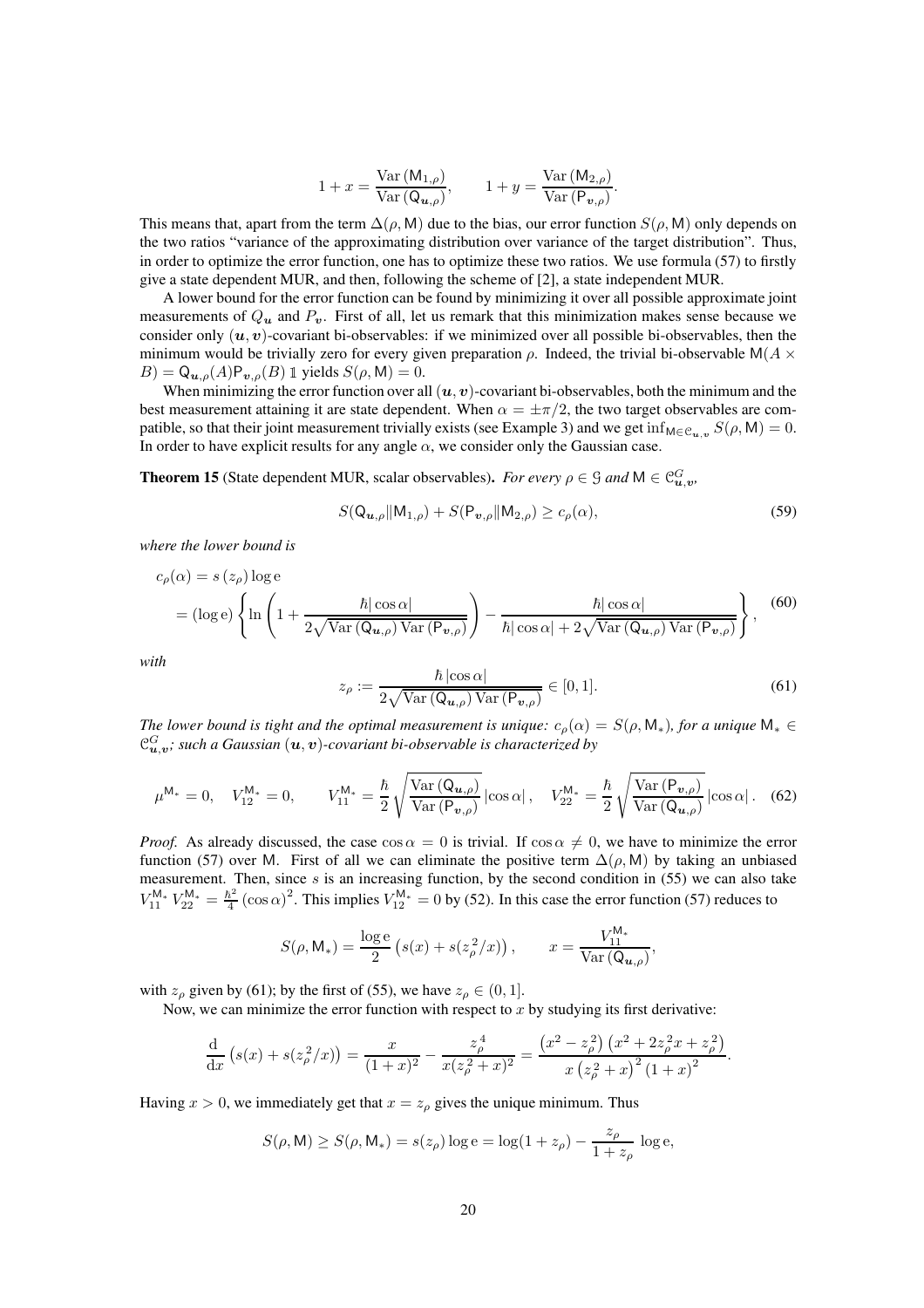and

$$
V_{11}^{\mathsf{M}_{*}}=z_{\rho}\operatorname{Var}\left(\mathsf{Q}_{\boldsymbol{u},\rho}\right)\equiv\frac{\hbar}{2}\sqrt{\frac{\operatorname{Var}\left(\mathsf{Q}_{\boldsymbol{u},\rho}\right)}{\operatorname{Var}\left(\mathsf{P}_{\boldsymbol{v},\rho}\right)}}\left|\cos\alpha\right|,\quad V_{22}^{\mathsf{M}_{*}}=z_{\rho}\operatorname{Var}\left(\mathsf{P}_{\boldsymbol{v},\rho}\right)\equiv\frac{\hbar}{2}\sqrt{\frac{\operatorname{Var}\left(\mathsf{P}_{\boldsymbol{v},\rho}\right)}{\operatorname{Var}\left(\mathsf{Q}_{\boldsymbol{u},\rho}\right)}}\left|\cos\alpha\right|,
$$

 $\Box$ 

which conclude the proof.

*Remark* 3. The minimum information loss  $c_\rho(\alpha)$  depends on both the preparation  $\rho$  and the angle  $\alpha$ . When  $\alpha \neq \pm \pi/2$ , that is when the target observables are not compatible,  $c_o(\alpha)$  is strictly grater than zero. This is a peculiar quantum effect: given  $\rho$ ,  $u$  and  $v$ , there is no Gaussian approximate joint measurement of  $Q_u$ and P<sub>v</sub> that can approximate them arbitrarily well. On the other side, in the limit  $\alpha \to \pm \pi/2$ , the lower bound  $c_{\rho}(\alpha)$  goes to zero; so, the case of commuting target observables is approached with continuity.

*Remark* 4. The lower bound  $c<sub>o</sub>(\alpha)$  goes to zero also in the classical limit  $\hbar \to 0$ . This holds for every angle  $\alpha$  and every Gaussian state  $\rho$ .

*Remark* 5. Another case in which  $c_{\rho}(\alpha) \rightarrow 0$  is the limit of large uncertainty states, that is, if we let the product Var  $(Q_{u,\rho})$  Var  $(P_{v,\rho}) \to \infty$ : our entropic MUR disappears because, roughly speaking, the variance of (at least) one of the two target observables goes to infinity, its relative entropy vanishes by itself, and an optimal covariant bi-observable M<sup>∗</sup> has to take care of (at most) only the other target observable.

*Remark* 6*.* Actually, something similar to the previous remark happens also at the macroscopic limit, and does not require the measuring instrument to be an optimal one; indeed, unbiasedness is enough in this case. This happens because the error function  $S(\rho, M)$  quantifies a relative error; even if the measurement approximation M is fixed, such an error can be reduced by suitably changing the preparation  $ρ$ . Indeed, if we consider the position and momentum of a macroscopic particle, for instance the center of mass of many particles, it is natural that its state has much larger position and momentum uncertainties than the intrinsic uncertainties of the measuring instrument; that is,  $\frac{V_{11}^M}{Var(Q_{\mathbf{u},\rho})} \ll 1$  and  $\frac{V_{22}^M}{Var(P_{\mathbf{v},\rho})} \ll 1$ , implying that the error function (57) is negligible. In practice, this is a classical case: the preparation has large position and momentum uncertainties and the measuring instrument is relatively good. In this situation we do not see the difference between the joint measurement of position and momentum and their separate sharp observations.

*Remark* 7. The optimal approximating joint measurement  $M_* \in \mathcal{C}_{u,v}^G$  is unique; by (62) it depends on the preparation  $\rho$  one is considering, as well as on the directions u and v. A realization of M<sub>\*</sub> is the measuring procedure of Example 2.

*Remark* 8. The MUR (59) is scale invariant, as both the error function  $S(\rho, M)$  and the lower bound  $c_\rho(\alpha)$ are such.

*Remark* 9. For  $\cos \alpha \neq 0$ , we get  $\inf_{M \in \mathfrak{C}_{u,v}^G} S(\rho, M) = s(z_\rho) \log e$ , where  $z_\rho$  is defined by (61). As  $z_\rho$ ranges in the interval  $(0, 1]$ , the quantity  $\inf_{M \in \mathcal{C}_{u,v}^G} S(\rho, M)$  takes all the values in the interval  $\left(0, 1 - \frac{\log e}{2}\right)$ i , so that

$$
\sup_{\rho \in \mathcal{G}} \inf_{\mathsf{M} \in \mathcal{C}_{\mathbf{u},v}^G} S(\rho, \mathsf{M}) = 1 - \frac{\log e}{2}.
$$
\n(63)

In order to get this result, we needed  $\cos \alpha \neq 0$ ; however, the final result does not depend on  $\alpha$ . Therefore, in the sup<sub> $\rho$ </sub> inf<sub>M</sub>-approach of (63), the continuity from quantum to classical is lost.

#### **6.1.2** Entropic divergence of  $Q_u$ ,  $P_v$  from M

Now we want to find an entropic quantification of the error made in observing  $M \in \mathcal{C}_{u,v}$  as an approximation of  $Q_u$  and  $P_v$  in an arbitrary state  $\rho$ . The procedure of [2], already suggested in [25, Sect. VI.C] for a different error function, is to consider the worst case by maximizing the error function over all the states. However, in the continuous framework this is not possible for the error function (56); indeed, from (57) we get sup<sub> $o \in G$ </sub>  $S(\rho, M) = +\infty$  even if we restrict to unbiased covariant bi-observables.

Anyway, the reason for  $S(\rho, M)$  to diverge is classical: it depends only on the continuous nature of  $Q_u$ and  $P_v$ , without any relation to their (quantum) incompatibility. Indeed, as we noted in Section 3.1, if an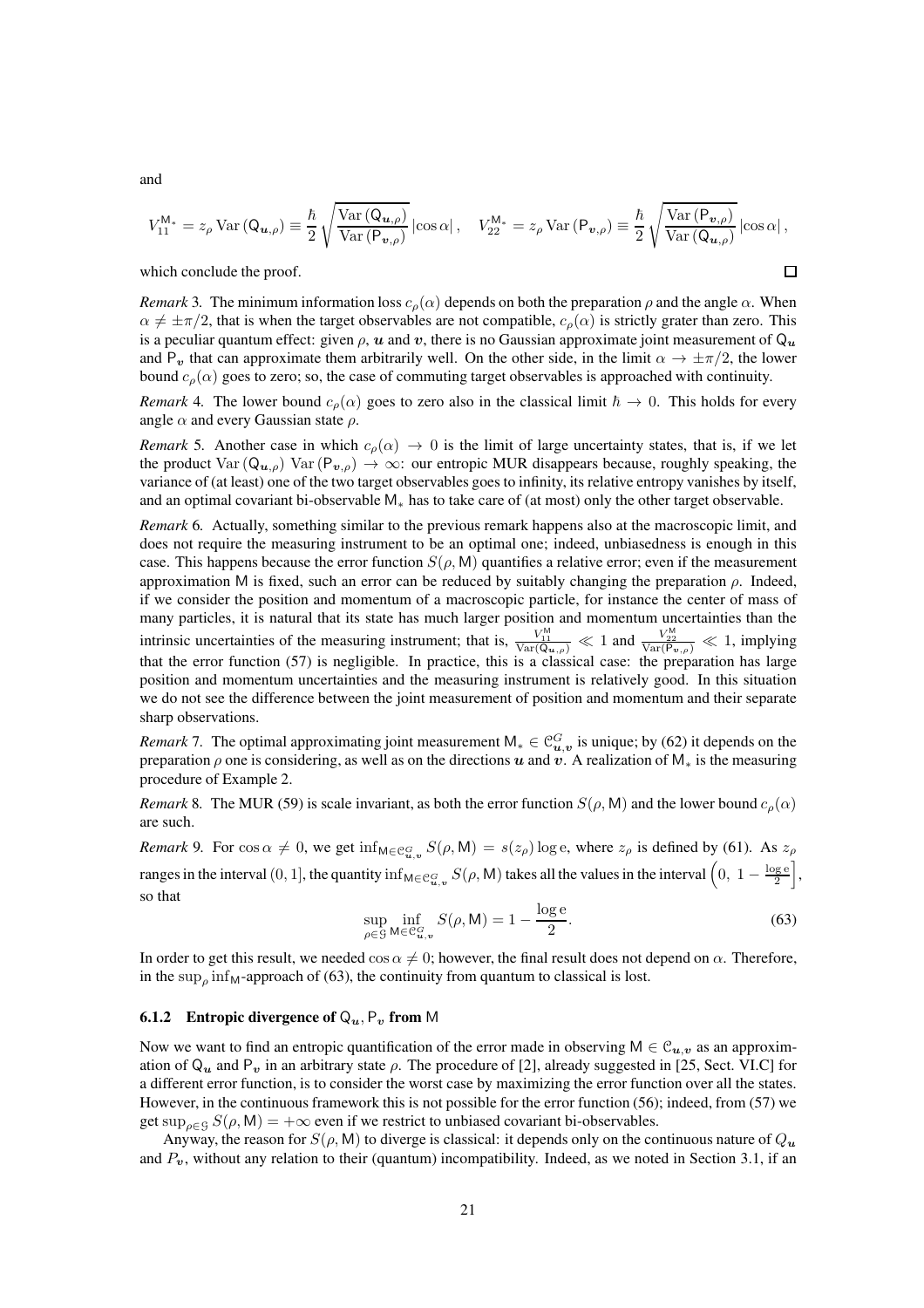instrument measuring a random variable  $X \sim \mathcal{N}(a; \alpha^2)$  adds an independent noise  $\nu \sim \mathcal{N}(b; \beta^2)$ , thus producing an output  $X + \nu \sim \mathcal{N}(a + b; \alpha^2 + \beta^2)$ , then the relative entropy  $S(X||X + \nu)$  diverges for  $\alpha^2 \to 0$ ; this is what happens if we fix the noise and we allow for arbitrarily peaked preparations. Thus, the sum  $S(Q_{u,\rho}||M_{1,\rho}) + S(P_{v,\rho}||M_{2,\rho})$  diverges if, fixed M, we let  $Var(Q_{u,\rho})$  or  $Var(P_{v,\rho})$  go to 0.

The difference between the classical and quantum frameworks emerges if we bound from below the variances of the sharp position and momentum observables. Indeed, in the classical framework we have  $\inf_{b,\beta^2} \sup_{\alpha^2>\epsilon} S(X||X+\nu) = 0$  for every  $\epsilon > 0$ ; the same holds for the sum of two relative entropies if no relation exists between the two noises. On the contrary, in the quantum framework the entropic MURs appear due to the relation between the position and momentum errors occurring in any approximate joint measurement.

In order to avoid that  $S(\rho, M) \to +\infty$  due to merely classical effects, we thus introduce the following subset of the Gaussian states:

$$
\mathcal{G}_{\epsilon}^{\mathbf{u},\mathbf{v}} := \{ \rho \in \mathcal{G} : \text{Var}\left(\mathbf{Q}_{\mathbf{u},\rho}\right) \ge \epsilon_1, \text{ Var}\left(\mathbf{P}_{\mathbf{v},\rho}\right) \ge \epsilon_2 \}, \qquad \epsilon_i > 0,
$$
\n<sup>(64)</sup>

and we evaluate the error made in approximating  $Q_u$  and  $P_v$  with the marginals of a  $(u, v)$ -covariant bi-observable by maximizing the error function over all these states.

**Definition 10.** The *Gaussian*  $\epsilon$ *-entropic divergence* of  $Q_u$ ,  $P_v$  from  $M \in C_u$ , is

$$
D_{\epsilon}^{G}(\mathbf{Q}_{u}, \mathbf{P}_{v} \| \mathbf{M}) := \sup_{\rho \in \mathcal{G}_{\epsilon}^{u,v}} S(\rho, \mathbf{M}).
$$
\n(65)

For Gaussian M, depending on the choice of the thresholds  $\epsilon_1$  and  $\epsilon_2$ , the divergence  $D^G_{\epsilon}(Q_u, P_v||M)$ can be easily computed or at least bounded.

**Theorem 16.** Let the bi-observable  $M \in \mathbb{C}_{\bm u,v}^G$  be fixed.

(i) For 
$$
\epsilon_1 \epsilon_2 \ge \frac{\hbar^2}{4} (\cos \alpha)^2
$$
, the divergence  $D_{\epsilon}^G(Q_u, P_v||M)$  is given by  

$$
D_{\epsilon}^G(Q_u, P_v||M) = S(\rho_{\epsilon}(u, v), M) = \frac{\log e}{2} [s(x_{\epsilon}) + s(y_{\epsilon}) + \Delta(\epsilon; M)],
$$
(66)

where  $\rho_{\bm{\epsilon}}(\bm{u},\bm{v})$  is any Gaussian state with  $\text{Var}\left(Q_{\bm{u},\rho_{\bm{\epsilon}}(\bm{u},\bm{v})}\right) = \epsilon_1$  and  $\text{Var}\left(P_{\bm{v},\rho_{\bm{\epsilon}}(\bm{u},\bm{v})}\right) = \epsilon_2$ , and

$$
x_{\epsilon}:=\frac{V_{11}^{\mathsf{M}}}{\epsilon_1},\quad y_{\epsilon}:=\frac{V_{22}^{\mathsf{M}}}{\epsilon_2},\qquad \Delta(\epsilon;\sigma):=\frac{(a^{\mathsf{M}})^2}{V_{11}^{\mathsf{M}}+\epsilon_1}+\frac{(b^{\mathsf{M}})^2}{V_{22}^{\mathsf{M}}+\epsilon_2}.
$$

*(ii)* For  $\epsilon_1 \epsilon_2$   $<$  $\hbar^2$  $\frac{1}{4}$  (cos  $\alpha$ )<sup>2</sup>, the divergence  $D_{\epsilon}^{G}(Q_{u}, P_{v}||M)$  is bounded from below by

$$
D_{\epsilon}^{G}(\mathbf{Q}_{u}, \mathbf{P}_{v}||\mathbf{M}) \ge S(\rho_{\epsilon}(u, v), \mathbf{M}) = \frac{\log e}{2} \left[ s(x_{\epsilon}) + s(y_{\epsilon}) + \Delta(\epsilon; \mathbf{M}) \right],\tag{67}
$$

where  $\rho_\epsilon(\bm u,\bm v)$  is any Gaussian state with  $\text{Var}\left(Q_{\bm u,\rho_{\epsilon}(\bm u,\bm v)}\right)=\epsilon_1$  and  $\text{Var}\left(\mathsf{P}_{\bm v,\rho_{\epsilon}(\bm u,\bm v)}\right)=0$  $\hbar^2$  $\frac{n}{4\epsilon_1}(\cos\alpha)^2$ , *and*

$$
x_{\epsilon} := \frac{V_{11}^{\mathsf{M}}}{\epsilon_1}, \quad y_{\epsilon} := \frac{4\epsilon_1 V_{22}^{\mathsf{M}}}{\hbar^2 (\cos \alpha)^2}, \qquad \Delta(\epsilon; \sigma) := \frac{(a^{\mathsf{M}})^2}{V_{11}^{\mathsf{M}} + \epsilon_1} + \frac{(b^{\mathsf{M}})^2}{V_{22}^{\mathsf{M}} + \frac{\hbar^2}{4\epsilon_1} (\cos \alpha)^2}.
$$

The existence of the above states  $\rho_{\epsilon}(u, v)$  is guaranteed by Proposition 4.

*Proof.* By Proposition 4, maximizing the error function over the states in  $\mathcal{G}_{\epsilon}^{u,v}$  is the same as maximizing (57) with (54) over the parameters Var  $(Q_{u,\rho})$  and Var  $(P_{v,\rho})$  satisfying (55) and (64).

 $\frac{u}{\epsilon}$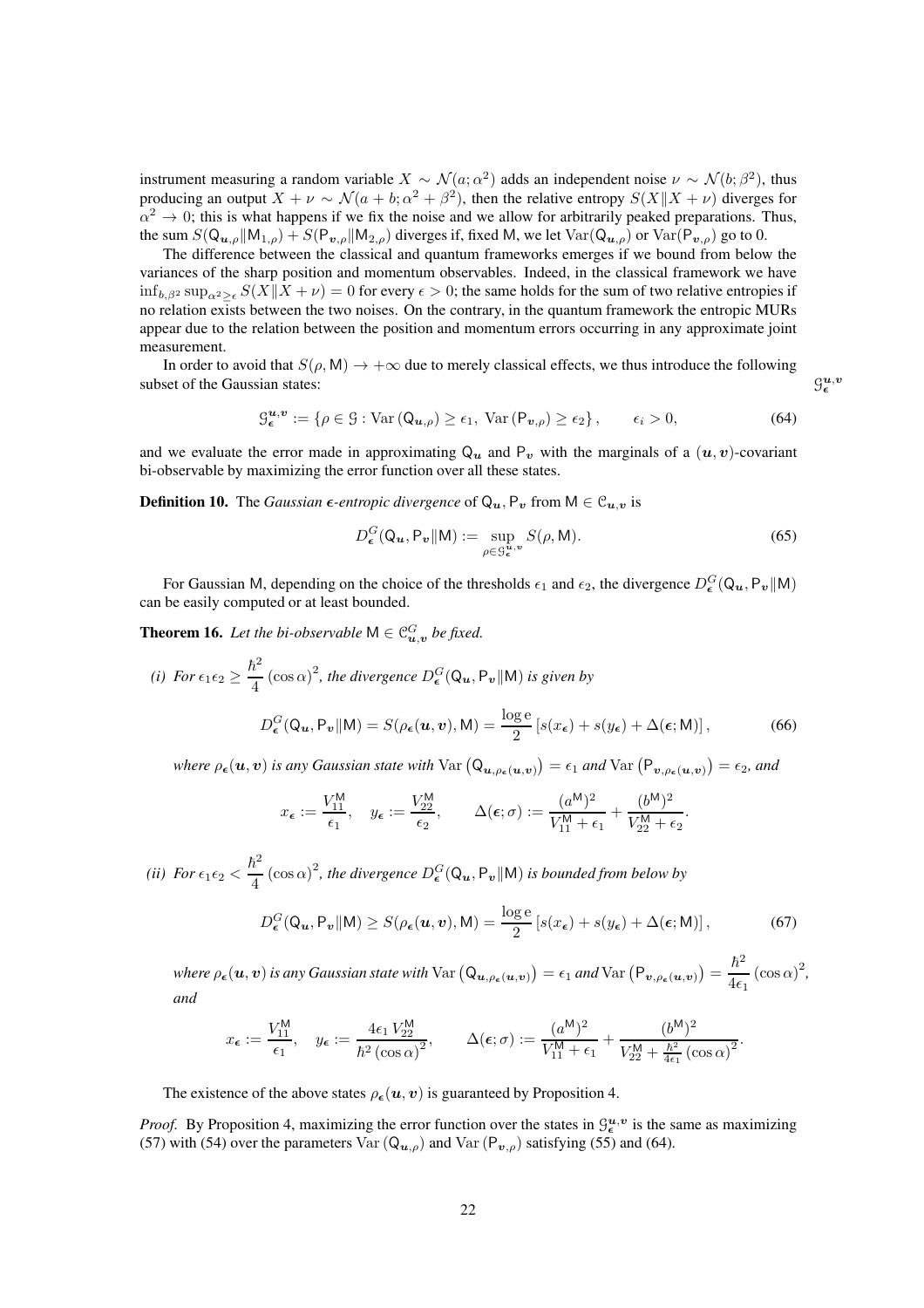(i) In the case  $\epsilon_1 \epsilon_2 \geq$  $\hbar^2$  $\frac{b^2}{4}$  (cos  $\alpha$ )<sup>2</sup>, the thresholds themselves satisfy Heisenberg uncertainty relation, and so equality (66) follows from the expression (57) and the fact the functions  $s(x)$ ,  $s(y)$ ,  $\Delta(\rho, M)$  are decreasing in Var  $(Q_{u,\rho})$  and Var  $(P_{v,\rho})$ .

 $\hbar^2$  $(\cos \alpha)^2$ , we have to take into account the relation (55) for Var  $(Q_{u,\rho})$ (ii) In the case  $\epsilon_1 \epsilon_2$  < and Var  $(P_{v,\rho})$ : the supremum of  $S(\rho,M)$  is achieved when Var  $(Q_{u,\rho})$  Var  $(P_{v,\rho}) = \frac{\hbar^2}{4}$  $\frac{\hbar^2}{4}$   $\left(\cos \alpha\right)^2$ , with  $Var(Q_{u,\rho}) \geq \epsilon_1$  and  $Var(P_{v,\rho}) \geq \epsilon_2$ . Then inequality (67) follows by chosing  $Var(\bar{Q}_{u,\rho}) = \epsilon_1$  and Var  $(P_{\boldsymbol{v},\rho})=\frac{\hbar^2}{4\epsilon}$  $\frac{n}{4\epsilon_1}(\cos\alpha)^2$ .  $\Box$ 

*Remark* 10. The conditions on the states  $\rho_{\bm{\epsilon}}(\bm{u},\bm{v})$  do not depend on M, but only on the parameters defining  $\mathcal{G}_{\epsilon}^{u,v}$ . Thus, in the case  $\epsilon_1 \epsilon_2 \geq \frac{\hbar^2}{4}$  $\frac{\hbar^2}{4}(\cos\alpha)^2$ , any choice of  $\rho_{\epsilon}(u,v)$  yields a state which is the worst one for every Gaussian approximate joint measurement M.

#### 6.1.3 Entropic incompatibility degree of  $\mathbb{Q}_u$  and  $\mathbb{P}_v$

The last step is to optimize the state independent  $\epsilon$ -entropic divergence (65) over all the approximate joint measurements of  $Q_u$  and  $P_v$ . This is done in the next definition.

**Definition 11.** The *Gaussian*  $\epsilon$ *-entropic incompatibility degree* of  $Q_u$ ,  $P_v$  is

$$
c_{\text{inc}}^G(\mathbf{Q}_u, \mathbf{P}_v; \epsilon) := \inf_{\mathbf{M} \in \mathcal{C}_{u,v}^G} D_{\epsilon}^G(\mathbf{Q}_u, \mathbf{P}_v | \mathbf{M}) \equiv \inf_{\mathbf{M} \in \mathcal{C}_{u,v}^G} \sup_{\rho \in \mathcal{G}_{\epsilon}^u, v} S(\rho, \mathbf{M}).
$$
 (68)

Again, depending on the choice of the thresholds  $\epsilon_1$  and  $\epsilon_2$ , the entropic incompatibility degree  $c_{\rm inc}^G(Q_u, P_v; \epsilon)$ can be easily computed or at least bounded.

**Theorem 17.** (i) For 
$$
\epsilon_1 \epsilon_2 \ge \frac{\hbar^2}{4} (\cos \alpha)^2
$$
, the incompatibility degree  $c_{\text{inc}}^G(Q_u, P_v; \epsilon)$  is given by  

$$
c_{\text{inc}}^G(Q_u, P_v; \epsilon) = (\log e) \left\{ \ln \left( 1 + \frac{\hbar |\cos \alpha|}{2\sqrt{\epsilon_1 \epsilon_2}} \right) - \frac{\hbar |\cos \alpha|}{2\sqrt{\epsilon_1 \epsilon_2} + \hbar |\cos \alpha|} \right\}.
$$
(69)

*The infimum in* (68) *is attained and the optimal measurement is unique, in the sense that*

$$
c_{\rm inc}^G(Q_{\boldsymbol{u}}, P_{\boldsymbol{v}}; \epsilon) = D_{\epsilon}^G(Q_{\boldsymbol{u}}, P_{\boldsymbol{v}} \| \mathsf{M}_{\epsilon})
$$
(70)

for a unique  $\mathsf{M}_{\bm{\epsilon}}\in\mathbb{C}^G_{\bm{u},\bm{v}};$  such a bi-observable is characterized by

$$
a^{\mathsf{M}_{\epsilon}} = 0, \quad b^{\mathsf{M}_{\epsilon}} = 0, \quad V_{11}^{\mathsf{M}_{\epsilon}} = \frac{\hbar}{2} \sqrt{\frac{\epsilon_1}{\epsilon_2}} \left| \cos \alpha \right|, \quad V_{22}^{\mathsf{M}_{\epsilon}} = \frac{\hbar}{2} \sqrt{\frac{\epsilon_2}{\epsilon_1}} \left| \cos \alpha \right|, \quad V_{12}^{\mathsf{M}_{\epsilon}} = 0. \tag{71}
$$

*(ii)* For  $\epsilon_1 \epsilon_2$   $<$  $\hbar^2$  $\frac{d^2}{dt}$  (cos  $\alpha$ )<sup>2</sup>, the incompatibility degree  $c_{\text{inc}}^G(Q_u, P_v; \epsilon)$  is bounded from below by

$$
c_{\rm inc}^G(\mathbf{Q_u}, \mathbf{P_v}; \epsilon) \ge (\log e) \left\{ \ln(2) - \frac{1}{2} \right\}.
$$
 (72)

*The latter bound is*

$$
(\log e)\left\{\ln(2)-\frac{1}{2}\right\} = S\big(\rho_{\epsilon}(\boldsymbol{u},\boldsymbol{v}),\mathsf{M}_{\epsilon}\big) = \inf_{\mathsf{M}\in\mathcal{C}_{\boldsymbol{u},\boldsymbol{v}}^G} S\big(\rho_{\epsilon}(\boldsymbol{u},\boldsymbol{v}),\mathsf{M}\big),\tag{73}
$$

where the state  $\rho_\epsilon(\bm u,\bm v)$  is defined in item (ii) of Theorem 16 and  $\mathsf{M}_\epsilon$  is the bi-observable in  $\mathcal{C}^G_{\bm u,\bm v}$ *such that*

$$
a^{\mathsf{M}_{\epsilon}} = 0
$$
,  $b^{\mathsf{M}_{\epsilon}} = 0$ ,  $V_{11}^{\mathsf{M}_{\epsilon}} = \epsilon_1$ ,  $V_{22}^{\mathsf{M}_{\epsilon}} = \frac{\hbar^2}{4\epsilon_1} (\cos \alpha)^2$ ,  $V_{12}^{\mathsf{M}_{\epsilon}} = 0$ . (74)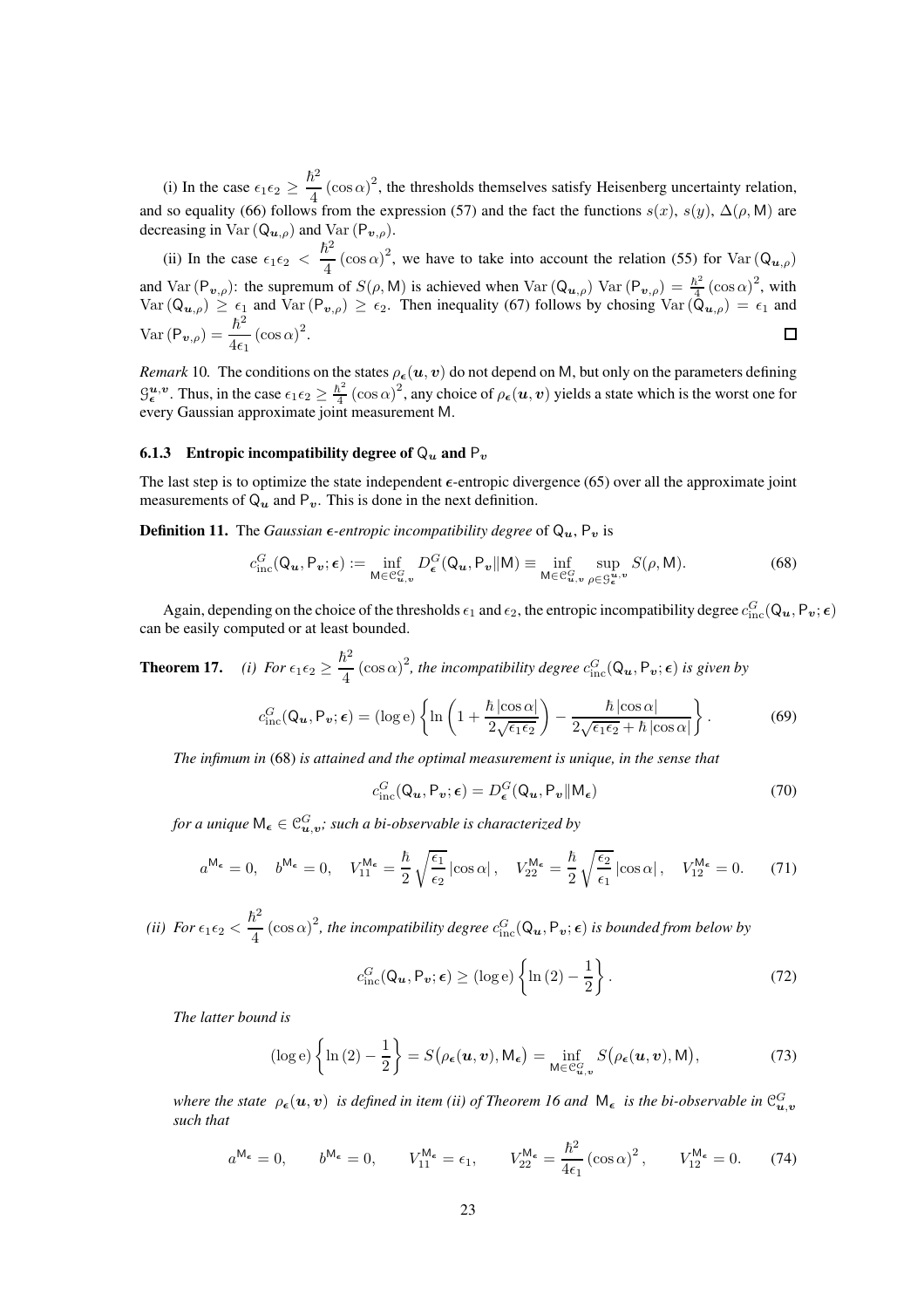*Proof.* (i) In the case  $\epsilon_1 \epsilon_2 \geq$  $\hbar^2$  $\frac{b^2}{4}$  (cos  $\alpha$ )<sup>2</sup>, due to (66), the proof is the same as that of Theorem 15 with the replacements  $Var(Q_{u,\rho}) \mapsto \epsilon_1$  and  $Var(P_{v,\rho}) \mapsto \epsilon_2$ .

 $\hbar^2$  $\frac{1}{4}$  (cos  $\alpha$ )<sup>2</sup>, starting from (67), the proof is the same as that of Theorem 15 with (ii) In the case  $\epsilon_1 \epsilon_2$  < the replacements  $Var(Q_{u,\rho}) \mapsto \epsilon_1$  and  $Var(P_{v,\rho}) \mapsto \frac{\hbar^2}{4\epsilon_1}$  $\frac{\hbar^2}{4\epsilon_1}(\cos\alpha)^2$ .  $\Box$ 

*Remark* 11 (State independent MUR, scalar observables)*.* By means of the above results, we can formulate a state independent entropic MUR for the position  $Q_u$  and the momentum  $P_v$  in the following way. Chosen two positive thresholds  $\epsilon_1$  and  $\epsilon_2$ , there exists a preparation  $\rho_{\epsilon}(u, v) \in \mathcal{G}_{\epsilon}^{u,v}$  (introduced in Theorem 16) such that, for all Gaussian approximate joint measurements M of  $Q_u$  and  $P_v$ , we have

$$
S(Q_{\boldsymbol{u},\rho_{\epsilon}(\boldsymbol{u},\boldsymbol{v})}||M_{1,\rho_{\epsilon}(\boldsymbol{u},\boldsymbol{v})}) + S(P_{\boldsymbol{v},\rho_{\epsilon}(\boldsymbol{u},\boldsymbol{v})}||M_{2,\rho_{\epsilon}(\boldsymbol{u},\boldsymbol{v})})
$$
  
\n
$$
\geq \begin{cases} (\log e) \left\{ \ln \left( 1 + \frac{\hbar \left| \cos \alpha \right|}{2\sqrt{\epsilon_1 \epsilon_2}} \right) - \frac{\hbar \left| \cos \alpha \right|}{2\sqrt{\epsilon_1 \epsilon_2} + \hbar \left| \cos \alpha \right|} \right\}, & \text{if } \epsilon_1 \epsilon_2 \geq \frac{\hbar^2}{4} \left( \cos \alpha \right)^2, \\ (\log e) \left\{ \ln \left( 2 \right) - \frac{1}{2} \right\}, & \text{if } \epsilon_1 \epsilon_2 < \frac{\hbar^2}{4} \left( \cos \alpha \right)^2. \end{cases}
$$
(75)

The inequality follows by (66) and (69) in the case  $\epsilon_1 \epsilon_2 \geq \frac{\hbar^2}{4}$  $\frac{\hbar^2}{4}$  (cos  $\alpha$ )<sup>2</sup>, and (73) in the case  $\epsilon_1 \epsilon_2$  <  $\hbar^2$  $rac{\bar{v}^2}{4}(\cos \alpha)^2$ .

What is relevant is that, for every approximate joint measurement M, the total information loss  $S(\rho, M)$ does exceed the lower bound (75) even if the set of states  $\mathcal{G}_{\epsilon}^{u,v}$  forbids preparations  $\rho$  with too peaked target distributions. Indeed, without the thresholds  $\epsilon_1$ ,  $\epsilon_2$ , it would be trivial to exceed the lower bound (75), as we noted in Section 6.1.2.

We also remark that, chosen  $\epsilon_1$  and  $\epsilon_2$ , we found a single state  $\rho_{\epsilon}(u, v)$  in  $\mathcal{G}_{\epsilon}^{u, v}$  that satisfies (75) for every M, so that  $\rho_{\epsilon}(u, v)$  is a 'bad' state for all Gaussian approximate joint measurements of position and momentum.

When  $\epsilon_1 \epsilon_2 \geq \frac{\hbar^2}{4}$  $\frac{\hbar^2}{4}$  (cos  $\alpha$ )<sup>2</sup>, the optimal approximate joint measurement M<sub> $\epsilon$ </sub> is unique in the class of Gaussian  $(u, v)$ -covariant bi-observables; it depends only on the class of preparations  $\mathcal{G}_{\epsilon}^{u,v}$ : it is the best measurement for the worst choice of the preparation in the class  $\mathcal{G}_{\epsilon}^{u,v}$ .

*Remark* 12. The entropic incompatibility degree  $c_{\text{inc}}^G(Q_u, P_v; \epsilon)$  is strictly positive for  $\cos \alpha \neq 0$  (incompatible target observables) and it goes to zero in the limits  $\alpha \to \pm \pi/2$  (compatible observables),  $\hbar \to 0$ (classical limit), and  $\epsilon_1 \epsilon_2 \rightarrow \infty$  (large uncertainty states).

*Remark* 13. The scale invariance of the relative entropy extends to the error function  $S(\rho, M)$ , hence to the divergence  $D_{\epsilon}^{G}(Q_{u}, P_{v}||M)$  and the entropic incompatibility degree  $c_{\text{inc}}^{G}(Q_{u}, P_{v}; \epsilon)$ , as well as the entropic MUR (75).

### 6.2 Vector observables

Now the target observables are Q and P given in (3), with pvm's Q and P; the approximating bi-observables are the covariant phase-space observables  $C$  of Definition 5. Each bi-observable  $M \in C$  is of the form  $M = M^{\sigma}$  for some  $\sigma \in \mathcal{S}$ , where  $M^{\sigma}$  is given by (43). C<sup>G</sup> is the subset of the Gaussian bi-observables in C, and  $M^{\sigma} \in \mathcal{C}^G$  if and only if  $\sigma$  is a Gaussian state.

We proceed to define the analogues of the scalar quantities introduced in Sections 6.1.1, 6.1.2, 6.1.3. In order to do it, in the next proposition we recall some known results on matrices.

**Proposition 18** (  $[13, 27, 52, 57]$ ). Let  $M_1$  and  $M_2$  be  $n \times n$  complex matrices such that  $M_1 > M_2 > 0$ . *Then, we have*  $0 < M_1^{-1} < M_2^{-1}$ . Moreover, if  $s : \mathbb{R}_+ \to \mathbb{R}$  is a strictly increasing continuous function, *we have*  $\text{Tr}\{s(M_1)\} > \text{Tr}\{s(M_2)\}.$ 

#### 6.2.1 Error function

**Definition 12.** Given the preparation  $\rho \in \mathcal{S}$  and the covariant phase-space observable  $M^{\sigma}$ , with  $\sigma \in \mathcal{S}$ , the *error function* for the vector case is the sum of the two relative entropies:

$$
S(\rho, \mathsf{M}^{\sigma}) := S(\mathsf{Q}_{\rho} \| \mathsf{M}^{\sigma}_{1,\rho}) + S(\mathsf{P}_{\rho} \| \mathsf{M}^{\sigma}_{2,\rho}).
$$
\n(76)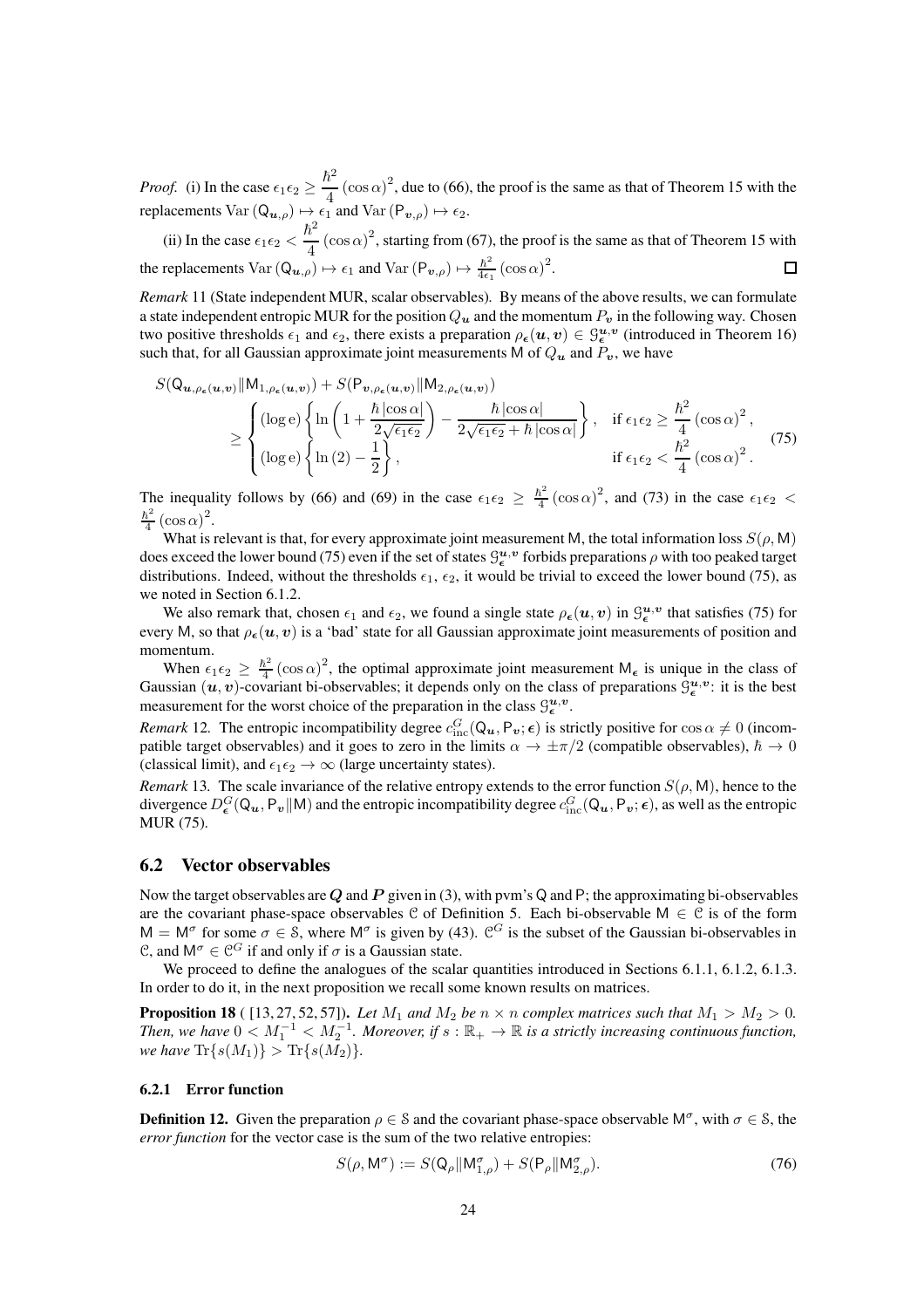As in the scalar case, the error function is scale invariant, it quantifies a relative error, and we always have  $S(\rho, M^{\sigma}) > 0$  because position and momentum are incompatible. Indeed, since the marginals of a bi-observable  $M^{\sigma} \in \mathcal{C}$  turn out to be convolutions of the respective sharp observables Q and P with some probability densities on  $\mathbb{R}^n$ ,  $\mathsf{Q}_\rho \neq \mathsf{M}_{1,\rho}^\sigma$  and  $\mathsf{P}_\rho \neq \mathsf{M}_{2,\rho}^\sigma$  for all states  $\rho$ ; this is an easy consequence, for instance, of [15, Problem 26.1, p. 362]. In the Gaussian case the error function can be explicitly computed.

**Proposition 19** (Error function for the vector Gaussian case). *For*  $\rho, \sigma \in \mathcal{G}$ *, the error function has the two equivalent expressions:*

$$
S(\rho, \mathsf{M}^{\sigma}) = \frac{\log e}{2} \left[ \text{Tr} \left\{ s(E_{\rho, \sigma}) + s(F_{\rho, \sigma}) \right\} + \boldsymbol{a}^{\sigma} \cdot (A^{\rho} + A^{\sigma})^{-1} \boldsymbol{a}^{\sigma} + \boldsymbol{b}^{\sigma} \cdot (B^{\rho} + B^{\sigma})^{-1} \boldsymbol{b}^{\sigma} \right] \tag{77a}
$$

$$
= \frac{\log e}{2} \left[ \text{Tr} \left\{ s(N_{\rho,\sigma}^{-1}) + s(R_{\rho,\sigma}^{-1}) \right\} + \boldsymbol{a}^{\sigma} \cdot (A^{\rho} + A^{\sigma})^{-1} \boldsymbol{a}^{\sigma} + \boldsymbol{b}^{\sigma} \cdot (B^{\rho} + B^{\sigma})^{-1} \boldsymbol{b}^{\sigma} \right], \quad (77b)
$$

*where the function* s *is defined in* (58)*, and*

$$
E_{\rho,\sigma} := (A^{\rho})^{-1/2} A^{\sigma} (A^{\rho})^{-1/2}, \qquad F_{\rho,\sigma} := (B^{\rho})^{-1/2} B^{\sigma} (B^{\rho})^{-1/2}, \tag{78a}
$$

$$
N_{\rho,\sigma} := (A^{\sigma})^{-1/2} A^{\rho} (A^{\sigma})^{-1/2}, \qquad R_{\rho,\sigma} := (B^{\sigma})^{-1/2} B^{\rho} (B^{\sigma})^{-1/2}.
$$
 (78b)

*Proof.* First of all, recall that

$$
Q_{\rho} = \mathcal{N}(\boldsymbol{a}^{\rho}; A^{\rho}), \qquad M_{1,\rho}^{\sigma} = \mathcal{N}(\boldsymbol{a}^{\rho} + \boldsymbol{a}^{\sigma}; A^{\rho} + A^{\sigma})
$$
  
\n
$$
P_{\rho} = \mathcal{N}(\boldsymbol{b}^{\rho}; B^{\rho}), \qquad M_{2,\rho}^{\sigma} = \mathcal{N}(\boldsymbol{b}^{\rho} + \boldsymbol{b}^{\sigma}; B^{\rho} + B^{\sigma}).
$$

A direct application of (34) yields

$$
S(\mathsf{Q}_{\rho}||\mathsf{M}^{\sigma}_{1,\rho}) = \frac{1}{2}\,\log\frac{\det(A^{\rho}+A^{\sigma})}{\det A^{\rho}} + \frac{\log\mathrm{e}}{2}\left[\mathrm{Tr}\left\{(A^{\rho}+A^{\sigma})^{-1}A^{\rho}-\mathbbm{1}\right\} + \boldsymbol{a}^{\sigma}\cdot(A^{\rho}+A^{\sigma})^{-1}\boldsymbol{a}^{\sigma}\right].
$$

We can transform this equation by using

$$
\frac{\det (A^{\sigma} + A^{\rho})}{\det A^{\rho}} = \det \left[ (A^{\rho})^{-1/2} (A^{\sigma} + A^{\rho}) (A^{\rho})^{-1/2} \right] = \det (\mathbb{1} + E_{\rho,\sigma}),
$$
  
\n
$$
\ln \det (\mathbb{1} + E_{\rho,\sigma}) = \text{Tr} \left\{ \ln (\mathbb{1} + E_{\rho,\sigma}) \right\},
$$
  
\n
$$
\text{Tr} \left\{ (A^{\rho} + A^{\sigma})^{-1} A^{\rho} - \mathbb{1} \right\} = \text{Tr} \left\{ (A^{\rho})^{1/2} (A^{\rho} + A^{\sigma})^{-1} (A^{\rho})^{1/2} - \mathbb{1} \right\} = -\text{Tr} \left\{ (\mathbb{1} + E_{\rho,\sigma})^{-1} E_{\rho,\sigma} \right\}.
$$

This gives

$$
S(\mathsf{Q}_{\rho}||\mathsf{M}_{1,\rho}^{\sigma}) = \frac{\log e}{2} \left[ \text{Tr}\{s(E_{\rho,\sigma})\} + \boldsymbol{a}^{\sigma} \cdot (A^{\rho} + A^{\sigma})^{-1} \boldsymbol{a}^{\sigma} \right].
$$

In the same way a similar expression is obtained for  $S(P_\rho || M_{2,\rho}^\sigma)$  and (77a) is proved.

On the other hand, by using

$$
\ln \frac{\det (A^{\sigma} + A^{\rho})}{\det A^{\rho}} = \ln \frac{\det (\mathbb{1} + N_{\rho,\sigma})}{\det N_{\rho,\sigma}} = \ln \det (\mathbb{1} + N_{\rho,\sigma}^{-1}) = \text{Tr} \left\{ \ln (\mathbb{1} + N_{\rho,\sigma}^{-1}) \right\},
$$
  

$$
\text{Tr} \left\{ (A^{\rho} + A^{\sigma})^{-1} A^{\rho} - \mathbb{1} \right\} = - \text{Tr} \left\{ (A^{\rho} + A^{\sigma})^{-1} A^{\sigma} \right\} = - \text{Tr} \left\{ (\mathbb{1} + N_{\rho,\sigma}^{-1})^{-1} N_{\rho,\sigma}^{-1} \right\},
$$

 $\Box$ 

and the analogous expressions involving  $B^{\rho}$  and  $R_{\rho,\sigma}$ , one gets (77b).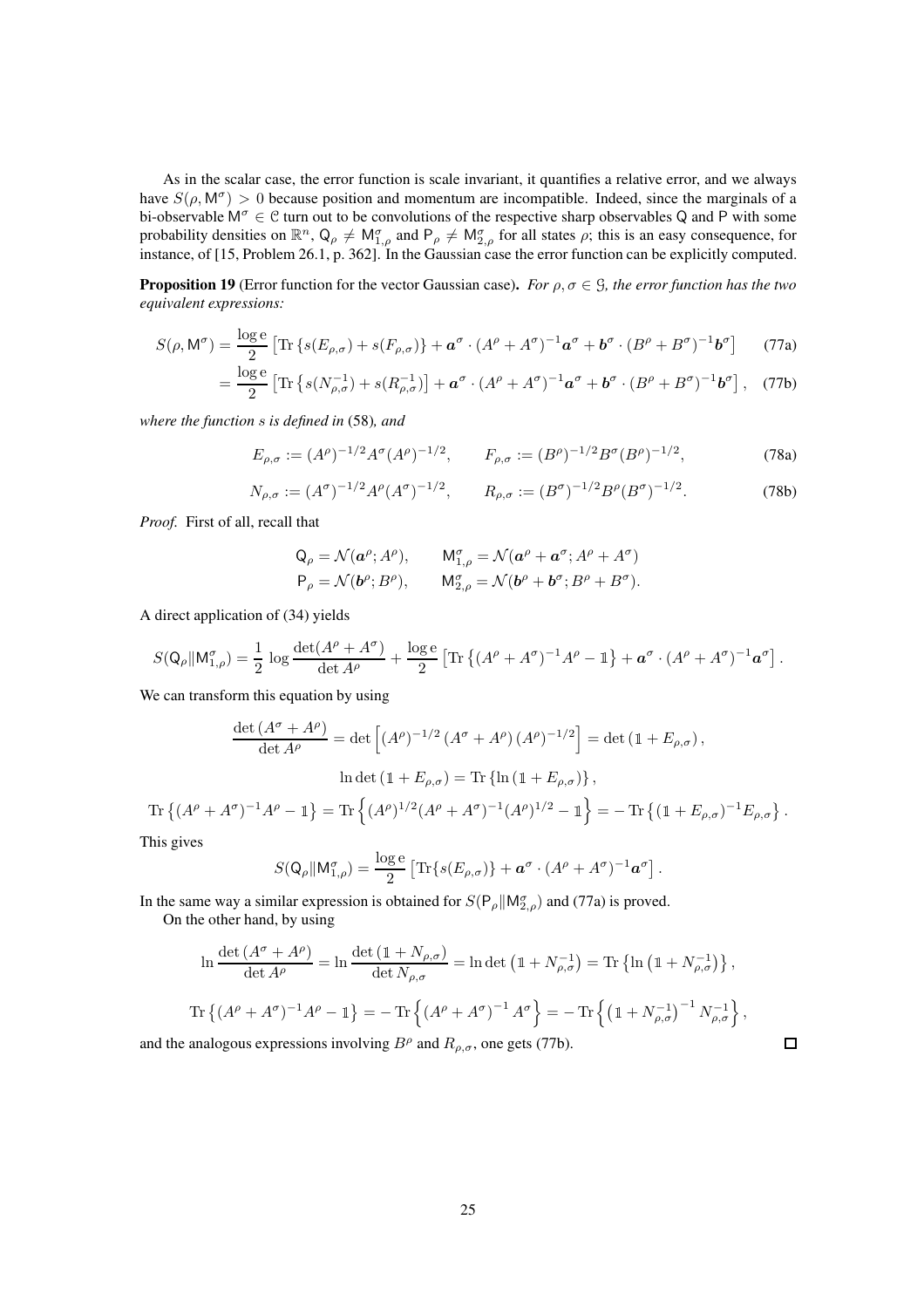#### State dependent lower bound

In principle, a state dependent lower bound for the error function could be found by analogy with Theorem 15, by taking again the infimum over all joint covariant measurements, that is  $\inf_{\sigma} S(\rho, M^{\sigma})$ . By considering only Gaussian states  $\rho$  and measurements  $M^{\sigma}$ , from (18), (77a), (78a) the infimum over  $\sigma \in \mathcal{G}$  can be reduced to an infimum over the matrices  $A^{\sigma}$ :

$$
\inf_{\sigma \in \mathcal{G}} S(\rho, \mathsf{M}^{\sigma}) = \frac{\log e}{2} \inf_{A^{\sigma}} \text{Tr} \left\{ s \left( (A^{\rho})^{-1/2} A^{\sigma} (A^{\rho})^{-1/2} \right) + s \left( \frac{\hbar^2}{4} (B^{\rho})^{-1/2} (A^{\sigma})^{-1} (B^{\rho})^{-1/2} \right) \right\}.
$$

The above equality follows since the monotonicity of  $s$  (Proposition 18) implies that the trace term in (77a) attains its minimum when  $B^{\sigma} = \frac{\hbar^2}{4}$  $\frac{\hbar^2}{4}(A^{\rho})^{-1}$ . However, it remains an open problem to explicitly compute the infimum over the matrices  $A^{\sigma}$  when the preparation  $\rho$  is arbitrary.

Nevertheless, the computations can be done at least for a preparation  $\rho_*$  of minimum uncertainty (Proposition 6). Indeed, by (22) we get

$$
\inf_{\sigma \in \mathcal{G}} S(\rho_*, \mathsf{M}^{\sigma}) = \frac{\log e}{2} \inf_{A^{\sigma}} \operatorname{Tr} \left\{ s \left( E_{\rho, \sigma} \right) + s \left( E_{\rho, \sigma}^{-1} \right) \right\}.
$$

Now we can diagonalize  $E_{\rho,\sigma}$  and minimize over its eigenvalues; since  $s(x) + s(x^{-1})$  attains its minimum value at  $x = 1$ , this procedure gives  $E_{\rho,\sigma} = \mathbb{1}$ . So, by denoting by  $\sigma_*$  the state giving the minimum, we have

$$
A^{\sigma_*} = A^{\rho_*}, \qquad B^{\sigma_*} = B^{\rho_*} = \frac{\hbar^2}{4} \left( A^{\rho_*} \right)^{-1}, \tag{79}
$$

$$
\inf_{\sigma \in \mathcal{G}} S(\rho_*, \mathsf{M}^\sigma) = S(\rho_*, \mathsf{M}^{\sigma_*}) = ns(1) \log e. \tag{80}
$$

For an arbitrary  $\rho \in \mathcal{G}$ , we can use the last formula to deduce an upper bound for  $\inf_{\sigma \in \mathcal{G}} S(\rho, \mathsf{M}^{\sigma})$ . Indeed, if  $\rho_*$  is a minimum uncertainty state with  $A^{\rho_*} = A^{\rho}$ , then  $B^{\rho} \ge \frac{\hbar^2}{4}$  $\frac{\hbar^2}{4}(A^{\rho})^{-1} = B^{\rho_*}$  by (19), and, using again the state  $\sigma_*$  of (79), we find

$$
\inf_{\sigma \in \mathcal{G}} S(\rho, \mathsf{M}^{\sigma}) \le S(\rho, \mathsf{M}^{\sigma_*}) \le S(\rho_*, \mathsf{M}^{\sigma_*}) = ns(1) \log e.
$$

The second inequality in the last formula follows from  $(77b)$ ,  $(78b)$  and the monotonicity of s (Prop. 18).

#### **6.2.2** Entropic divergence of Q, P from  $M^{\sigma}$

In order to define a state independent measure of the error made in regarding the marginals of  $M^{\sigma}$  as approximations of Q and P, we can proceed along the lines of the scalar case in Section 6.1.2. To this end, we introduce the following vector analogue of the Gaussian states defined in (64):  $\mathcal{G}_{\epsilon}$ 

$$
\mathcal{G}_{\epsilon} := \{ \rho \in \mathcal{G} : A^{\rho} \ge \epsilon_1 \mathbb{1}, \ B^{\rho} \ge \epsilon_2 \mathbb{1} \}, \qquad \epsilon \equiv (\epsilon_1, \epsilon_2), \quad \epsilon_i > 0. \tag{81}
$$

In the vector case, Definition 10 then reads as follows.

**Definition 13.** The *Gaussian*  $\epsilon$ *-entropic divergence* of Q, P from  $M^{\sigma} \in \mathcal{C}$  is

$$
D_{\epsilon}^{G}(\mathbf{Q}, \mathbf{P} \|\mathbf{M}^{\sigma}) := \sup_{\rho \in \mathcal{G}_{\epsilon}} S(\rho, \mathbf{M}^{\sigma}).
$$
\n(82)

As in the scalar case, when  $M^{\sigma}$  is Gaussian, depending on the choice of the product  $\epsilon_1 \epsilon_2$ , we can compute the divergence  $D_{\epsilon}^{G}(Q, P||M^{\sigma})$  or at least bound it from below.

**Theorem 20.** Let the bi-observable  $M^{\sigma} \in \mathbb{C}^G$  be fixed.

(i) For 
$$
\epsilon_1 \epsilon_2 \ge \frac{\hbar^2}{4}
$$
, the divergence  $D^G_{\epsilon}(Q, P \| M^{\sigma})$  is given by  
\n
$$
D^G_{\epsilon}(Q, P \| M^{\sigma}) = S(\rho_{\epsilon}, M^{\sigma}) = \frac{\log e}{2} \Big[ \text{Tr} \{ s (A^{\sigma}/\epsilon_1) + s (B^{\sigma}/\epsilon_2) \} + a^{\sigma} \cdot (A^{\sigma} + \epsilon_1 \mathbb{1})^{-1} a^{\sigma} + b^{\sigma} \cdot (B^{\sigma} + \epsilon_2 \mathbb{1})^{-1} b^{\sigma} \Big], \quad (83)
$$

*where*  $\rho_{\epsilon}$  *is any Gaussian state with*  $A^{\rho_{\epsilon}} = \epsilon_1 \mathbb{1}$  *and*  $B^{\rho_{\epsilon}} = \epsilon_2 \mathbb{1}$ *.*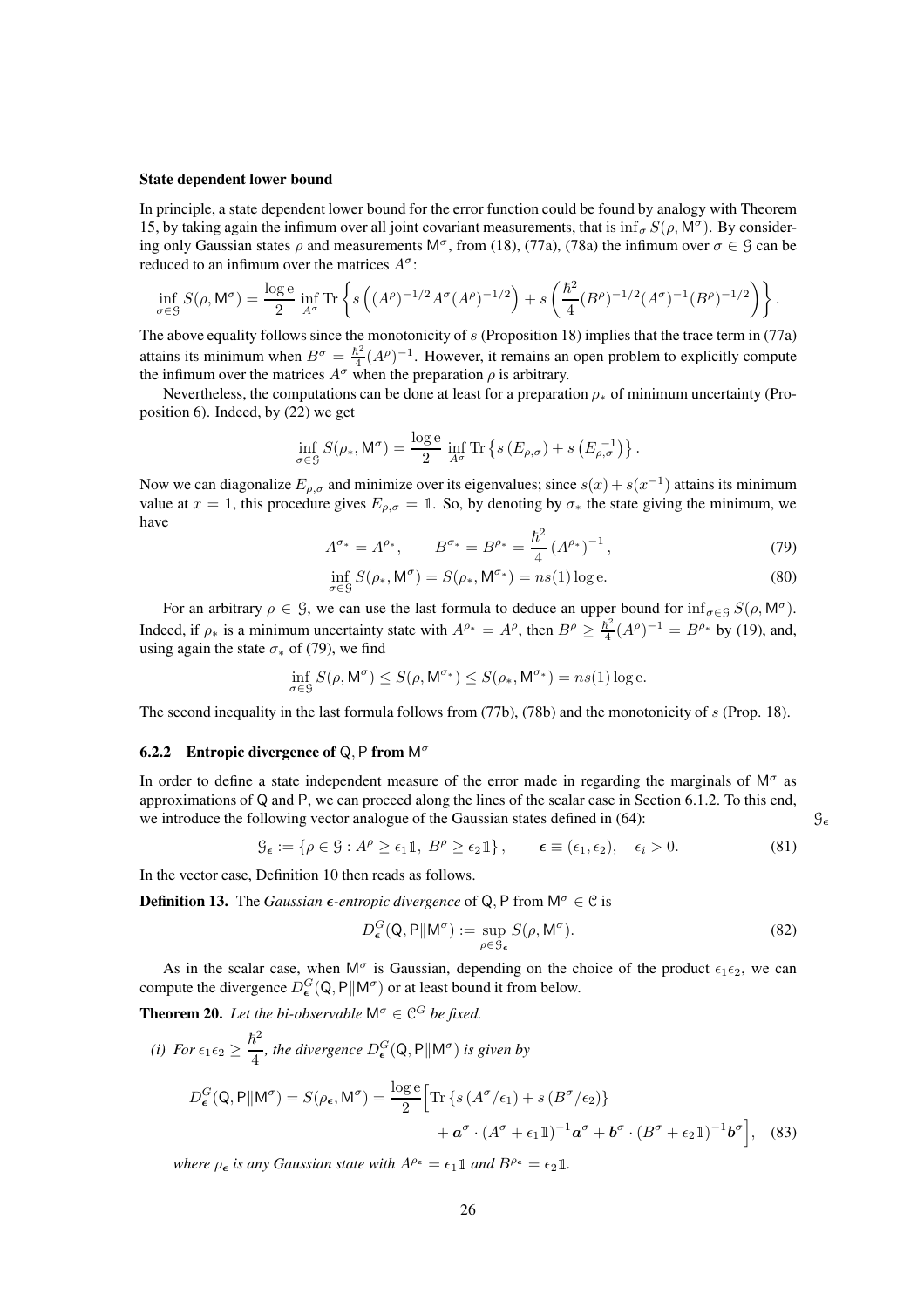*(ii)* For  $\epsilon_1 \epsilon_2$  <  $\hbar^2$  $\frac{\partial}{\partial t}$ , the divergence  $D^G_{\epsilon}(Q, P||M^{\sigma})$  is bounded from below by

$$
D_{\epsilon}^{G}(\mathbf{Q}, \mathbf{P} \| \mathbf{M}^{\sigma}) \ge S(\rho_{\epsilon}, \mathbf{M}^{\sigma}) = \frac{\log e}{2} \left[ \text{Tr} \left\{ s \left( A^{\sigma}/\epsilon_{1} \right) + s \left( 4\epsilon_{1} B^{\sigma}/\hbar^{2} \right) \right\} + a^{\sigma} \cdot \left( A^{\sigma} + \epsilon_{1} \mathbb{1} \right)^{-1} a^{\sigma} + b^{\sigma} \cdot \left( B^{\sigma} + \frac{\hbar^{2}}{4\epsilon_{1}} \mathbb{1} \right)^{-1} b^{\sigma} \right], \quad (84)
$$

*where*  $\rho_{\epsilon}$  *is any Gaussian state with*  $A^{\rho_{\epsilon}} = \epsilon_1 \mathbb{1}$  *and*  $B^{\rho_{\epsilon}} = \frac{\hbar^2}{4\epsilon_0}$  $\frac{1}{4\epsilon_1}$ 1.

*Proof.* (i) In the case  $\epsilon_1 \epsilon_2 \geq$  $\hbar^2$  $\frac{\epsilon}{4}$ , for  $\rho \in \mathcal{G}_{\epsilon}$  we have  $N_{\rho,\sigma} \geq \epsilon_1 (A^{\sigma})^{-1}$  and  $R_{\rho,\sigma} \geq \epsilon_2 (B^{\sigma})^{-1}$ ; by Proposition 18 we get

$$
\begin{aligned} \text{Tr}\{s(N_{\rho,\sigma}^{-1})\} &\leq \text{Tr}\left\{s(A^{\sigma}/\epsilon_1)\right\}, & \text{Tr}\{s(R_{\rho,\sigma}^{-1})\} &\leq \text{Tr}\left\{s(B^{\sigma}/\epsilon_2)\right\}, \\ (A^{\rho} + A^{\sigma})^{-1} &\leq (\epsilon_1 \mathbb{1} + A^{\sigma})^{-1}, & (B^{\rho} + B^{\sigma})^{-1} &\leq (\epsilon_2 \mathbb{1} + B^{\sigma})^{-1}. \end{aligned}
$$

By using these inequalities in the expression (77b), we get (83).

 $\hbar^2$  $\frac{\hbar}{4}$ , the lower bound (84) follows by evaluating  $S(\rho, M^{\sigma})$  at the state  $\rho = \rho_{\epsilon} \in$ (ii) In the case  $\epsilon_1 \epsilon_2$  <  $\mathcal{G}_{\epsilon}$  with  $A^{\rho_{\epsilon}} = \epsilon_1 \mathbb{1}$  and  $B^{\rho_{\epsilon}} = \frac{\hbar^2}{4\epsilon_0}$  $\Box$  $\frac{1}{4\epsilon_1}$ 1.

Note that  $\rho_\epsilon$  does not depend on  $\sigma$ , but only on the parameters defining  $\mathcal{G}_\epsilon$ : again, in the case  $\epsilon_1 \epsilon_2 \geq \frac{\hbar^2}{4}$  $\frac{1}{4}$ , the error attains its maximum at a state which is independent of the approximate measurement.

#### 6.2.3 Entropic incompatibility degree of Q and P

By analogy with Section 6.1.3, we can optimize the  $\epsilon$ -entropic divergence over all the approximate joint measurements of  $Q$  and  $P$ .

**Definition 14.** The *Gaussian*  $\epsilon$ *-entropic incompatibility degree* of  $\mathbb Q$  and  $\mathbb P$  is

$$
c_{\text{inc}}^G(\mathsf{Q}, \mathsf{P}; \epsilon) := \inf_{\sigma \in \mathcal{G}} D_{\epsilon}^G(\mathsf{Q}, \mathsf{P} \| \mathsf{M}^{\sigma}) \equiv \inf_{\sigma \in \mathcal{G}} \sup_{\rho \in \mathcal{G}_{\epsilon}} S(\rho, \mathsf{M}^{\sigma}).
$$
\n(85)

Again, depending on the product  $\epsilon_1 \epsilon_2$ , we can compute or at least bound  $c_{\text{inc}}^G(Q, P; \epsilon)$  from below.

**Theorem 21.** *(i)* For  $\epsilon_1 \epsilon_2 \geq$  $\hbar^2$  $\frac{\partial}{\partial t}$ , the incompatibility degree  $c_{\text{inc}}^G(Q, P; \epsilon)$  is given by

$$
c_{\rm inc}^G(Q, P; \epsilon) = n (\log e) \left\{ \ln \left( 1 + \frac{\hbar}{2\sqrt{\epsilon_1 \epsilon_2}} \right) - \frac{\hbar}{2\sqrt{\epsilon_1 \epsilon_2} + \hbar} \right\}.
$$
 (86)

*The infimum in* (85) *is attained and the optimal measurement is unique, in the sense that*

$$
c_{\text{inc}}^G(\mathbf{Q}, \mathbf{P}; \boldsymbol{\epsilon}) = D_{\boldsymbol{\epsilon}}^G(\mathbf{Q}, \mathbf{P} | \mathbf{M}^{\sigma_{\boldsymbol{\epsilon}}})
$$
(87)

*for a unique*  $\sigma_{\epsilon} \in \mathcal{G}$ *; such a state is the minimal uncertainty state characterized by* 

$$
a^{\sigma_{\epsilon}} = 0, \qquad b^{\sigma_{\epsilon}} = 0, \qquad A^{\sigma_{\epsilon}} = \frac{\hbar}{2} \sqrt{\frac{\epsilon_1}{\epsilon_2}} \mathbbm{1}, \qquad B^{\sigma_{\epsilon}} = \frac{\hbar}{2} \sqrt{\frac{\epsilon_2}{\epsilon_1}} \mathbbm{1}, \qquad C^{\sigma_{\epsilon}} = 0. \tag{88}
$$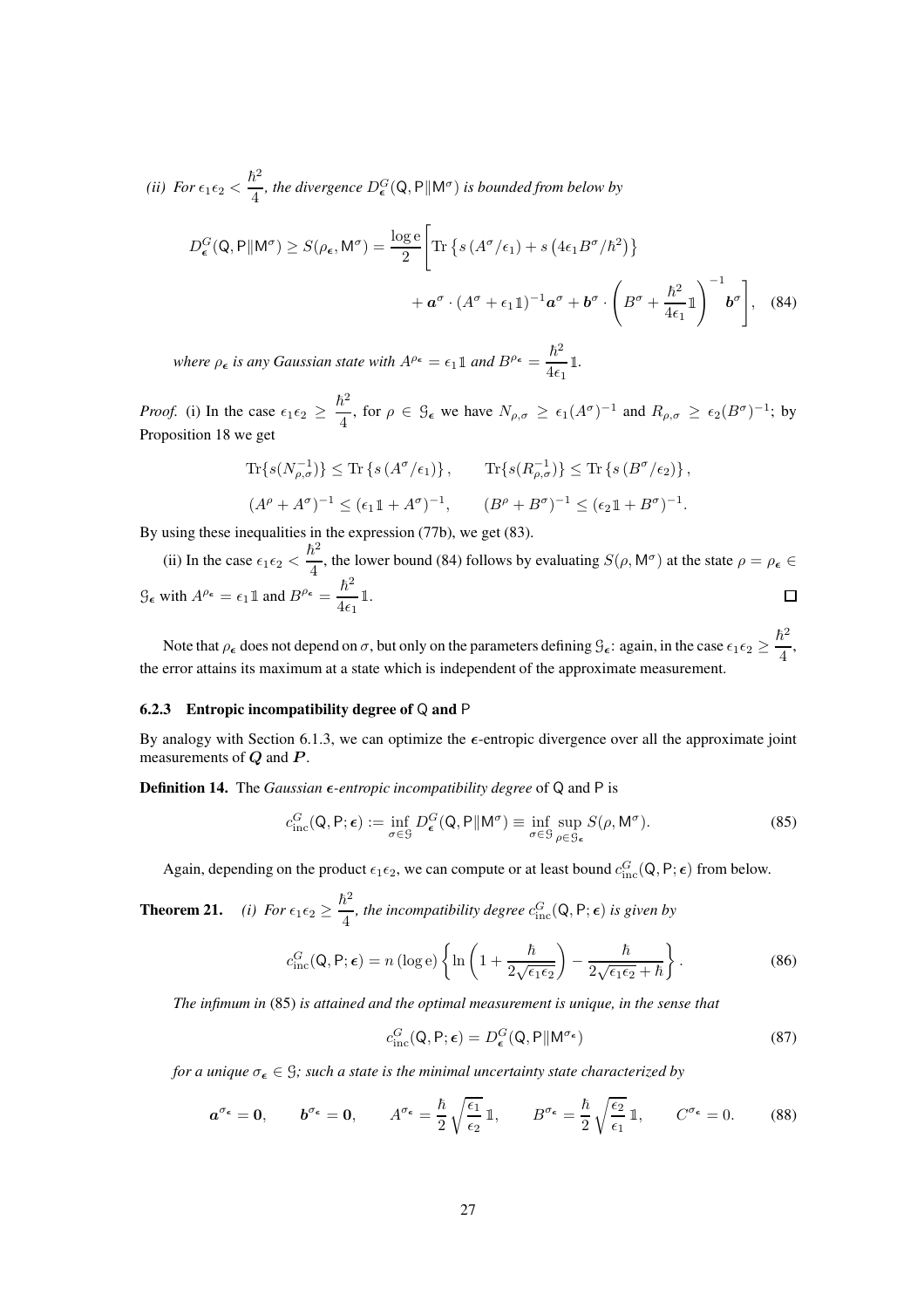*(ii)* For  $\epsilon_1 \epsilon_2$  <  $\hbar^2$  $\frac{d^2}{dt}$  (cos  $\alpha$ )<sup>2</sup>, the incompatibility degree  $c_{\text{inc}}^G(Q, P; \epsilon)$  is bounded from below by

$$
c_{\rm inc}^G(Q, P; \epsilon) \ge n(\log e) \left\{ \ln(2) - \frac{1}{2} \right\}.
$$
 (89)

*The latter bound is*

$$
n(\log e) \left\{ \ln(2) - \frac{1}{2} \right\} = S(\rho_{\epsilon}, \mathsf{M}^{\sigma_{\epsilon}}) = \inf_{\sigma \in \mathcal{G}} S(\rho_{\epsilon}, \mathsf{M}^{\sigma}), \tag{90}
$$

*where the preparation*  $\rho_{\epsilon}$  *is defined in item (ii) of Theorem 20 and*  $\sigma_{\epsilon}$  *is the state in*  $\Im$  *such that* 

$$
a^{\sigma_{\epsilon}} = 0, \qquad b^{\sigma_{\epsilon}} = 0, \qquad A^{\sigma_{\epsilon}} = \epsilon_1 \, \mathbb{1}, \qquad B^{\sigma_{\epsilon}} = \frac{\hbar^2}{4\epsilon_1} \, \mathbb{1}, \qquad C^{\sigma_{\epsilon}} = 0. \tag{91}
$$

*Proof.* (i) In the case  $\epsilon_1 \epsilon_2 \geq$  $\hbar^2$  $\frac{1}{4}$ , from the expression (83) we get immediately  $a^{\sigma_{\epsilon}} = 0$ ,  $b^{\sigma_{\epsilon}} = 0$  and by (19) we have  $B^{\sigma} \geq \frac{\hbar^2}{4}$  $\frac{\hbar^2}{4}(A^\sigma)^{-1}$ . So, by (83) and Propositions 4 and 18, we get  $B^\sigma = \frac{\hbar^2}{4}$  $\frac{5^2}{4}(A^{\sigma})^{-1}$ , and

$$
\inf_{\sigma \in \mathcal{G}} \sup_{\rho \in \mathcal{G}_{\epsilon}} S(\rho, \mathsf{M}^{\sigma}) = \frac{\log \mathrm{e}}{2} \inf_{A^{\sigma}} \mathrm{Tr} \left\{ s \left( A^{\sigma}/\epsilon_1 \right) + s \left( \frac{\hbar^2}{4 \epsilon_2} (A^{\sigma})^{-1} \right) \right\}.
$$

By minimizing over all the eigenvalues of  $A^{\sigma}$ , we get the minimum (86), which is attained if and only if  $A^{\sigma}$  is as in (88). Hence,  $A^{\sigma_{\epsilon}}$  and  $B^{\sigma_{\epsilon}}$  are as in (87). This implies that any optimal state  $\sigma_{\epsilon}$  is a minimum uncertainty state; so,  $C^{\sigma_{\epsilon}} = 0$  and the state  $\sigma_{\epsilon}$  is unique.

(ii) In the case  $\epsilon_1 \epsilon_2$  <  $\hbar^2$  $\frac{1}{4}$ , by (19) and Proposition 18, inequality (84) implies

$$
\inf_{\sigma \in \mathcal{G}} \sup_{\rho \in \mathcal{G}_{\epsilon}} S(\rho, \mathsf{M}^{\sigma}) \ge \frac{\log e}{2} \inf_{A^{\sigma}} \text{Tr} \left\{ s \left( A^{\sigma}/\epsilon_1 \right) + s \left( \epsilon_1 (A^{\sigma})^{-1} \right) \right\}.
$$

By minimizing over all the eigenvalues of  $A^\sigma$ , we get (89). Then (89) holds for  $\rho_\epsilon$  as in item (ii) of Theorem 20 and  $\sigma_{\epsilon}$  in (91).  $\Box$ 

*Remark* 14 (State independent MUR, vector observables)*.* By means of the above results, we can formulate the following state independent entropic MUR for the position  $Q$  and momentum  $P$ . Chosen two positive thresholds  $\epsilon_1$  and  $\epsilon_2$ , there exists a preparation  $\rho_{\epsilon} \in \mathcal{G}_{\epsilon}$  (introduced in Theorem 20) such that, for all Gaussian approximate joint measurements  $M^{\sigma}$  of Q and P, we have

$$
S(Q_{\rho_{\epsilon}} \| M_{1,\rho_{\epsilon}}^{\sigma}) + S(P_{\rho_{\epsilon}} \| M_{2,\rho_{\epsilon}}^{\sigma})
$$
  
\n
$$
\geq \begin{cases} n (\log e) \left\{ \ln \left( 1 + \frac{\hbar}{2\sqrt{\epsilon_{1}\epsilon_{2}}} \right) - \frac{\hbar}{2\sqrt{\epsilon_{1}\epsilon_{2}} + \hbar} \right\}, & \text{if } \epsilon_{1}\epsilon_{2} \geq \frac{\hbar^{2}}{4}, \\ n (\log e) \left\{ \ln (2) - \frac{1}{2} \right\}, & \text{if } \epsilon_{1}\epsilon_{2} < \frac{\hbar^{2}}{4}. \end{cases}
$$
(92)

The inequality follows by (83) and (86) for  $\epsilon_1 \epsilon_2 \geq \frac{\hbar^2}{4}$  $\frac{\hbar^2}{4}$ , and (90) for  $\epsilon_1 \epsilon_2 < \frac{\hbar^2}{4}$  $\frac{\imath^2}{4}$ .

Thus, also in the vector case, for every approximate joint measurement  $\mathsf{M}^\sigma$ , the total information loss  $S(\rho, \mathsf{M}^\sigma)$  does exceed the lower bound (92) even if  $\mathcal{G}_\epsilon$  forbids preparations  $\rho$  with too peaked target distributions. Moreover, chosen  $\epsilon_1$  and  $\epsilon_2$ , one can fix again a single 'bad' state  $\rho_{\epsilon}$  in  $\mathcal{G}_{\epsilon}$  that satisfies (92) for all Gaussian approximate joint measurements  $\mathsf{M}^\sigma$  of  $\bm{Q}$  and  $\bm{P}$ .

Whenever  $\epsilon_1 \epsilon_2 \geq \frac{\hbar^2}{4}$  $\frac{h^2}{4}$ , the optimal approximating joint measurement  $M^{\sigma_{\epsilon}}$  is unique in the class of Gaussian covariant bi-observables; it corresponds to a minimum uncertainty state  $\sigma_{\epsilon}$  which depends only on the chosen class of preparations  $\mathcal{G}_{\epsilon}$ , that is, on the thresholds  $\epsilon_1$  and  $\epsilon_2$ :  $\mathsf{M}^{\sigma_{\epsilon}}$  is the best measurement for the worst choice of the preparation in that class.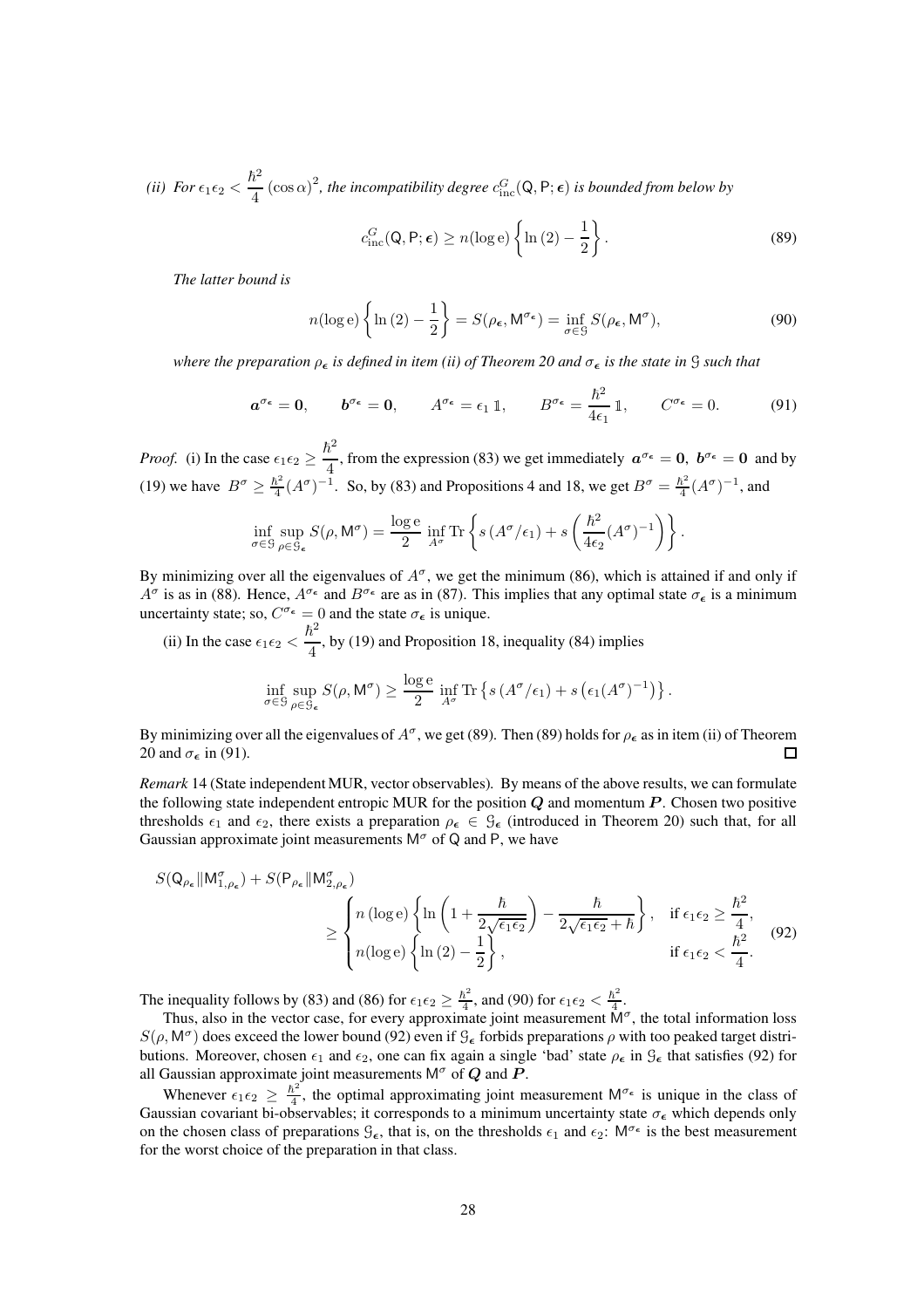*Remark* 15. For  $n = 1$ , the vector lower bound in (92) reduces to the scalar lower bound found in (75) for two parallel directions u and v; for  $n \geq 1$ , the bound linearly grows with n.

*Remark* 16. The entropic incompatibility degree  $c_{\text{inc}}^G(Q_u, P_v; \epsilon)$  is strictly positive for  $\cos \alpha \neq 0$  (incompatible target observables) and it goes to zero in the limit  $\alpha \to \pm \pi/2$  (compatible observables),  $\hbar \to 0$ (classical limit), and  $\epsilon_1 \epsilon_2 \rightarrow \infty$  (large uncertainty states).

*Remark* 17 (The macroscopic limit.)*.* Similarly to Remark 6 for scalar target observables, also the MUR (92) is practically ineffective for macroscopic systems. Indeed, suppose we are concerned with position and momentum of a macroscopic particle, say the center of mass of a multi-particle system (in this case  $n = 3$ ). The states  $\rho$  which can be practically prepared have macroscopic widths, say  $\rho \in \mathcal{G}_{\epsilon}$  with 'large' thresholds  $\epsilon$  and  $\epsilon_1 \epsilon_2 \gg \hbar^2/4$ . Then, we consider a measuring instrument M<sup> $\sigma$ \*</sup> having a high precision with respect to this class of states, but not necessarily reaching a precision near the quantum limits. For instance, let us take  $M^{\sigma_*} \in \mathbb{C}^G$  with  $A^{\sigma_*} = \delta_1 \mathbb{1}$ ,  $B^{\sigma_*} = \delta_2 \mathbb{1}$ , and  $0 < \delta_1 \ll \epsilon_1$ ,  $0 < \delta_2 \ll \epsilon_2$ ; we take it also unbiased:  $a^{\sigma_*} = 0$ ,  $b^{\sigma_*} = 0$ . Obviously,  $\delta_1 \delta_2 \ge \hbar^2/4$  must hold. Then,  $\forall \rho \in \mathcal{G}_{\epsilon}$  by (77a) and (78a) we have

$$
E_{\rho,\sigma_*} = \frac{\delta_1}{A^{\rho}} \le \frac{\delta_1}{\epsilon_1} \mathbb{1}, \qquad F_{\rho,\sigma_*} = \frac{\delta_2}{B^{\rho}} \le \frac{\delta_2}{\epsilon_2} \mathbb{1},
$$
  

$$
0 < S(\rho, \mathsf{M}^{\sigma_*}) = \frac{\log e}{2} \operatorname{Tr} \left\{ s(E_{\rho,\sigma_*}) + s(F_{\rho,\sigma_*}) \right\} \le \frac{n \log e}{2} \left[ s(\delta_1/\epsilon_1) + s(\delta_2/\epsilon_2) \right].
$$

By (58) the function s is increasing and in a neighborhood of zero it behaves as  $s(x) \simeq x^2/2$ ; in the present case  $\delta_1/\epsilon_1 \ll 1$  and  $\delta_2/\epsilon_2 \ll 1$  and, so, we have that the error function is negligible. This is practically a 'classical' case: the preparation has 'large' position and momentum uncertainties and the measuring instrument is 'relatively good'. In this situation we do not see the difference between the joint measurement of position and momentum and their separate sharp distributions. Of course the bound (92) continues to hold, but it is also negligible since  $\epsilon_1 \epsilon_2 \gg \hbar^2/4$ .

*Remark* 18. The scale invariance of the relative entropy extends also in the vector case to the error function  $S(\rho, M^{\sigma})$ , the divergence  $D_{\epsilon}^{G}(Q, P||M^{\sigma})$  and the entropic incompatibility degree  $c_{\text{inc}}^{G}(Q, P; \epsilon)$ , as well as the entropic MUR (92). Indeed, let us consider the dimensionless versions of position and momentum (35) and their associated projection valued measures  $\widetilde{Q}$ ,  $\widetilde{P}$  introduced in Section 4. Accordingly, we rescale the joint measurement M<sup> $\sigma$ </sup> of (43) in the same way, obtaining the POVM  $\widetilde{M}^{\sigma}(B) = \int_B \widetilde{M}^{\sigma}(\widetilde{x}, \widetilde{p}) d\widetilde{x} d\widetilde{p}$ ,

$$
\widetilde{M}^{\sigma}(\widetilde{\mathbf{x}},\widetilde{\boldsymbol{p}}) = \frac{1}{(2\pi\lambda)^n} \exp \left\{ \frac{\mathrm{i}}{\lambda} \left( \widetilde{\boldsymbol{p}} \cdot \widetilde{\boldsymbol{Q}} - \widetilde{\boldsymbol{x}} \cdot \widetilde{\boldsymbol{P}} \right) \right\} \Pi \sigma \Pi \exp \left\{ -\frac{\mathrm{i}}{\lambda} \left( \widetilde{\boldsymbol{p}} \cdot \widetilde{\boldsymbol{Q}} - \widetilde{\boldsymbol{x}} \cdot \widetilde{\boldsymbol{P}} \right) \right\}.
$$

Here, both the vector variables  $\tilde{x}$  and  $\tilde{p}$ , as well as the components of the Borel set B, are dimensionless. By the scale invariance of the relative entropy, the error function takes the same value as in the dimensioned case:

$$
S(\widetilde{\mathsf{Q}}_{\rho}||\widetilde{\mathsf{M}}_{1,\rho}^{\sigma})+S(\widetilde{\mathsf{P}}_{\rho}||\widetilde{\mathsf{M}}_{2,\rho}^{\sigma})=S(\mathsf{Q}_{\rho}||\mathsf{M}_{1,\rho}^{\sigma})+S(\mathsf{P}_{\rho}||\mathsf{M}_{2,\rho}^{\sigma}).
$$
\n(93)

Then, the scale invariance holds for the entropic divergence and incompatibility degree, too:

$$
D_{\tilde{\epsilon}}^G(\tilde{\mathsf{Q}}, \tilde{\mathsf{P}} \| \tilde{\mathsf{M}}^{\sigma}) = D_{\epsilon}^G(\mathsf{Q}, \mathsf{P} \| \mathsf{M}^{\sigma}), \qquad c_{\text{inc}}^G(\tilde{\mathsf{Q}}, \tilde{\mathsf{P}}; \tilde{\epsilon}) = c_{\text{inc}}^G(\mathsf{Q}, \mathsf{P}; \epsilon),
$$

where 
$$
\tilde{\epsilon}_1 := \frac{\varkappa \epsilon_1}{\hbar}
$$
 and  $\tilde{\epsilon}_2 := \frac{\lambda^2 \epsilon_2}{\varkappa \hbar}$ . In particular  $\tilde{\epsilon}_1 \tilde{\epsilon}_2 \ge \frac{\lambda^2}{4} \iff \epsilon_1 \epsilon_2 \ge \frac{\hbar^2}{4}$  and, in this case, we have  
\n
$$
n (\log e) s \Big( \frac{\lambda}{2\sqrt{\tilde{\epsilon}_1 \tilde{\epsilon}_2}} \Big) = c_{\text{inc}}^G(\tilde{\mathsf{Q}}, \tilde{\mathsf{P}}; \tilde{\boldsymbol{\epsilon}}) = c_{\text{inc}}^G(\mathsf{Q}, \mathsf{P}; \boldsymbol{\epsilon}) = n (\log e) s \Big( \frac{\hbar}{2\sqrt{\epsilon_1 \epsilon_2}} \Big).
$$

## 7 Conclusions

We have extended the relative entropy formulation of MURs given in [2] from the case of discrete incompatible observables to a particular instance of continuous target observables, namely the position and momentum vectors, or two components of them along two possibly non parallel directions. The entropic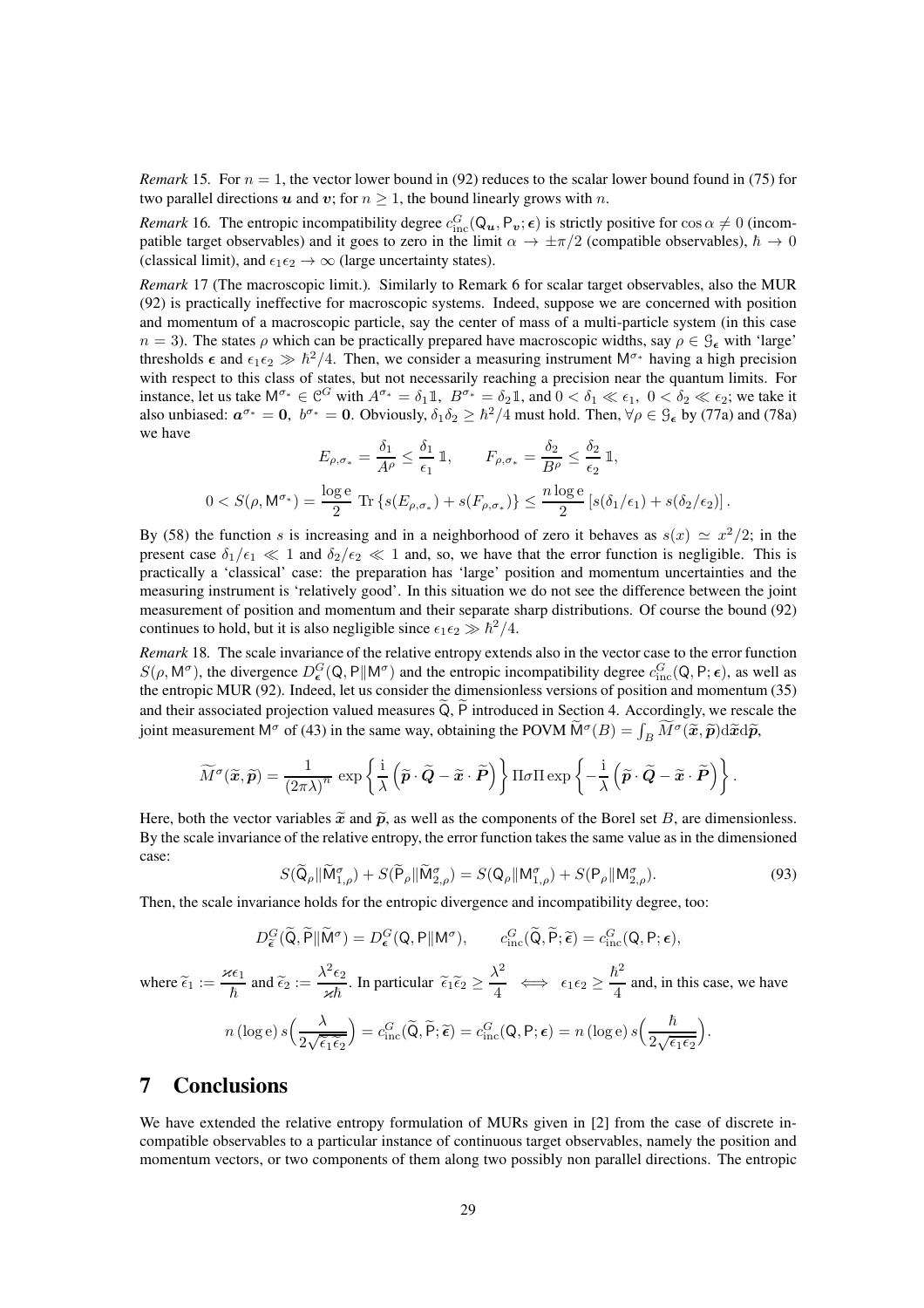MURs we found share the nice property of being scale invariant and well-behaved in the classical and macroscopic limits. Moreover, in the scalar case, when the angle spanned by the position and momentum components goes to  $\pm \pi/2$ , the entropic bound correctly reflects their increasing compatibility by approaching zero with continuity.

Although our results are limited to the case of Gaussian preparation states and covariant Gaussian approximate joint measurements, we conjecture that the bounds we found still hold for arbitrary states and general (not necessarily covariant or Gaussian) bi-observables. Let us see with some more detail how this should work in the case when the target observables are the vectors  $Q$  and  $P$ .

The most general procedure should be to consider the error function  $S(Q_\rho||M_{1,\rho}) + S(P_\rho||M_{2,\rho})$  for an arbitrary POVM M on  $\mathbb{R}^n \times \mathbb{R}^n$  and any state  $\rho \in \mathcal{S}$ . First of all, we need states for which neither the position nor the momentum dispersion are too small; the obvious generalization of the test states (81) is

$$
\mathcal{S}_{\epsilon} := \{ \rho \in \mathcal{S}_2 : A^{\rho} \ge \epsilon_1 \mathbb{1}, B^{\rho} \ge \epsilon_2 \mathbb{1} \}, \qquad \epsilon_i > 0.
$$

Then, the most general definitions of the entropic divergence and incompatibility degree are:

$$
D_{\epsilon}(\mathsf{Q}, \mathsf{P}||\mathsf{M}) := \sup_{\rho \in \mathcal{S}_{\epsilon}} \left[ S(\mathsf{Q}_{\rho}||\mathsf{M}_{1,\rho}) + S(\mathsf{P}_{\rho}||\mathsf{M}_{2,\rho}) \right],\tag{94}
$$

$$
c_{\rm inc}(Q, P; \epsilon) := \inf_{M} D_{\epsilon}(Q, P \| M). \tag{95}
$$

It may happen that  $Q_\rho$  is not absolutely continuous with respect to  $M_{1,\rho}$ , or  $P_\rho$  with respect to  $M_{2,\rho}$ ; in this case, the error function and the entropic divergence take the value  $+\infty$  by definition. So, we can restrict to bi-observables that are (weakly) absolutely continuous with respect to the Lebesgue measure. However, the true difficulty is that, even with this assumption, here we are not able to estimate (94), hence (95). It could be that the symmetrization techniques used in [25, 65] can be extended to the present setting, and one can reduce the evaluation of the entropic incompatibility index to optimizing over all covariant biobservables. Indeed, in the present paper we a priori selected only covariant approximating measurements; we would like to understand if, among all approximating measurements, the relative entropy approach selects covariant bi-observables by itself. However, even if M is covariant, there remains the problem that we do not know how to evaluate (94) if  $\rho$  and M are not Gaussian. It is reasonable to expect that some continuity and convexity arguments should apply, and the bounds in Theorem 21 could be extended to the general case by taking dense convex combinations. Also the techniques used for the PURs in [12, 14] could be of help in order to extend what we did with Gaussian states to arbitrary states. This leads us to conjecture:

$$
c_{\rm inc}(\mathsf{Q}, \mathsf{P}; \boldsymbol{\epsilon}) = c_{\rm inc}^G(\mathsf{Q}, \mathsf{P}; \boldsymbol{\epsilon}).
$$
\n(96)

Conjecture (96) is also supported since the uniqueness of the optimal approximating bi-observable in Theorem 21.(i) is reminiscent of what happens in the discrete case of two Fourier conjugated mutually unbiased bases (MUBs); indeed, in the latter case, the optimal bi-observable is actually unique among all the bi-observables, not only the covariant ones [2, Theor. 5]. Similar considerations obviously apply also to the case of scalar target observables. We leave a more deep investigation of equality (96) to future work.

As a final consideration, one could be interested in finding error/disturbance bounds involving sequential measurements of position and momentum, rather than considering all their possible approximate joint measurements. As sequential measurements are a proper subset of the set of all the bi-observables, optimizing only over them should lead to bounds that are greater than  $c_{\text{inc}}$ . This is the reason for which in [2] an error/disturbance entropic bound, denoted by  $c_{\text{ed}}$  and dinstinct from  $c_{\text{inc}}$ , was introduced. However, it was also proved that the equality  $c_{\text{inc}} = c_{\text{ed}}$  holds when one of the target observables is discrete and sharp. Now, in the present paper, only sharp target observables are involved; although the argument of [2] can not be extended to the continuous setting, the optimal approximating joint observables we found in Theorems 17.(i) and 21.(i) *actually are* sequential measurements. Indeed, the optimal bi-observable in Theorem 17.(i) is one of the POVMs described in Examples 2 and 3 (see (74)); all these bi-observables have a (trivial) sequential implementation in terms of an unsharp measurement of  $Q_u$  followed by sharp  $P_v$ . On the other hand, in the vector case, it was shown in [29, Corollary 1] that all covariant phase-space observables can be obtained as a sequential measurement of an unsharp version of the position Q followed by the sharp measurement of the momentum P. Therefore,  $c_{\text{inc}} = c_{\text{ed}}$  also for target position and momentum observables, in both the scalar and vector case.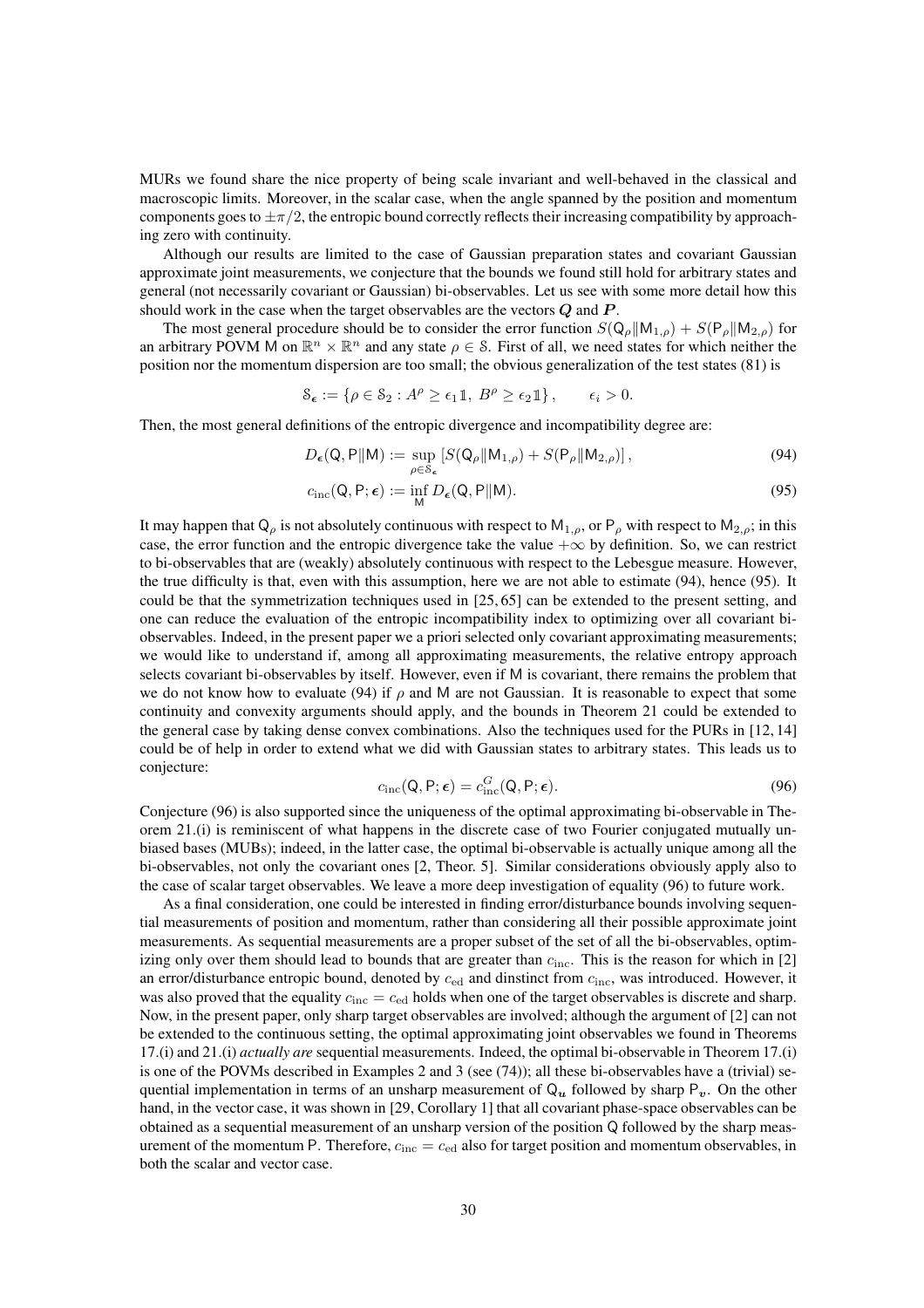## References

- [1] Barchielli, A., Gregoratti, M.: *Quantum Trajectories and Measurements in Continuous Time: The Diffusive Case*, Lect. Notes Phys. 782, Springer, Berlin & Heidelberg, 2009.
- [2] Barchielli, A., Gregoratti, M., Toigo, A.: Measurement uncertainty relations for discrete observables: Relative entropy formulation, (2016) arXiv:1608.01986.
- [3] Barchielli, A., Lupieri, G.: Quantum stochastic calculus, operation valued stochastic processes and continual measurements in quantum mechanics, *J. Math. Phys.* 26 (1985) 2222–2230.
- [4] Barchielli, A., Holevo, A.S., Lupieri, G.: An analogue of Hunt's representation theorem in quantum probability, *J. Theor. Probab.* 6 (1993) 231–265.
- [5] Barchielli, A., Lupieri, G.: A quantum analogue of Hunt's representation theorem for the generator of convolution semigroups on Lie groups, *Probab. Theory Rel. Fields* 88 (1991) 167–194.
- [6] Barchielli, A., Lupieri, G.: Instrumental processes, entropies, information in quantum continual measurements, *Quantum Information and Computation* 4 (2004) 437–449.
- [7] Barchielli, A., Lupieri, G.: Instruments and channels in quantum information theory, *Optics and Spectroscopy* 99 (2005) 425–432.
- [8] Barchielli, A., Lupieri, G.: Quantum measurements and entropic bounds on information transmission, *Quantum Information and Computation* 6 (2006) 16–45.
- [9] Barchielli, A., Lupieri, G.: Instruments and mutual entropies in quantum information, *Banach Center Publ.* 73 (2006) 65–80.
- [10] Barchielli, A., Lupieri, G.: Entropic bounds and continual measurements. In *Quantum Probability and Infinite Dimensional Analysis*, QP-PQ: Quantum Probability and White Noise Analysis Vol. 20; Accardi L., Freudenberg W., Schürmann, M. (Eds.); World Scientific, Singapore, 2007; pp. 79–89.
- [11] Barchielli, A., Lupieri, G.: Information gain in quantum continual measurements. In *Quantum Stochastic and Information*; Belavkin, V.P., Guță, M. (Eds.); World Scientific, Singapore, 2008; pp. 325–345.
- [12] Beckner, W.: Inequalities in Fourier analysis, *Ann. Math.* 102 (1975) 159–182.
- [13] Bhatia, R.: *Matrix Analysis*, Springer, New York, 1997.
- [14] Białynicki-Birula, I., Mycielski, J.: Uncertainty relations for information entropy in wave machanics, *Commun. Math. Phys.* 44 (1975) 129–132.
- [15] Billingsley, P.: *Probability and Measure*, second edition, Wiley, New York, 1986.
- [16] Braunstein, S.L., van Loock, P.: Quantum information with continuous variables, *Rev. Mod. Phys.* 77 (2005) 513–577.
- [17] Burnham, K.P., Anderson, D.R.: *Model Selection and Multimodel Inference A Practical Information-Theoretic Approach*, Springer-Verlag, New York, 2002.
- [18] Buscemi, F., Das, S., Wilde, M.M.: Approximate reversibility in the context of entropy gain, information gain, and complete positivity, *Phys Rev A* 93 (2016) 062314.
- [19] Buscemi, F., Hall, M.J.W., Ozawa, M., Wilde, M.M.: Noise and disturbance in quantum measurements: an information-theoretic approach, *Phys. Rev. Lett.* 112 (2014) 050401.
- [20] Busch, P., Grabowski, M., Lahti, P.: *Operational Quantum Physics*, Springer, Berlin, 1997.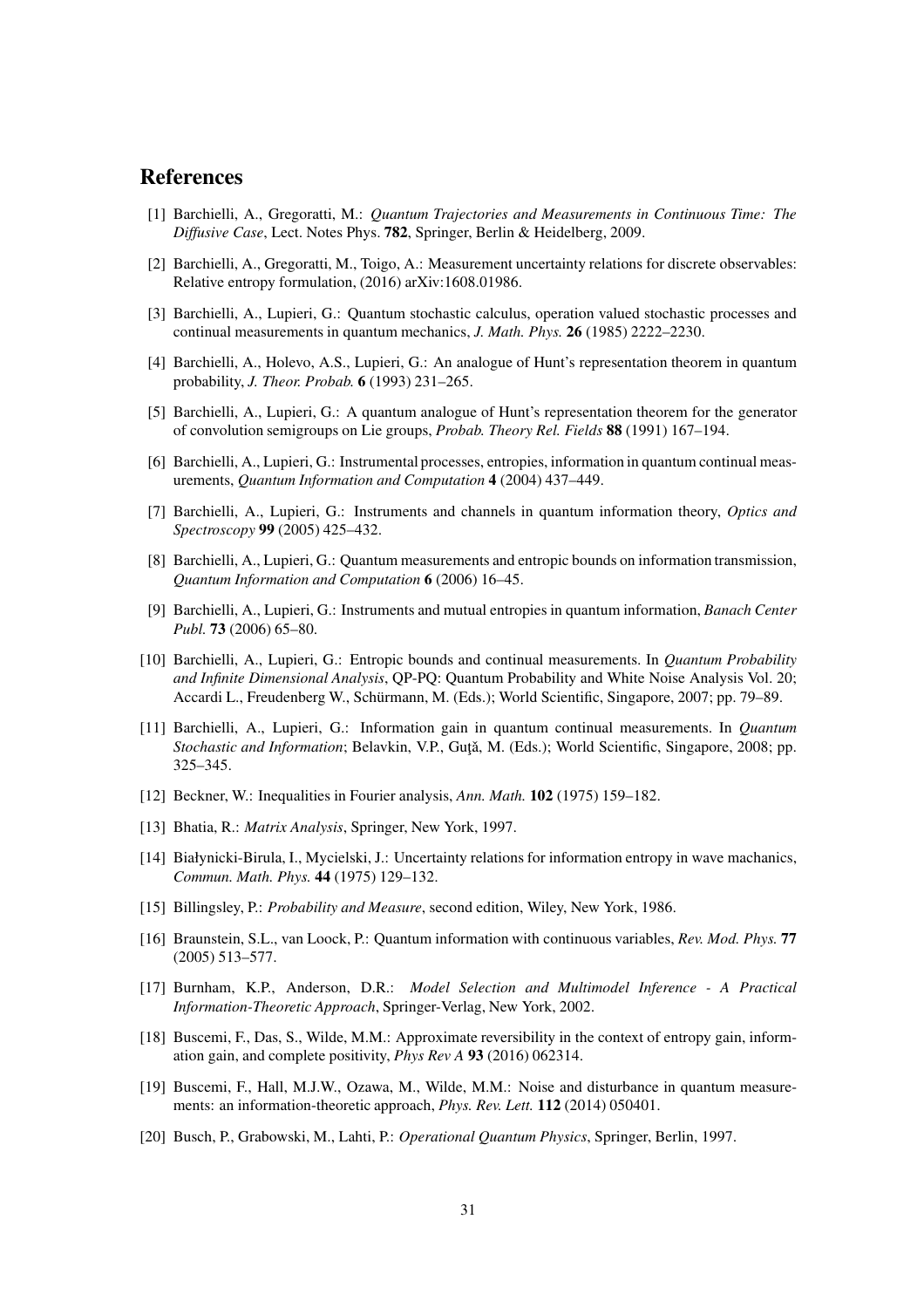- [21] Busch, P., Heinonen, T., Lahti, P.: Heisenberg's Uncertainty Principle, *Physics Reports* 452 (2007) 155–176.
- [22] Busch, P., Heinosaari, T., Schultz, J., Stevens, N.: Comparing the degrees of incompatibility inherent in probabilistic physical theories, *Europhys. Lett.* 103 (2013) 10002.
- [23] Busch, P., Lahti, P., Pellonpää, J.-P., Ylinen, K.: *Quantum Measurement*, Springer, Berlin, 2016.
- [24] Busch, P., Lahti, P., Werner, R.: Proof of Heisenberg's error-disturbance relation, *Phys. Rev. Lett.* 111 (2013) 160405.
- [25] Busch, P., Lahti, P., Werner, R.: Measurement uncertainty relations, *J. Math. Phys.* 55 (2014) 042111.
- [26] Busch, P., Lahti, P., Werner, R.: Quantum root-mean-square error and measurement uncertainty relations, *Rev. Mod. Phys.* 86 (2014) 1261–1281.
- [27] Carlen, E.: *Trace Inequalities and Quantum Entropy: An Introductory Course*, Contemporary Mathematics, 2010
- [28] Carmeli, C., Heinonen, T., Toigo, A.: Position and momentum observables on R and on  $R^3$ , J. Math. *Phys.* 45 (2004) 2526–2539.
- [29] Carmeli, C., Heinonen, T., Toigo, A.: Sequential measurements of conjugate observables, *J. Phys. A: Math. Theor.* 44 (2011) 285304.
- [30] Cassinelli, G., De Vito, E., Toigo, A.: Positive operator valued measures covariant with respect to an irreducible representation, *J. Math. Phys.* 44 (2003) 4768–4775.
- [31] Coles, P.J., Berta, M., Tomamichel, M., Whener, S.: Entropic uncertainty relations and their applications, *Rev. Mod. Phys.* 89 (2017) 015002.
- [32] Coles, P.J., Furrer, F.: State-dependent approach to entropic measurement-disturbance relations, *Phys. Lett. A* 379 (2015) 105–112.
- [33] Cover, T.M., Thomas, J.A.: *Elements of Information Theory*, second edition, Wiley, Hoboken, New Jersey, 2006.
- [34] Davies, E.B.: *Quantum Theory of Open Systems*, Academic, London, 1976.
- [35] Gibilisco, P., Isola, T.: On a refinement of Heisenberg uncertainty relation by means of quantum Fisher information, *J. Math. Anal. Appl.* 375 (2011) 270–275.
- [36] Heinosaari, T., Kiukas, J., Schultz, J.: Breaking Gaussian incompatibility on continuous variable quantum systems, *J. Math. Phys.* 56 (2015) 082202.
- [37] Heinosaari, T., Miyadera, T., Ziman, M.: An invitation to quantum incompatibility, *J. Phys. A: Math. Theor.* 49 (2016) 123001.
- [38] Heinosaari, T., Schultz, J., Toigo, A., Ziman, M.: Maximally incompatible quantum observables, *Phys. Lett. A* 378 (2014) 1695–1699.
- [39] Heinosaari, T., Ziman, M.: *The mathematical language of quantum theory: From uncertainty to entanglement*, Cambridge University Press, Cambridge, 2012.
- [40] Heisenberg, W.: Über den anschaulichen Inhalt der quantentheoretischen Kinematik und Mechanik, *Zeitschr. Phys.* 43 (1927) 172–198.
- [41] Hirschman, I.I.: A note on entropy, *Amer. J. Math.* 79 (1957) 152–156.
- [42] Holevo, A.S.: *Investigations in the General Theory of Statistical Decisions*, Proceedings Of the Steklov Institute of Mathematics 3 (1978)